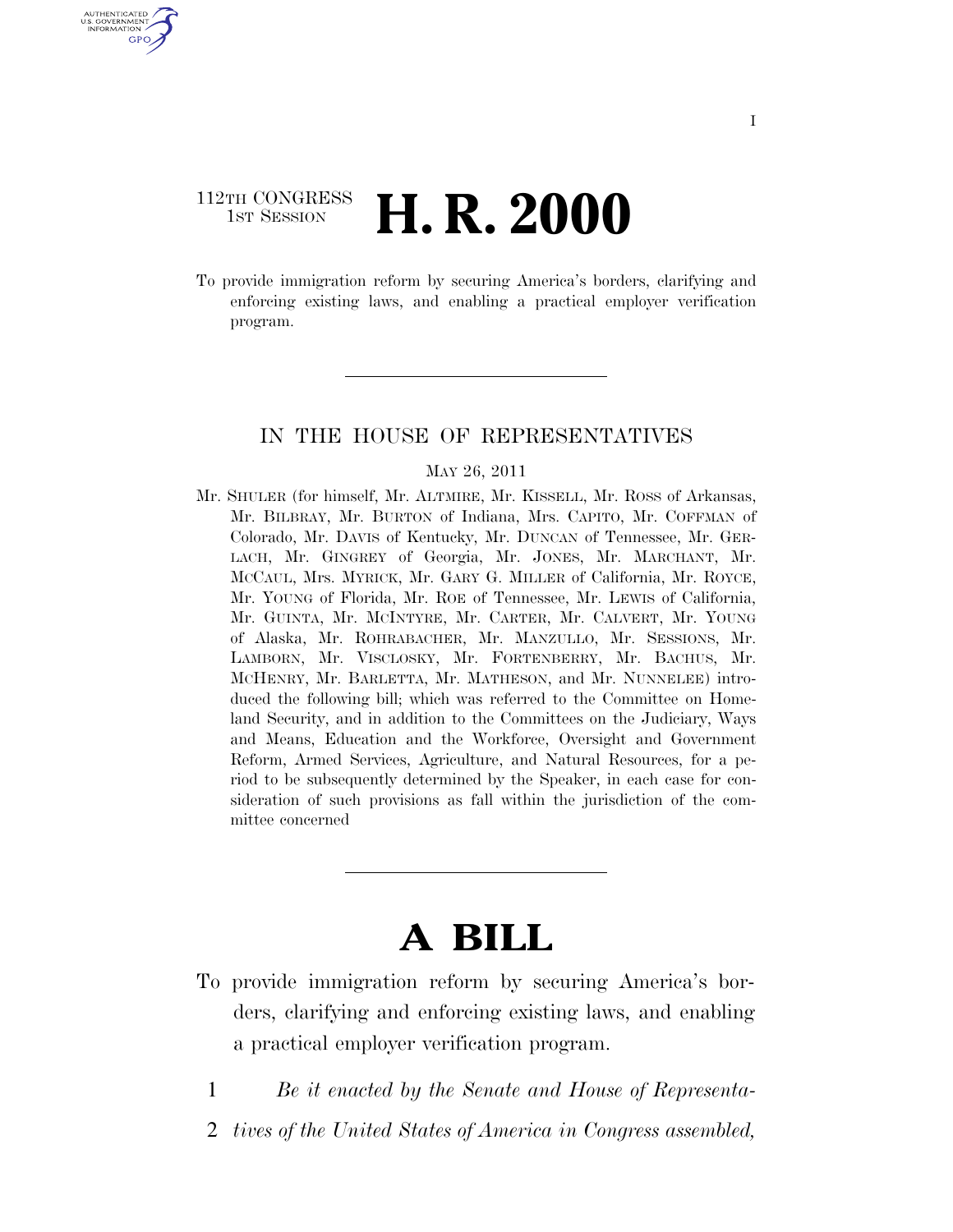### 1 **SECTION 1. SHORT TITLE; TABLE OF CONTENTS.**

- 2 (a) SHORT TITLE.—This Act may be cited as the
- 3 ''Secure America Through Verification and Enforcement
- 4 Act of 2011'' or as the ''SAVE Act of 2011''.
- 5 (b) TABLE OF CONTENTS.—The table of contents for
- 6 this Act is as follows:
	- Sec. 1. Short title; table of contents.

### TITLE I—SECURING AMERICA'S INTERNATIONAL BORDERS

Subtitle A—Manpower, Technology, and Infrastructure Improvements

- Sec. 101. Manpower.
- Sec. 102. Technology.
- Sec. 103. Infrastructure.
- Sec. 104. Aerial vehicles and surveillance systems.

Subtitle B—Strategies and Progress Reports for Securing America's Borders

- Sec. 111. National strategy to secure the borders.
- Sec. 112. Accountable financing of a secure border initiative.

#### Subtitle C—Rapid Response Measures

- Sec. 121. Deployment of border patrol agents.
- Sec. 122. Border patrol major assets.
- Sec. 123. Electronic equipment.
- Sec. 124. Personal equipment.
- Sec. 125. Authorization of appropriations.

Subtitle D—Border Infrastructure and Technology Modernization

- Sec. 131. Definitions.
- Sec. 132. Expansion of commerce security programs.

#### Subtitle E—Other Border Security Initiatives

- Sec. 141. Alien smuggling and terrorism prevention.
- Sec. 142. Border security on certain Federal land.

#### TITLE II—ENDING UNLAWFUL EMPLOYMENT

#### Subtitle A—Employee Verification

- Sec. 201. Mandatory employment authorization verification.
- Sec. 202. Monitoring and compliance.
- Sec. 203. Mandatory notification of SSN mismatches and multiple uses.
- Sec. 204. Establishment of electronic birth and death registration systems.
- Sec. 205. Penalty for failure to file correct information returns.
- Sec. 206. Authorization of appropriations.

Subtitle B—Nondeductibility of Wages Paid to Unauthorized Aliens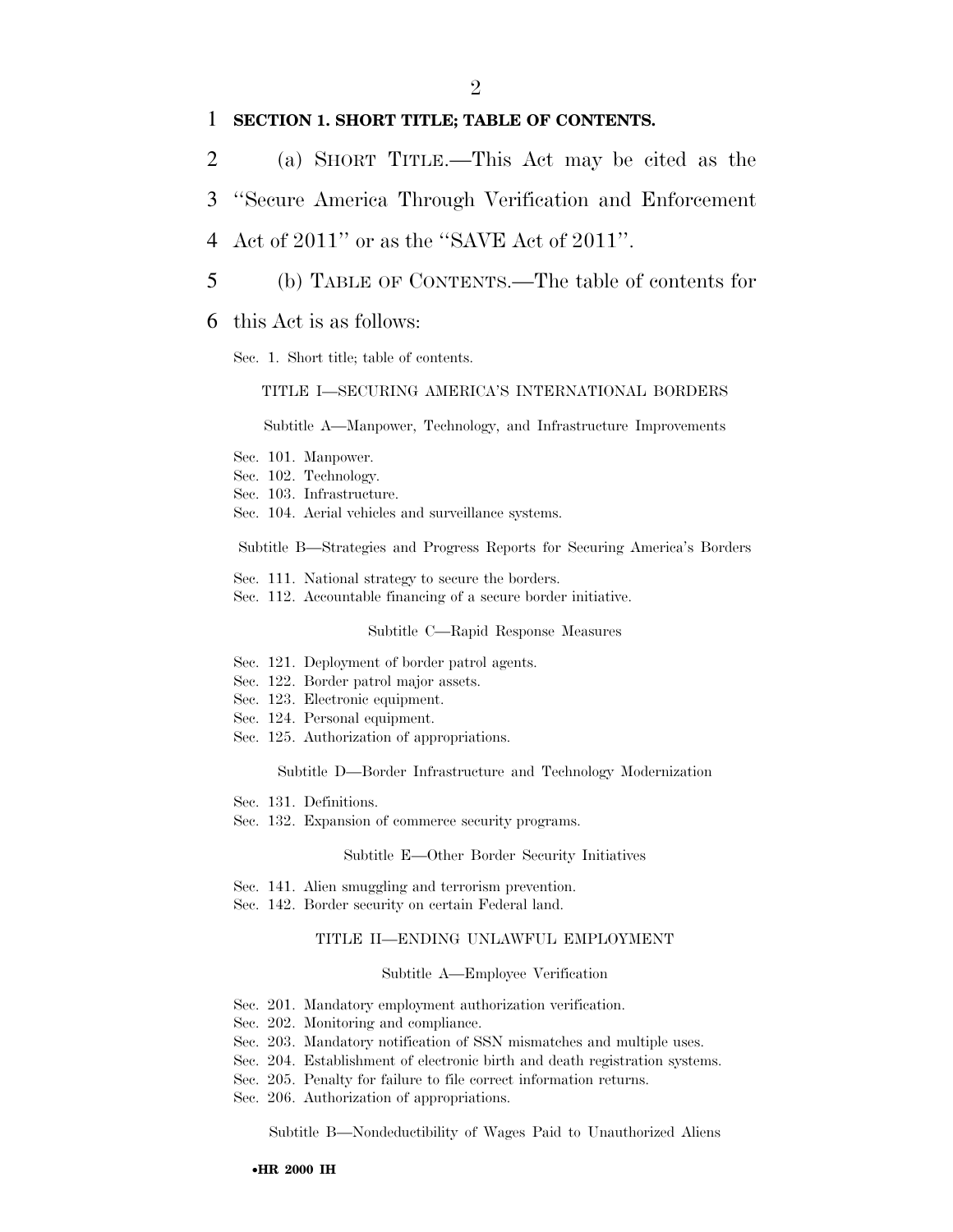### TITLE III—ENHANCING AND UTILIZING CURRENT INTERIOR ENFORCEMENT METHODS

- Sec. 301. Increase investigative efforts.
- Sec. 302. Increased oversight of agents.
- Sec. 303. Border relief grant program.
- Sec. 304. Authorization of appropriations.
- Sec. 305. Regulations.
- Sec. 306. Rewards program.
- Sec. 307. Increased detention facilities for aliens apprehended for illegal entry.
- Sec. 308. Additional Immigration judgeships and law clerks.
- Sec. 309. Media campaign.

# 1 **TITLE I—SECURING AMERICA'S**  2 **INTERNATIONAL BORDERS**

# 3 **Subtitle A—Manpower, Tech-**4 **nology, and Infrastructure Im-**5 **provements**

## 6 **SEC. 101. MANPOWER.**

 (a) BORDER PATROL AGENTS.—Section 5202 of the Intelligence Reform and Terrorism Prevention Act of 2004 (Public Law 108–458; 118 Stat. 3734) is amended to read as follows:

# 11 **''SEC. 5202. INCREASE IN FULL-TIME BORDER PATROL**  12 **AGENTS.**

13 "(a) ANNUAL INCREASES.—The Secretary of Home- land Security shall, subject to the availability of appropria- tions for such purpose, increase the number of positions for full-time active-duty Border Patrol agents within the Department of Homeland Security (above the number of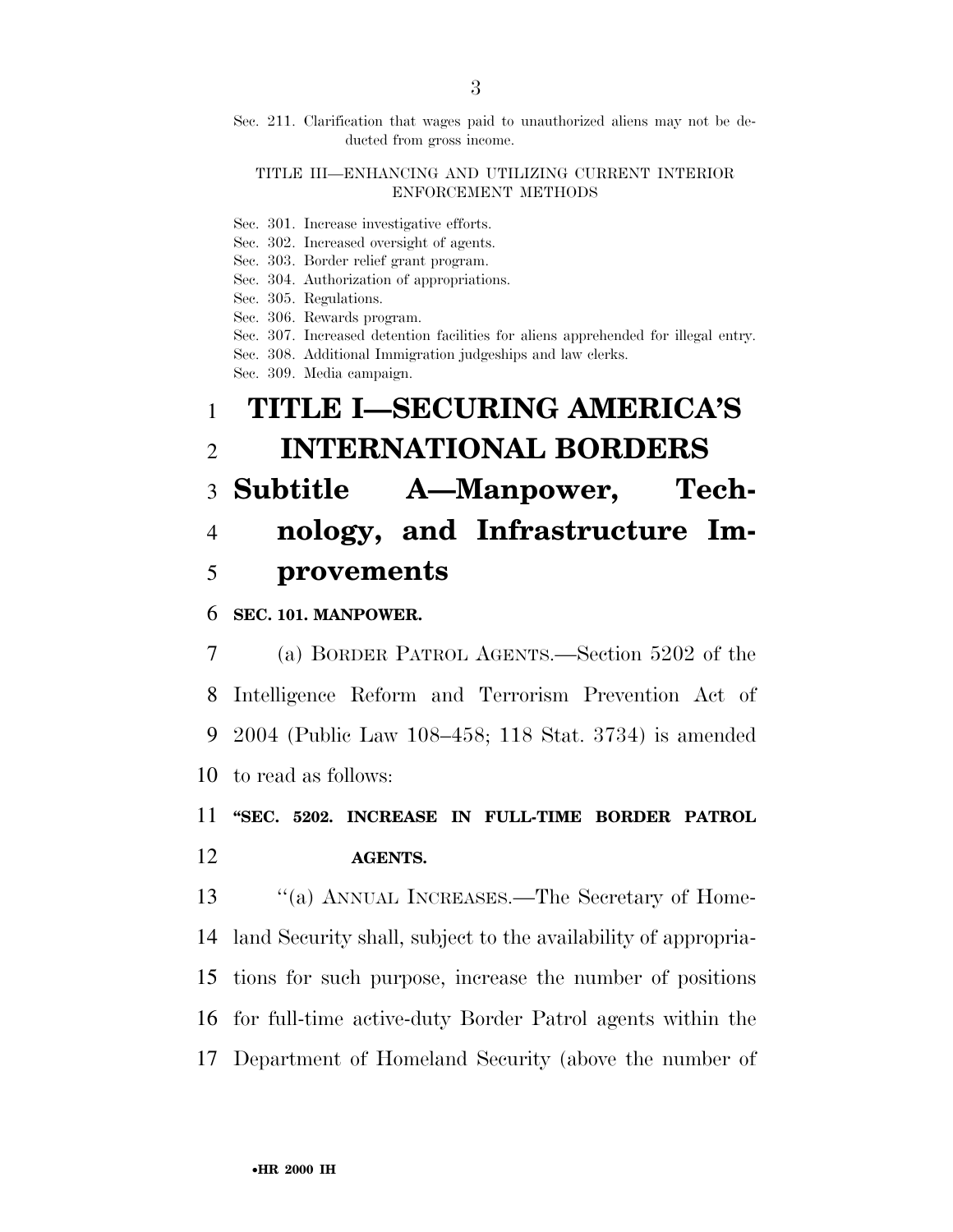positions for which funds were appropriated for the pre-ceding fiscal year), by—

- 3  $\frac{1}{1,500}$  in fiscal year 2012; 4  $\frac{4}{2}$  (2) 1,000 in fiscal year 2013; 5  $\frac{4}{3}$  (3) 1,000 in fiscal year 2014; 6  $(4)$  1,000 in fiscal year 2015; and
- 7  $\frac{1}{(5)}$  500 in fiscal year 2016.

 ''(b) ALLOCATIONS.—Of the Border Patrol agents hired under subsection (a), 80 percent shall be deployed along the southern border of the United States and 20 percent shall be deployed along the northern border of the United States.

13 "(c) AUTHORIZATION OF APPROPRIATIONS.—The necessary funds are authorized to be appropriated for each of fiscal years 2012 through 2016 to carry out this sec-tion.''.

(b) INVESTIGATIVE PERSONNEL.—

 (1) ADDITIONAL INVESTIGATIVE PERSONNEL FOR ALIEN SMUGGLING.—In addition to the posi- tions authorized under section 5203 of the Intel- ligence Reform and Terrorism Prevention Act of 2004, as amended by paragraph (1), during each of the fiscal years 2012 through 2016, the Secretary shall, subject to the availability of appropriations, in-crease by not less than 350 the number of positions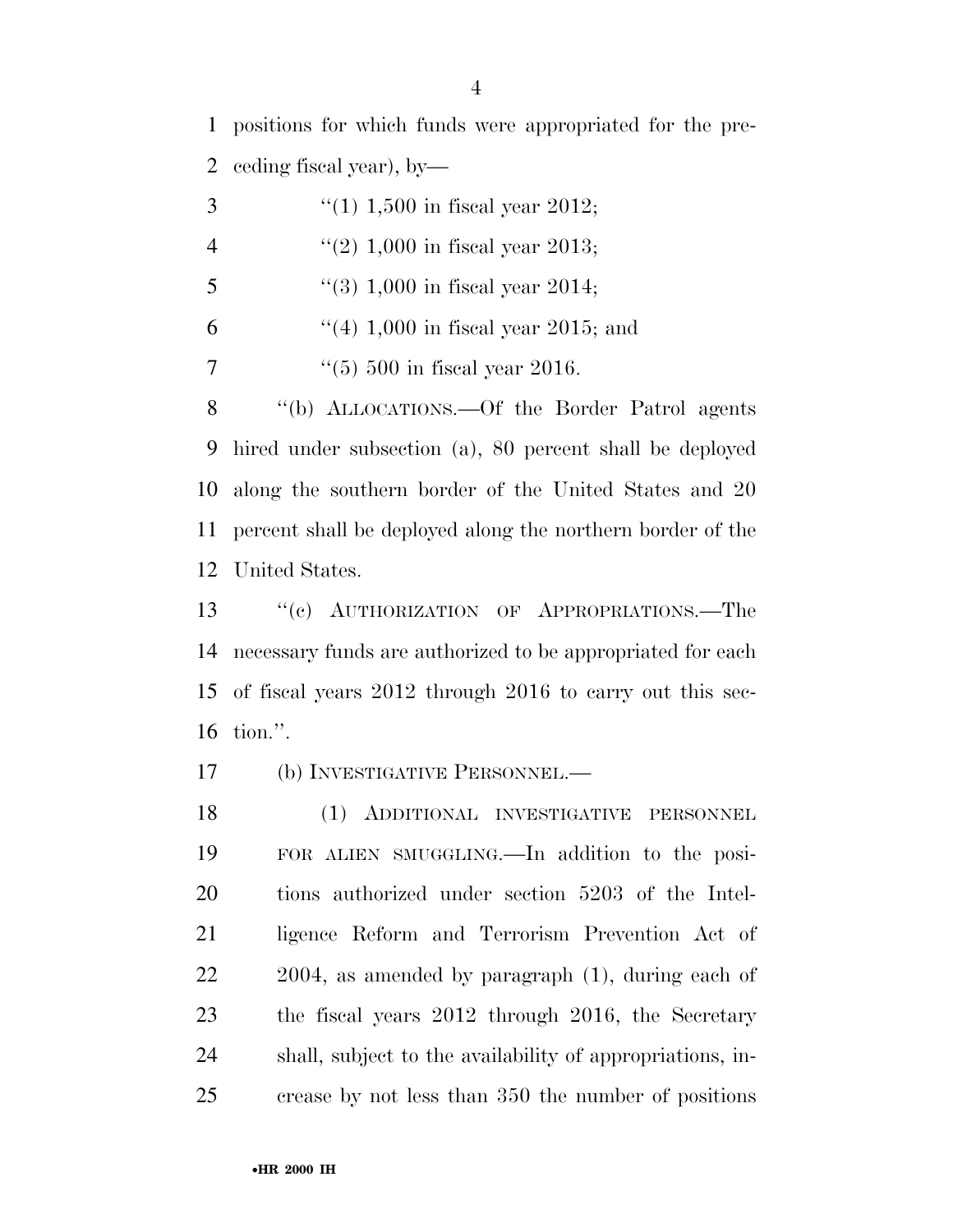for personnel within the Department assigned to specifically investigate alien smuggling.

 (2) ADDITIONAL FUNDS AND PERSONNEL FOR THE TUNNEL TASK FORCE.—Subject to appropria- tions, the fiscal year 2012 budget of the Tunnel Task Force, a joint force comprised of Immigration and Customs Enforcement (ICE), Customs and Bor- der Patrol (CBP), and Drug Enforcement Adminis- tration (DEA) personnel tasked to pinpoint tunnels that are utilized by drug lords and ''coyotes'' to smuggle narcotics, illegal aliens, and weapons, shall be increased by 50 percent above the fiscal year 2007 budget. Such increase shall be used to increase personnel, improve communication and coordination between participant agencies, upgrade technology, and offer cash rewards and appropriate security to individuals who provide the Tunnel Task Force with accurate information on existing tunnels that breach the international borders of the United States.

20 (3) AUTHORIZATION OF APPROPRIATIONS.— The necessary funds are authorized to be appro- priated to the Secretary for each of the fiscal years 23 2012 through 2016 to carry out this section.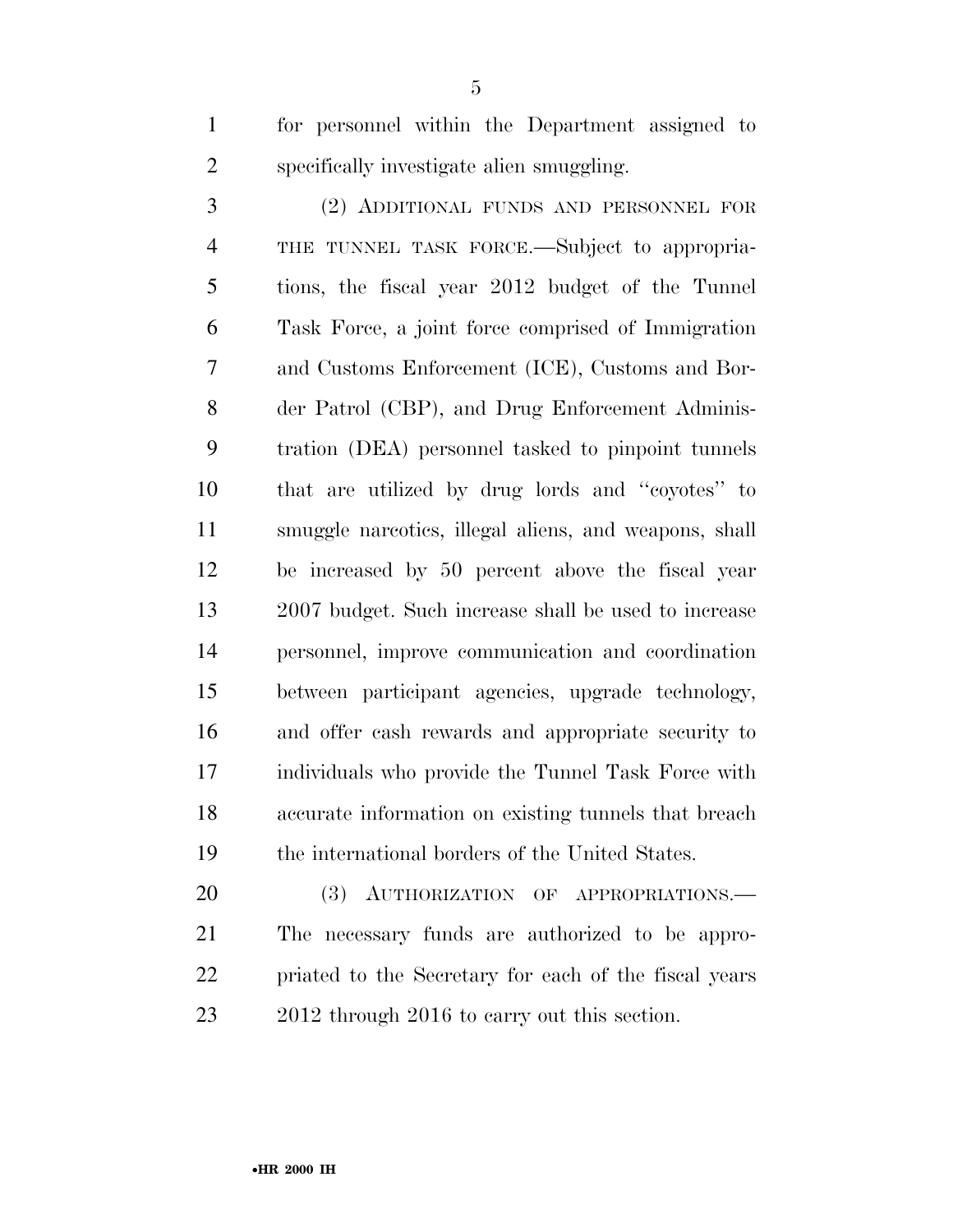(c) RECRUITMENT OF FORMER MEMBERS OF THE ARMED FORCES AND MEMBERS OF RESERVE COMPO-NENTS OF THE ARMED FORCES.—

 (1) REQUIREMENT FOR PROGRAM.—The Sec- retary, in conjunction with the Secretary of Defense, shall establish a program to actively recruit covered members (a member of a reserve component of the Armed Forces) or former members of the Armed Forces and National Guard to serve in United States Customs and Border Protection.

 (2) REPORT ON RECRUITMENT INCENTIVES.— Not later than 90 days after the date of enactment of this Act, the Secretary and the Secretary of De- fense shall jointly submit to the ''appropriate'' com- mittees of Congress a report that shall include an assessment of the desirability and feasibility of offer- ing an incentive to a covered member or former member of the Armed Forces for the purpose of en- couraging such member to serve in United States Customs and Border Patrol and Immigration and Customs Enforcement—

 (A) the Secretary must provide a descrip- tion of various monetary and non-monetary in- centives considered for purposes of the report; and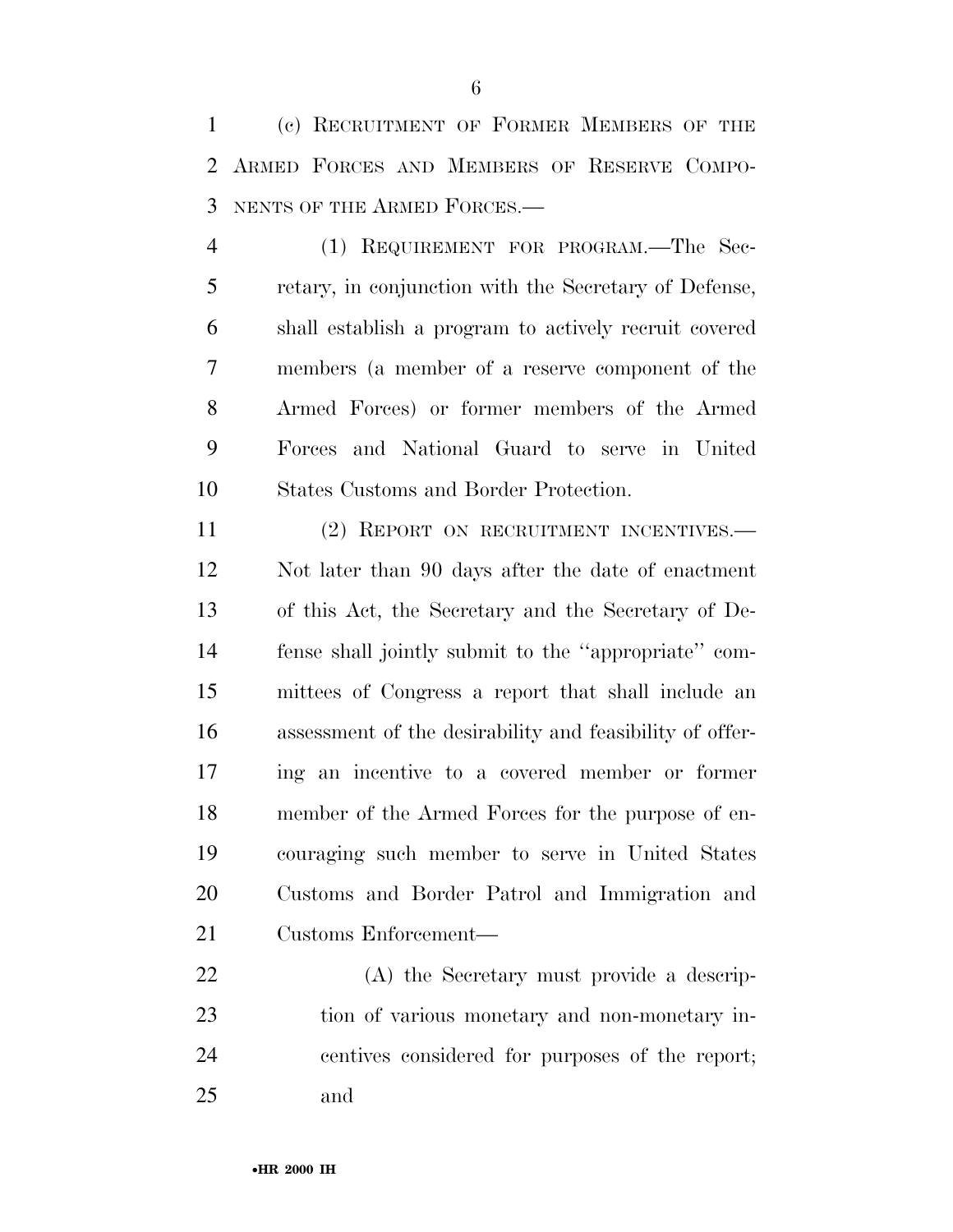| $\mathbf{1}$   | (B) the Secretary must provide an assess-              |
|----------------|--------------------------------------------------------|
| $\overline{2}$ | ment of the desirability and feasibility of uti-       |
| 3              | lizing any such incentive.                             |
| $\overline{4}$ | (3) RECOMMENDATIONS FOR RECRUITMENT IN-                |
| 5              | CENTIVES.-                                             |
| 6              | MAXIMUM STUDENT<br>(A)<br><b>LOAN</b><br>REPAY-        |
| 7              | MENTS FOR UNITED STATES BORDER PATROL                  |
| 8              | AGENTS WITH A TWO-YEAR COMMITMENT.-                    |
| 9              | Section 5379(b) of title 5, United States Code,        |
| 10             | is amended by adding at the end the following:         |
| 11             | $\lq(4)$ In the case of an employee (otherwise eligi-  |
| 12             | ble for benefits under this section) who is serving as |
| 13             | a full-time active-duty United States Border Patrol    |
| 14             | agent within the Department of Homeland Secu-          |
| 15             | $rity$ —                                               |
| 16             | "(A) paragraph $(2)(A)$ shall be applied by            |
| 17             | substituting ' $$20,000'$ for ' $$10,000'$ ; and       |
| 18             | "(B) paragraph $(2)(B)$ shall be applied by            |
| 19             | substituting ' $$80,000'$ for ' $$60,000'$ '.".        |
| 20             | (B) RECRUITMENT AND RELOCATION BO-                     |
| 21             | NUSES AND RETENTION ALLOWANCES FOR PER-                |
| 22             | SONNEL OF THE DEPARTMENT OF HOMELAND                   |
| 23             | SECURITY.—The Secretary of Homeland Secu-              |
| 24             | rity shall ensure that the authority to pay re-        |
| 25             | cruitment and relocation bonuses under section         |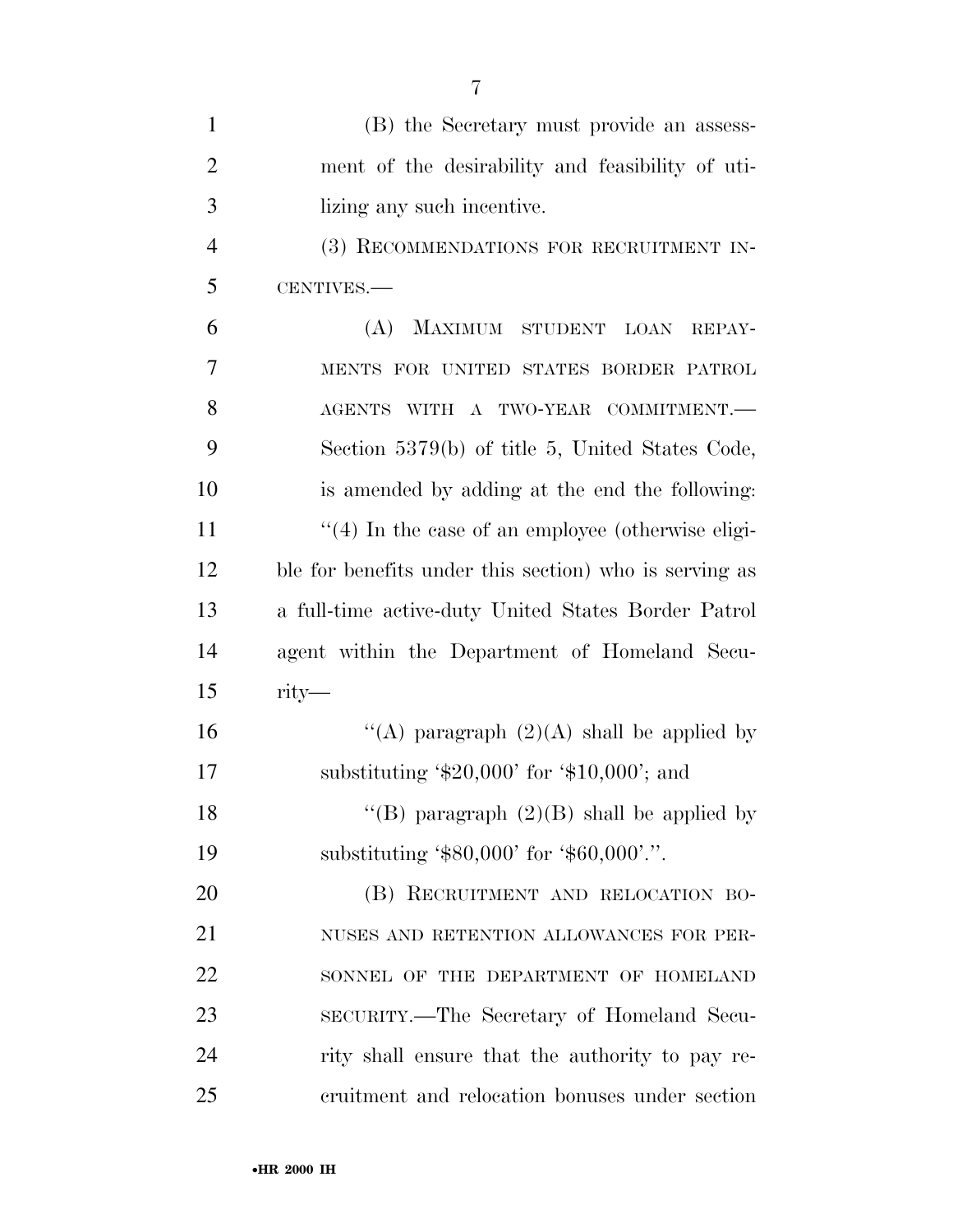| $\mathbf{1}$   | 5753 of title 5, United States Code, the author-          |
|----------------|-----------------------------------------------------------|
| $\overline{2}$ | ity to pay retention bonuses under section 5754           |
| 3              | of such title, and any other similar authorities          |
| $\overline{4}$ | available under any other provision of law, rule,         |
| 5              | or regulation, are exercised to the fullest extent        |
| 6              | allowable in order to encourage service in the            |
| 7              | Department of Homeland Security.                          |
| 8              | (4) DEFINITION.—The term "appropriate com-                |
| 9              | mittees of Congress" means—                               |
| 10             | (A) the Committee on Appropriations, the                  |
| 11             | Committee on Armed Services, and the Com-                 |
| 12             | mittee on Homeland Security of the House of               |
| 13             | Representatives; and                                      |
| 14             | (B) the Committee on Appropriations, the                  |
| 15             | Committee on Armed Services, and the Com-                 |
| 16             | mittee on Homeland Security and Govern-                   |
| 17             | mental Affairs of the Senate.                             |
| 18             | SEC. 102. TECHNOLOGY.                                     |
| 19             | (a) EQUIPMENT SHARING BETWEEN DEPARTMENT                  |
| 20             | OF HOMELAND SECURITY AND DEPARTMENT OF DE-                |
| 21             | FENSE.—The Secretaries of these two departments shall     |
| 22             | develop and implement a plan to use authorities provided  |
| 23             | to the Secretary of Defense under chapter 18 of title 10, |

of Department of Defense equipment, including unmanned

United States Code, to increase the availability and use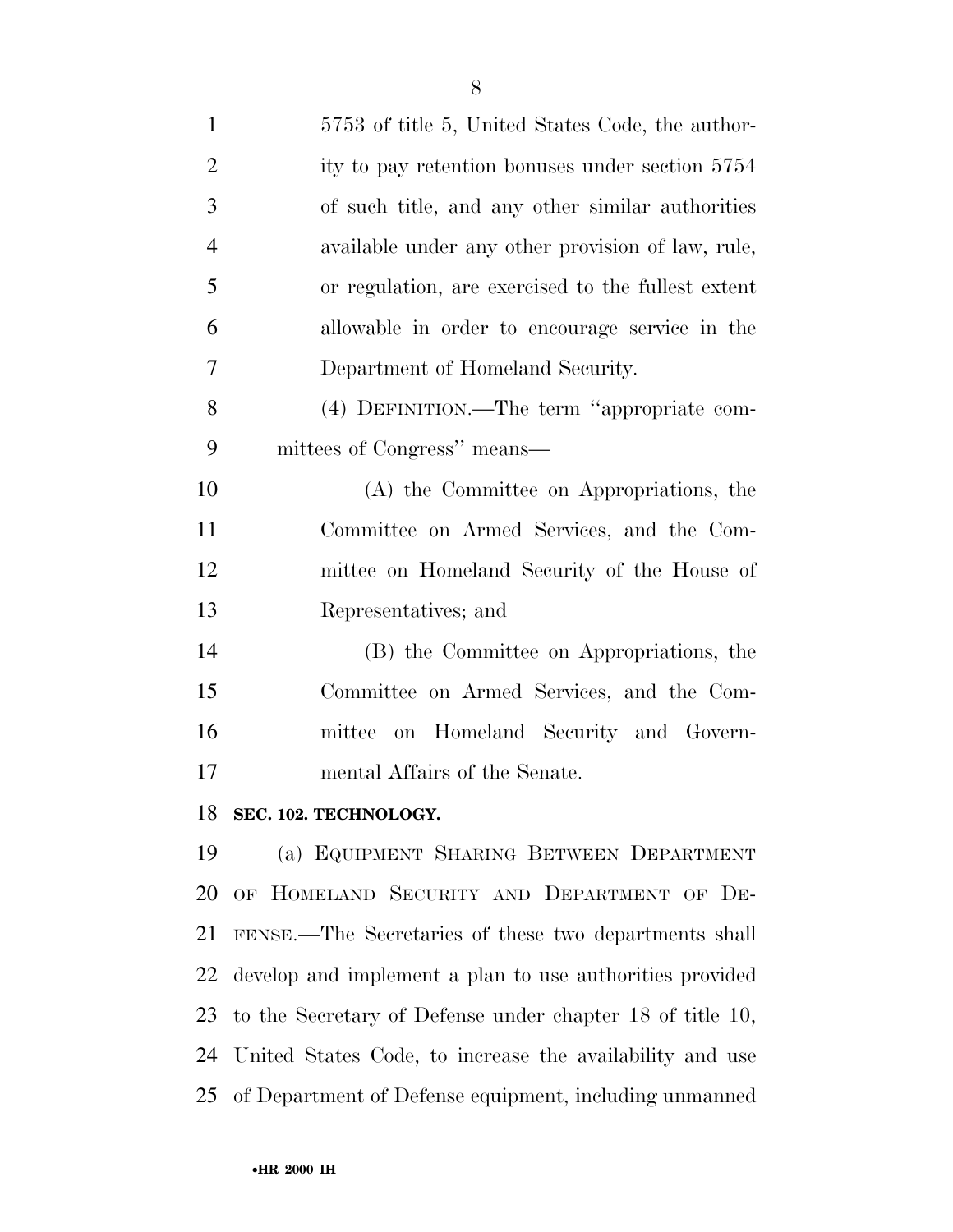aerial vehicles, tethered aerostat radars, and other surveil- lance equipment, to assist the Secretary in carrying out surveillance activities conducted at or near the inter- national land borders of the United States to prevent ille-gal immigration.

 (b) REPORT.—Not later than 6 months after the date of enactment of this Act (and then annually from that point), the Secretary and the Secretary of Defense shall submit to Congress a report that contains—

 (1) a description of the current use of Depart- ment of Defense equipment to assist the Secretary in carrying out surveillance of the international land borders of the United States and assessment of the potential risks to citizens of the United States and key foreign policy interests associated with the use of such equipment;

 (2) the plan developed under subsection (a) to increase the use of Department of Defense equip-ment to assist such surveillance activities; and

 (3) a description of the types of equipment and other support to be provided by the Secretary of De- fense under such plan during the 1-year period be- ginning on the date of the submission of the report. (c) SECURE COMMUNICATION.—The secretary shall, as expeditiously as practicable, develop and implement a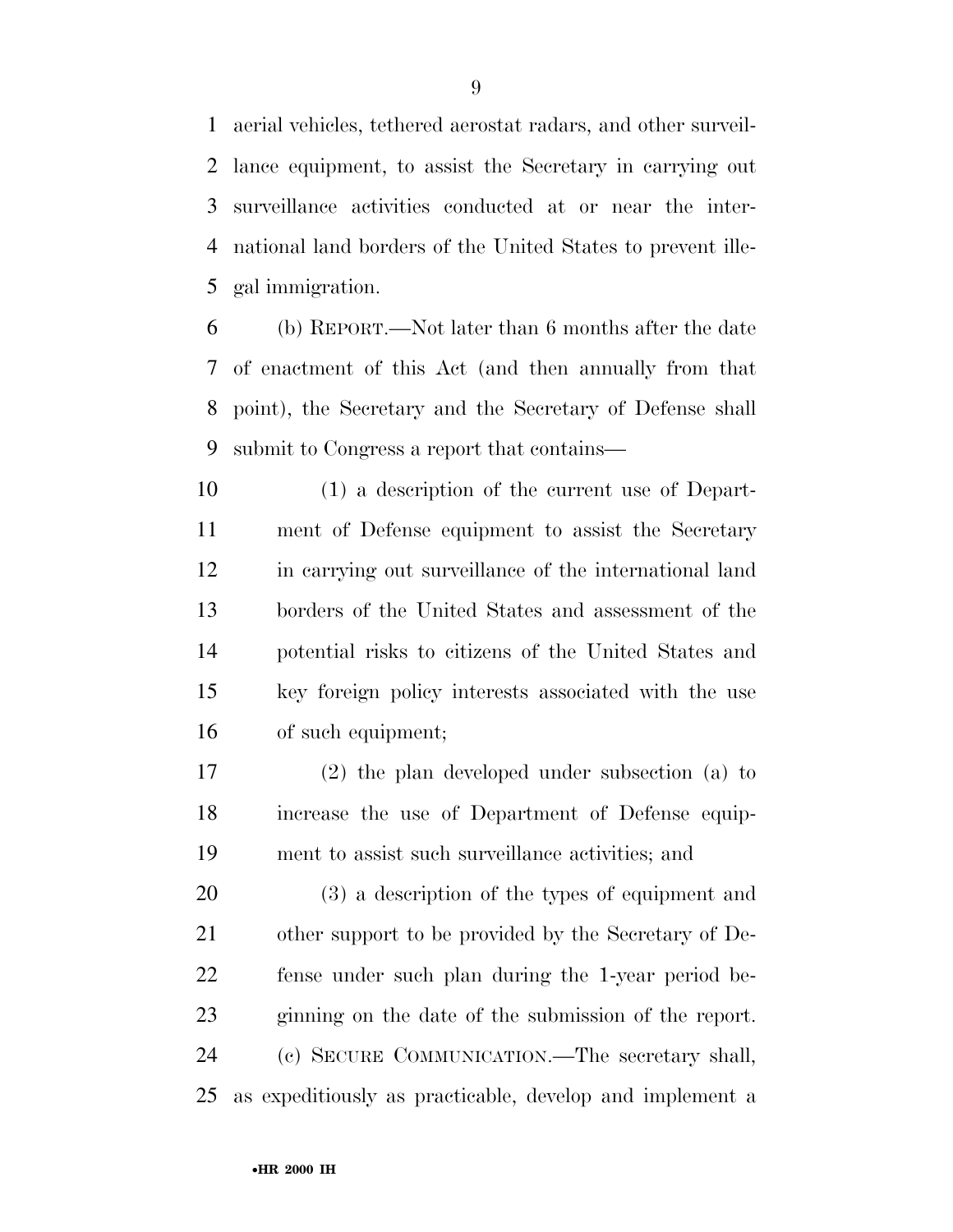plan to improve the use of satellite communications and other technologies to ensure clear and secure 2-way com-munication capabilities—

 (1) among all Border Patrol agents conducting operations between ports of entry;

 (2) between Border Patrol agents and their re-spective Border Patrol stations; and

 (3) between all appropriate law enforcement agencies of the Department and State, local, and tribal law enforcement agencies.

 (d) OTHER TECHNOLOGY UPGRADES.—The Sec- retary shall purchase and implement new technology to se- cure the borders, including, but not limited to drones, in- frared cameras, sensors, mobile lighting units, radar and infrared heat.

 (e) AUTHORIZATION OF APPROPRIATIONS.—The nec- essary funds are authorized to be appropriated to the Sec- retary for each of the fiscal years 2012 through 2016 to carry out this section.

# **SEC. 103. INFRASTRUCTURE.**

 (a) INFRASTRUCTURE IMPROVEMENTS.—Subject to the availability of appropriations, the Secretary shall con-struct or purchase—

 (1) office facilities to accommodate additional border patrol manpower;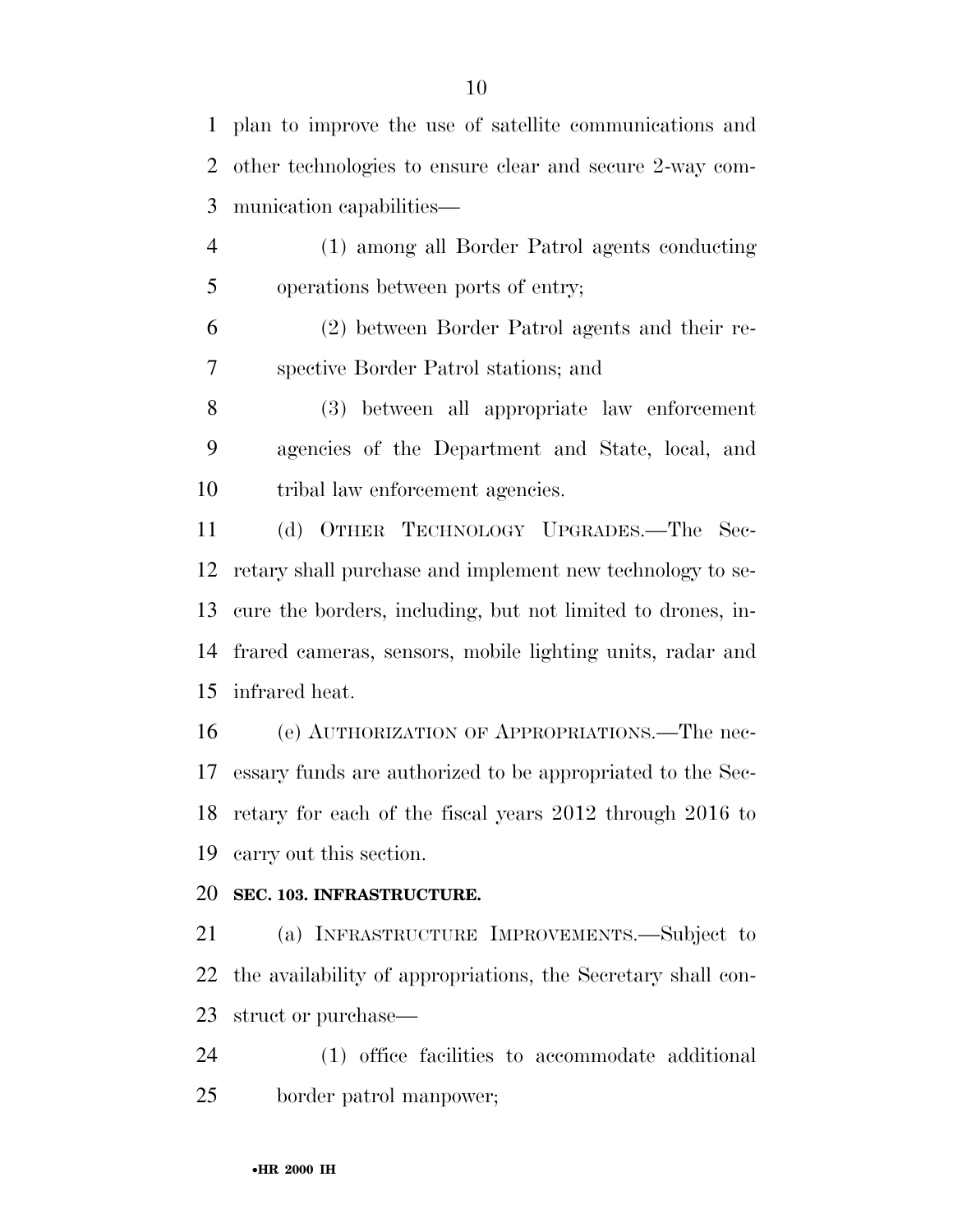1 (2) sport utility vehicles for officers;

 (3) all weather roads for better vehicle access and performance on remote and rugged terrain (road construction should be done in consultation with the owner of the land and take into account any environmental or other land-use issues that are relevant);

 (4) additional fencing (and aesthetic fencing in business districts) in urban areas of the border; and (5) vehicle barriers, to support, not replace,

 manpower, in rural and remote areas of the border necessary to achieve operational control of the inter-national borders of the United States.

 (b) AUTHORIZATION OF APPROPRIATIONS.—The nec- essary funds are authorized to be appropriated to the Sec- retary for each of the fiscal years 2012 through 2016 to carry out this section.

# **SEC. 104. AERIAL VEHICLES AND SURVEILLANCE SYSTEMS.**

 (a) UNMANNED AERIAL VEHICLE PILOT PRO- GRAM.—During the 1-year period beginning on the date on which the report is submitted under section 102(b), the Secretary shall conduct a pilot program to test unmanned aerial vehicles for border surveillance along the inter-national border between Canada and the United States.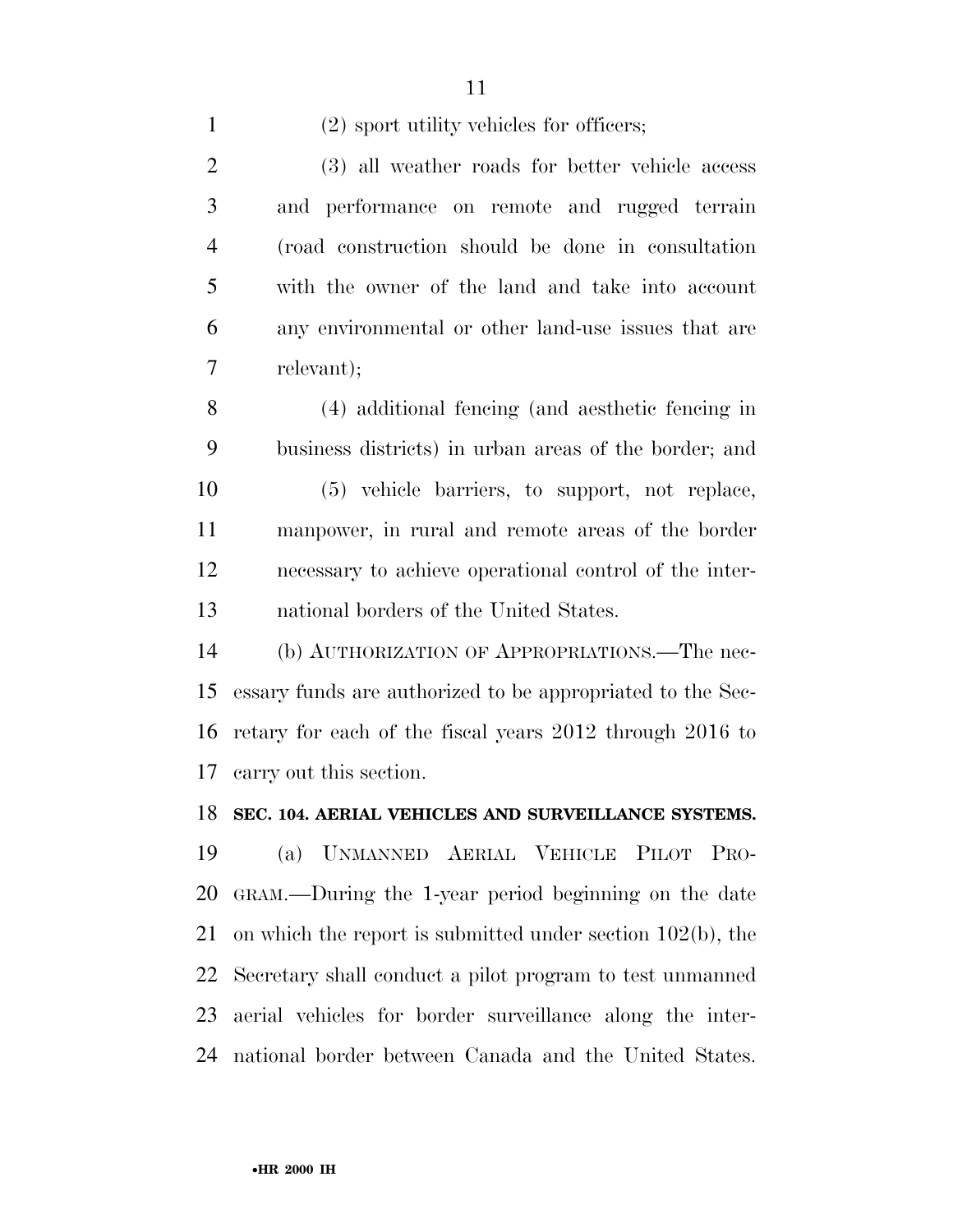| $\mathbf{1}$ | (b) UNMANNED AERIAL VEHICLES AND ASSOCIATED               |
|--------------|-----------------------------------------------------------|
| 2            | INFRASTRUCTURE.—The Secretary shall acquire and           |
| 3            | maintain unmanned aerial vehicles and related equipment   |
| 4            | for use to patrol the international borders of the United |
| 5            | States, including equipment such as—                      |
| 6            | (1) additional sensors;                                   |
| 7            | (2) satellite command and control; and                    |
| 8            | (3) other necessary equipment for operational             |
| 9            | support.                                                  |
| 10           | (c) AUTHORIZATION OF APPROPRIATIONS.—                     |
| 11           | (1) IN GENERAL.—There are authorized to be                |
| 12           | appropriated to the Secretary for each of the fiscal      |
| 13           | years 2012 and 2013 such sums as may be nec-              |
| 14           | essary to carry out subsection (b).                       |
| 15           | (2) AVAILABILITY OF FUNDS.—Amounts appro-                 |
| 16           | priated pursuant to the authorization of appropria-       |
| 17           | tions in paragraph (1) are authorized to remain           |
| 18           | available until expended.                                 |
| 19           | (d) AERIAL SURVEILLANCE PROGRAM.—                         |
| 20           | $(1)$ In GENERAL.—In conjunction with the bor-            |
| 21           | der surveillance plan developed under section 5201        |
| 22           | of the Intelligence Reform and Terrorism Prevention       |
| 23           | Act of 2004 (Public Law 108–458; 8 U.S.C. 1701            |
| 24           | note), the Secretary, not later than 90 days after the    |
| 25           | date of enactment of this Act, shall develop and im-      |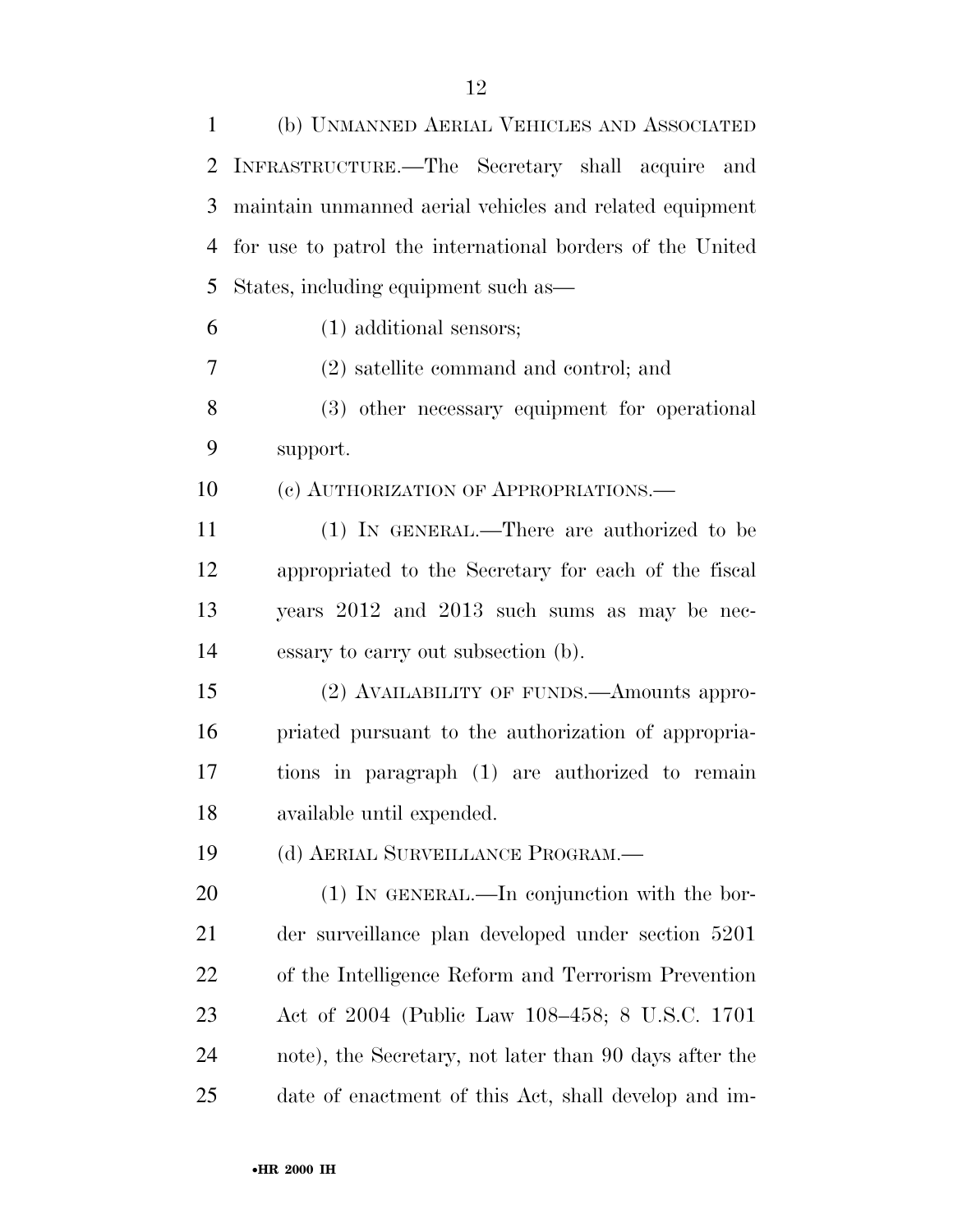| $\mathbf{1}$   | plement a program to fully integrate and utilize aer-  |
|----------------|--------------------------------------------------------|
| $\overline{2}$ | ial surveillance technologies, including unmanned      |
| 3              | aerial vehicles, to enhance the security of the inter- |
| $\overline{4}$ | national border between the United States and Can-     |
| 5              | ada and the international border between the United    |
| 6              | States and Mexico. The goal of the program shall be    |
| 7              | to ensure continuous monitoring of each mile of each   |
| 8              | border.                                                |
| 9              | (2) ASSESSMENT AND CONSULTATION REQUIRE-               |
| 10             | MENTS.—In developing the program under this sub-       |
| 11             | section, the Secretary shall—                          |
| 12             | (A) consider current and proposed aerial               |
| 13             | surveillance technologies;                             |
| 14             | (B) assess the feasibility and advisability            |
| 15             | of utilizing such technologies to address border       |
| 16             | threats, including an assessment of the tech-          |
| 17             | nologies considered best suited to address re-         |
| 18             | spective threats;                                      |
| 19             | (C) consult with the Secretary of Defense              |
| 20             | regarding any technologies or equipment, which         |
| 21             | the Secretary may deploy along an international        |
| 22             | border of the United States; and                       |
| 23             | (D) consult with the Administrator of the              |
| 24             | Federal Aviation Administration regarding safe-        |
| 25             | ty, airspace coordination and regulation, and          |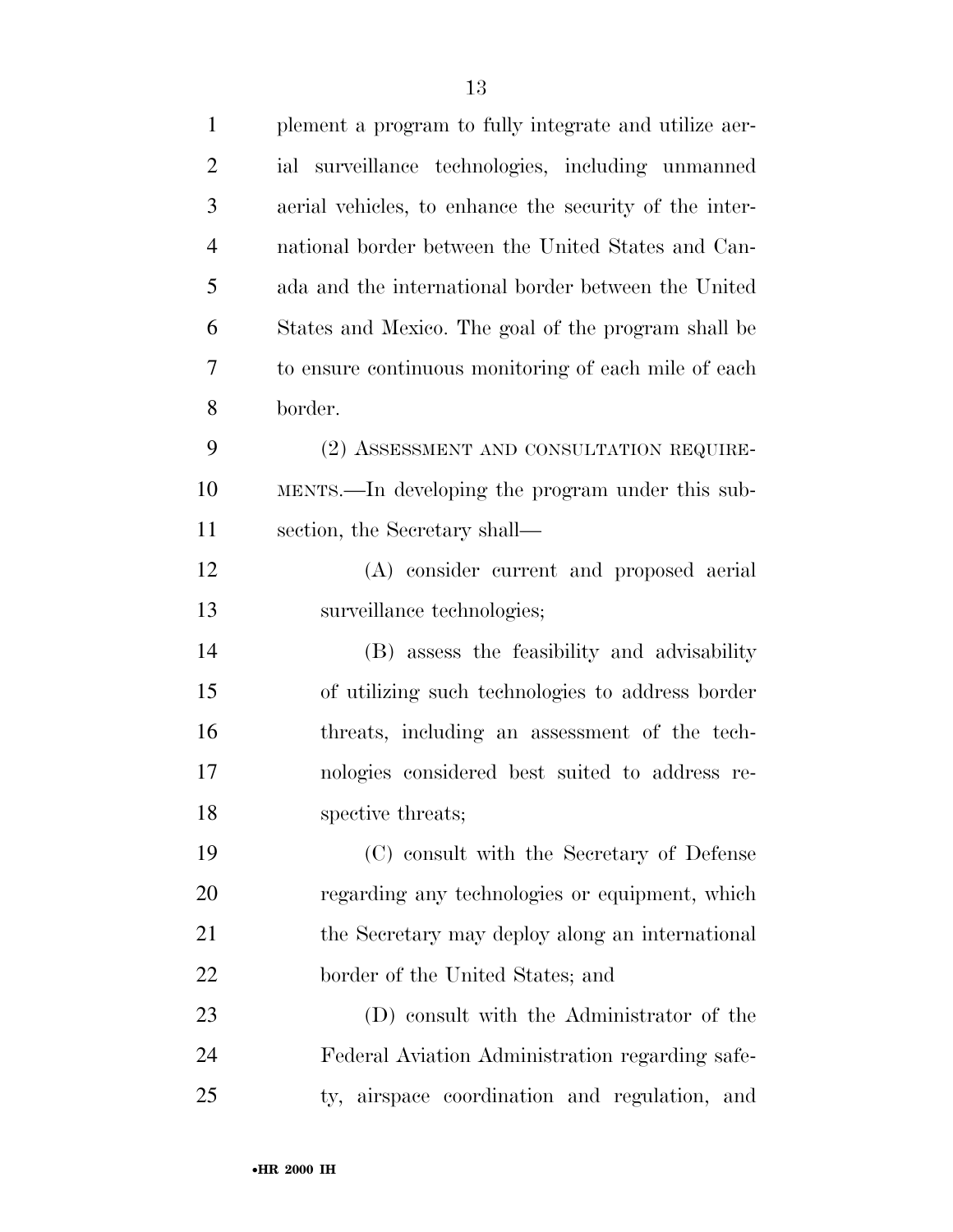any other issues necessary for implementation of the program.

 (3) AUTHORIZATION OF APPROPRIATIONS.— The necessary funds are authorized to be appro-priated to carry out this subsection.

 (e) INTEGRATED AND AUTOMATED SURVEILLANCE PROGRAM.—

 (1) REQUIREMENT FOR PROGRAM.—Subject to the availability of appropriations, the Secretary shall establish a program to procure additional unmanned aerial vehicles, drones, cameras, poles, sensors, sat- ellites, radar coverage, and other technologies nec- essary to achieve operational control of the inter- national borders of the United States and to estab- lish a security perimeter known as a ''virtual fence'' along such international borders to provide a barrier to illegal immigration.

 (2) PROGRAM COMPONENTS.—The Secretary shall ensure, to the maximum extent feasible, that—

 (A) the technologies utilized in the Inte- grated and Automated Surveillance Program are integrated and function cohesively in an automated fashion, including the integration of motion sensor alerts and cameras in a manner where a sensor alert automatically activates a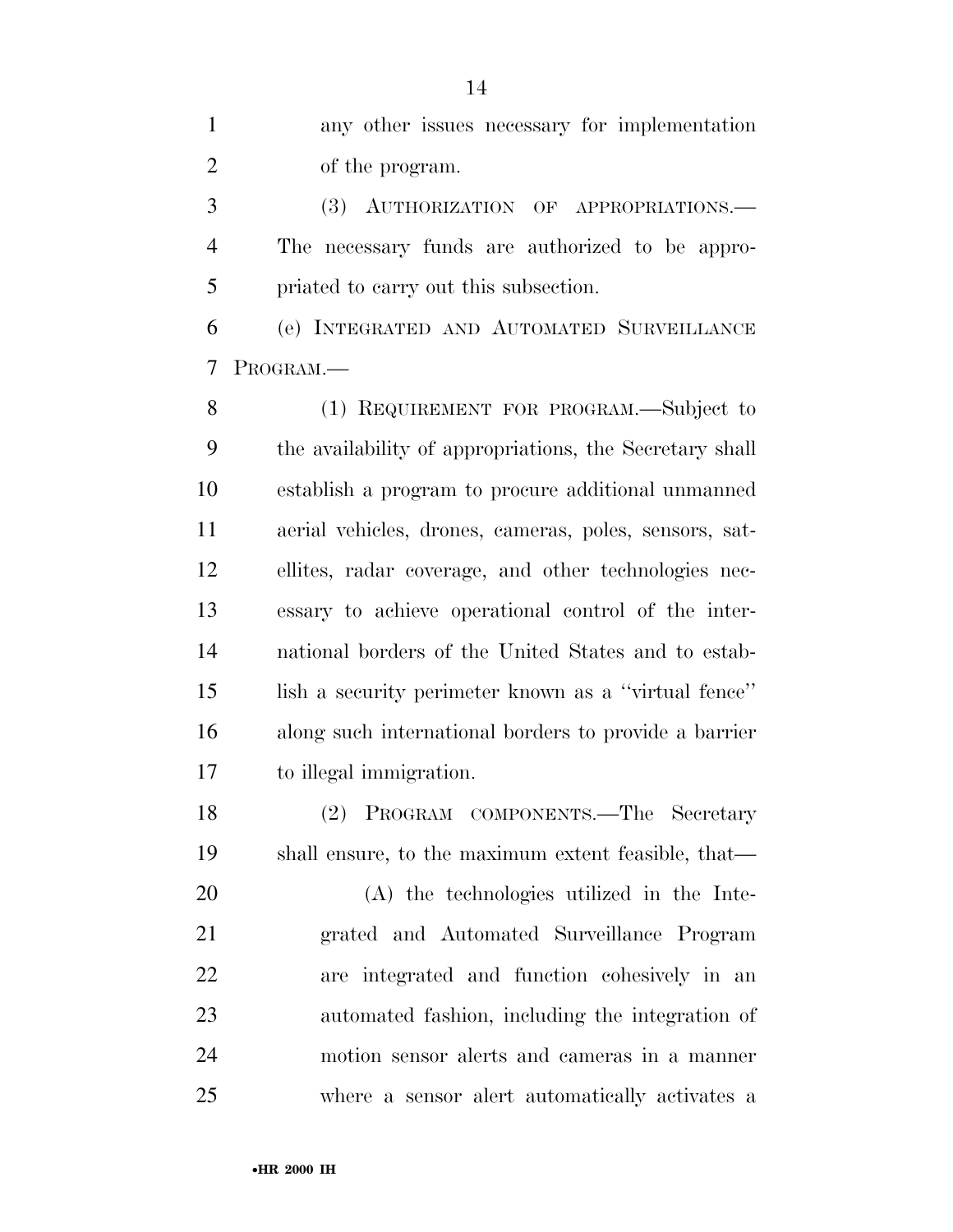| $\mathbf{1}$   | corresponding camera to pan and tilt in the di-  |
|----------------|--------------------------------------------------|
| $\overline{2}$ | rection of the triggered sensor;                 |
| 3              | (B) cameras utilized in the program do not       |
| $\overline{4}$ | have to be manually operated;                    |
| 5              | (C) such camera views and positions are          |
| 6              | not fixed;                                       |
| $\overline{7}$ | (D) surveillance video taken by such cam-        |
| 8              | eras is able to be viewed at multiple designated |
| 9              | communications centers;                          |
| 10             | (E) a standard process is used to collect        |
| 11             | and record, catalog, and report intrusion and    |
| 12             | response data collected under the Program;       |
| 13             | (F) future remote surveillance technology        |
| 14             | investments and upgrades for the program can     |
| 15             | be integrated with existing systems;             |
| 16             | (G) performance measures are developed           |
| 17             | and applied that can evaluate whether the pro-   |
| 18             | gram is providing desired results and increasing |
| 19             | response effectiveness in monitoring and detect- |
| 20             | ing illegal intrusions along the international   |
| 21             | borders of the United States;                    |
| 22             | (H) plans are developed under the program        |
| 23             | to streamline site selection and site validation |
| 24             | processes to minimize delays of installing sur-  |
| 25             | veillance technology infrastructure;             |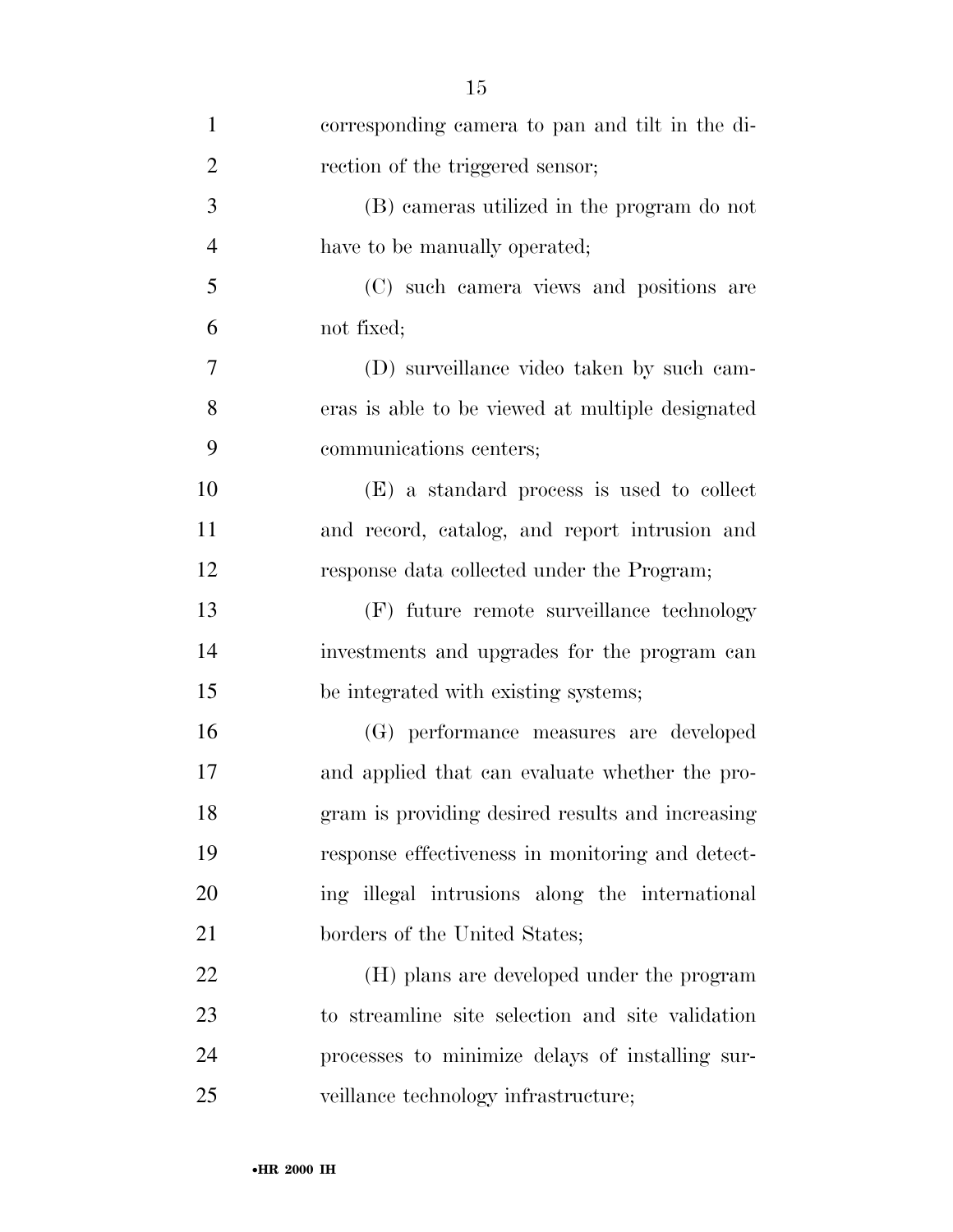| $\mathbf{1}$   | (I) standards are developed under the pro-         |
|----------------|----------------------------------------------------|
| $\overline{2}$ | gram to expand the shared use of existing pri-     |
| 3              | vate and governmental structures to install re-    |
| $\overline{4}$ | surveillance technology infrastructure<br>mote     |
| 5              | where possible;                                    |
| 6              | (J) standards are developed under the pro-         |
| 7              | gram to identify and deploy the use of non-        |
| 8              | permanent or mobile surveillance platforms that    |
| 9              | will increase the Secretary's mobility and ability |
| 10             | to identify illegal border intrusions; and         |
| 11             | (K) Border Patrol agents respond to each           |
| 12             | reported intrusion that appears to involve aliens  |
| 13             | or smugglers.                                      |
| 14             | (3) EVALUATION OF CONTRACTORS.—                    |
| 15             | (A) REQUIREMENT FOR STANDARDS.—The                 |
| 16             | Secretary shall develop appropriate standards      |
| 17             | to evaluate the performance of any contractor      |
| 18             | providing goods or services to carry out the In-   |
| 19             | tegrated and Automated Surveillance Program.       |
| 20             | (B) REVIEW BY THE COMPTROLLER GEN-                 |
| 21             | ERAL OF THE UNITED STATES.-                        |
| 22             | (i) IN GENERAL.—The Comptroller                    |
|                |                                                    |
| 23             | General of the United States shall review          |
| 24             | each new contract related to the Program           |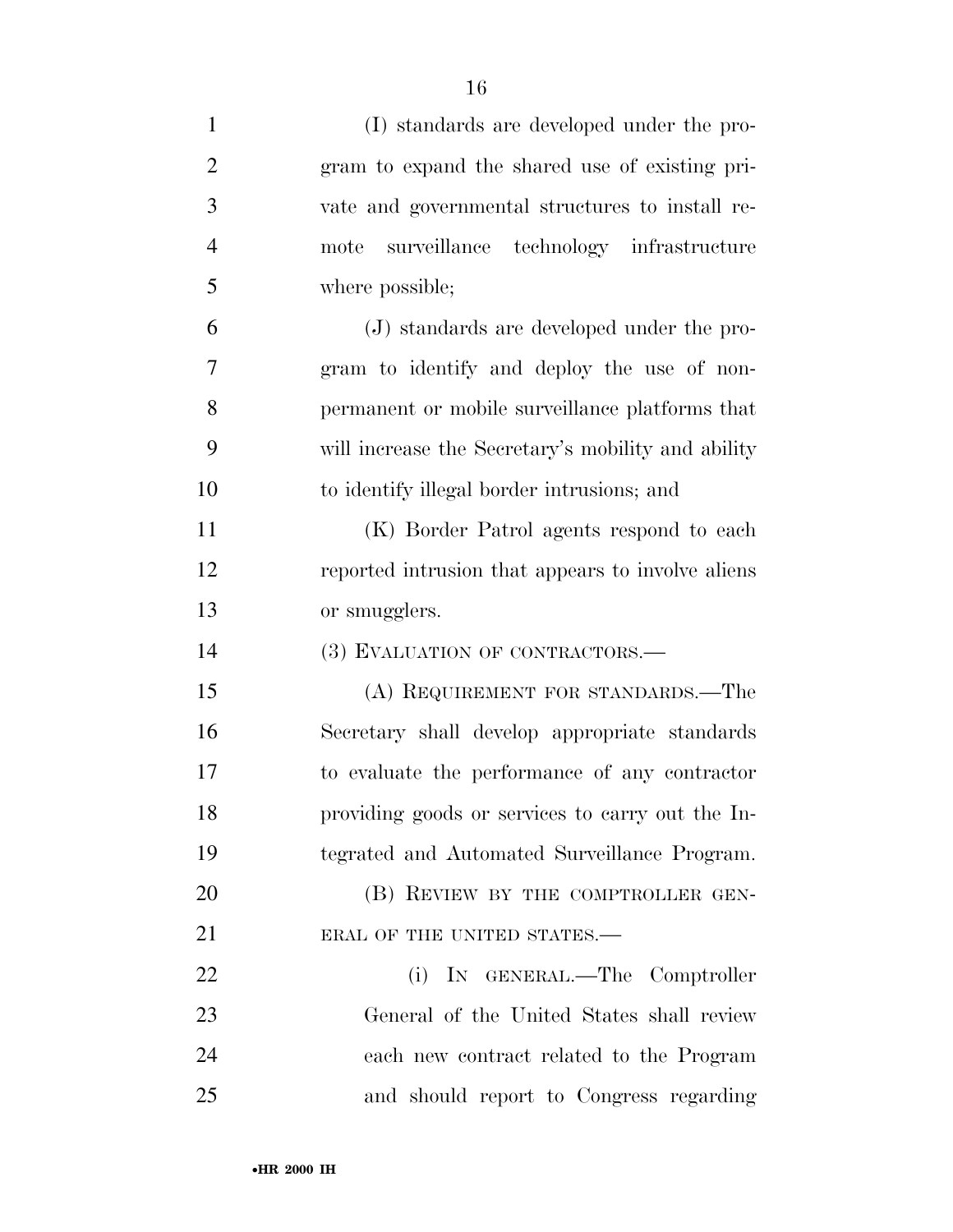| $\mathbf{1}$   | contracts with a value of more than                        |
|----------------|------------------------------------------------------------|
| $\overline{2}$ | $$5,000,000$ in a timely manner, to deter-                 |
| 3              | mine whether such contract fully complies                  |
| $\overline{4}$ | with applicable cost requirements, perform-                |
| 5              | ance objectives, program milestones, and                   |
| 6              | schedules.                                                 |
| $\overline{7}$ | (ii) REPORTS.—The Comptroller Gen-                         |
| 8              | eral of the United States shall report the                 |
| 9              | findings of each review carried out under                  |
| 10             | clause (i) to the Secretary in a timely man-               |
| 11             | ner.                                                       |
| 12             | (4)<br>AUTHORIZATION OF APPROPRIATIONS.                    |
| 13             | The necessary funds are authorized to be appro-            |
| 14             | priated to carry out this subsection.                      |
|                |                                                            |
| 15             | <b>B</b> —Strategies<br>Subtitle<br>and                    |
| 16             | Progress Reports for Securing                              |
| 17             | <b>America's Borders</b>                                   |
|                | 18 SEC. 111. NATIONAL STRATEGY TO SECURE THE BORDERS.      |
| 19             | (a) REQUIREMENT FOR NATIONAL STRATEGY.—The                 |
| 20             | Secretary, in consultation with the heads of other appro-  |
| 21             | priate Federal agencies, shall develop a national strategy |
| 22             | to secure the borders that describes actions to be carried |
| 23             | out to achieve operational control over all ports of entry |
| 24             | into the United States and the international land and mar- |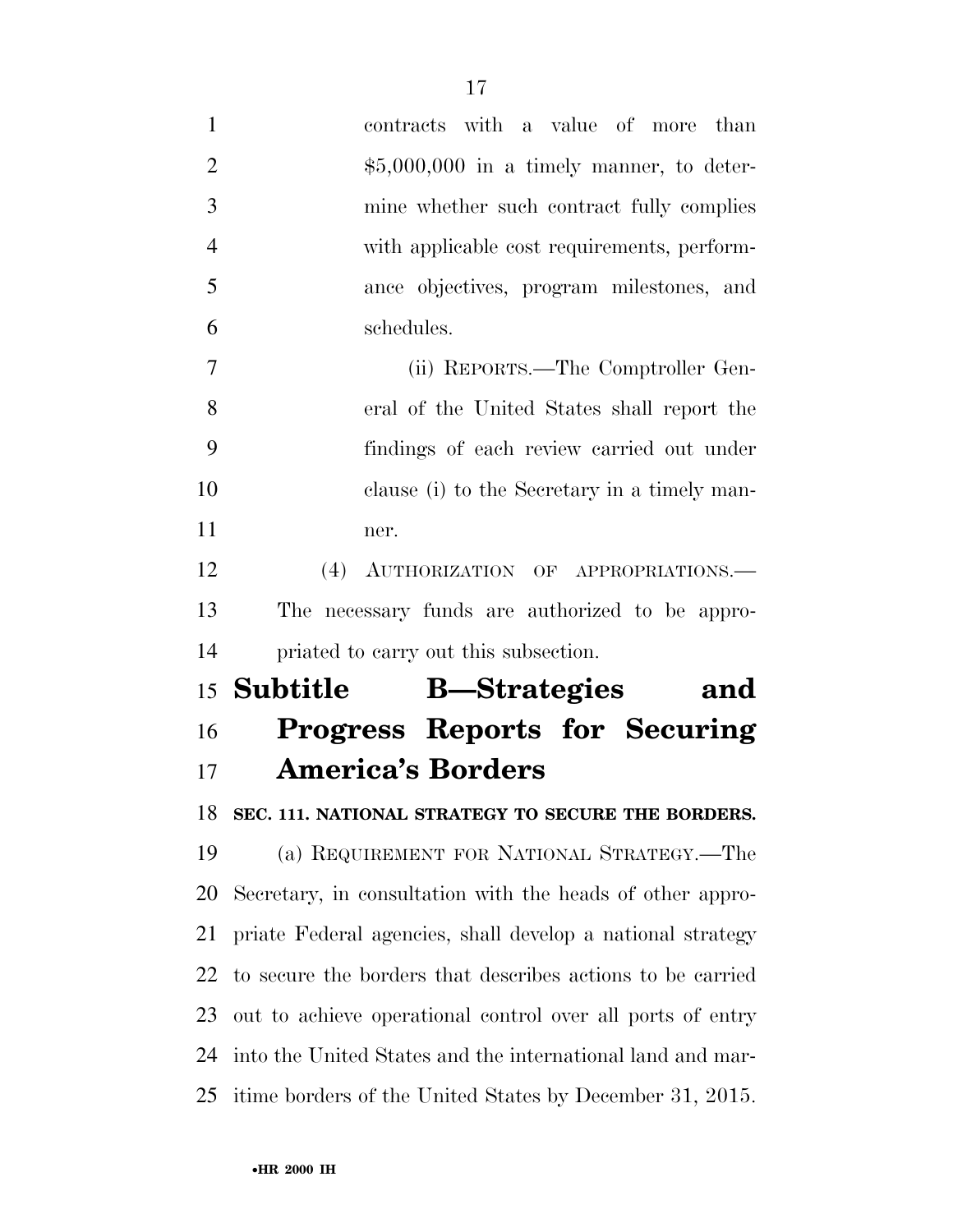(b) CONTENT.—The national strategy to secure the borders shall include the following:

 (1) An assessment of the threats posed by ter- rorists and terrorist groups that may try to infiltrate the United States at locations along the inter- national land and maritime borders of the United States.

 (2) A risk assessment for all United States ports of entry and all portions of the international land and maritime borders of the United States that includes a description of activities being under-taken—

 (A) to prevent the entry of terrorists, other unlawful aliens, instruments of terrorism, nar- cotics, and other contraband into the United States; and

 (B) to protect critical infrastructure at or near such ports of entry or borders.

 (3) An assessment of the most appropriate, practical, and cost-effective means of defending the international land and maritime borders of the United States against threats to security and illegal transit, including intelligence capacities, technology, equipment, personnel, and training needed to ad-dress security vulnerabilities.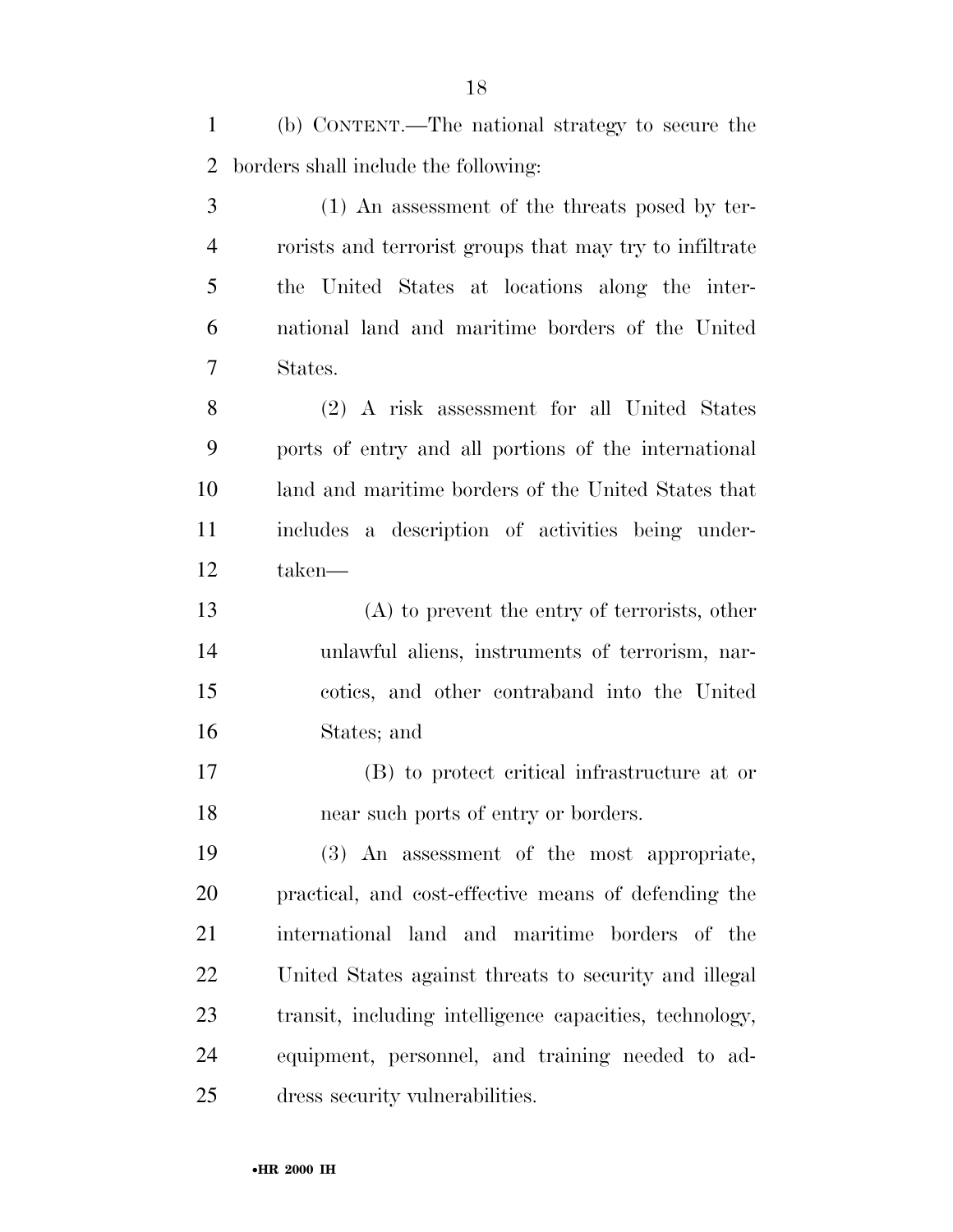(4) An assessment of staffing needs for all bor- der security functions, taking into account threat and vulnerability information pertaining to the bor- ders and the impact of new security programs, poli-cies, and technologies.

 (5) A description of the border security roles and missions of Federal Government, State govern- ment, local government, and tribal authorities, and recommendations regarding actions the Secretary can carry out to improve coordination with such au- thorities to enable border security and enforcement activities to be carried out in a more efficient and effective manner.

 (6) An assessment of existing efforts and tech- nologies used for border security and the effect of the use of such efforts and technologies on civil rights, private property rights, privacy rights, and civil liberties, including an assessment of efforts to take into account asylum seekers, trafficking vic- tims, unaccompanied minor aliens, refugees and other vulnerable populations, as well as the effects on Americans living in the border region and local, State, and Federal law enforcement officers working in the border region.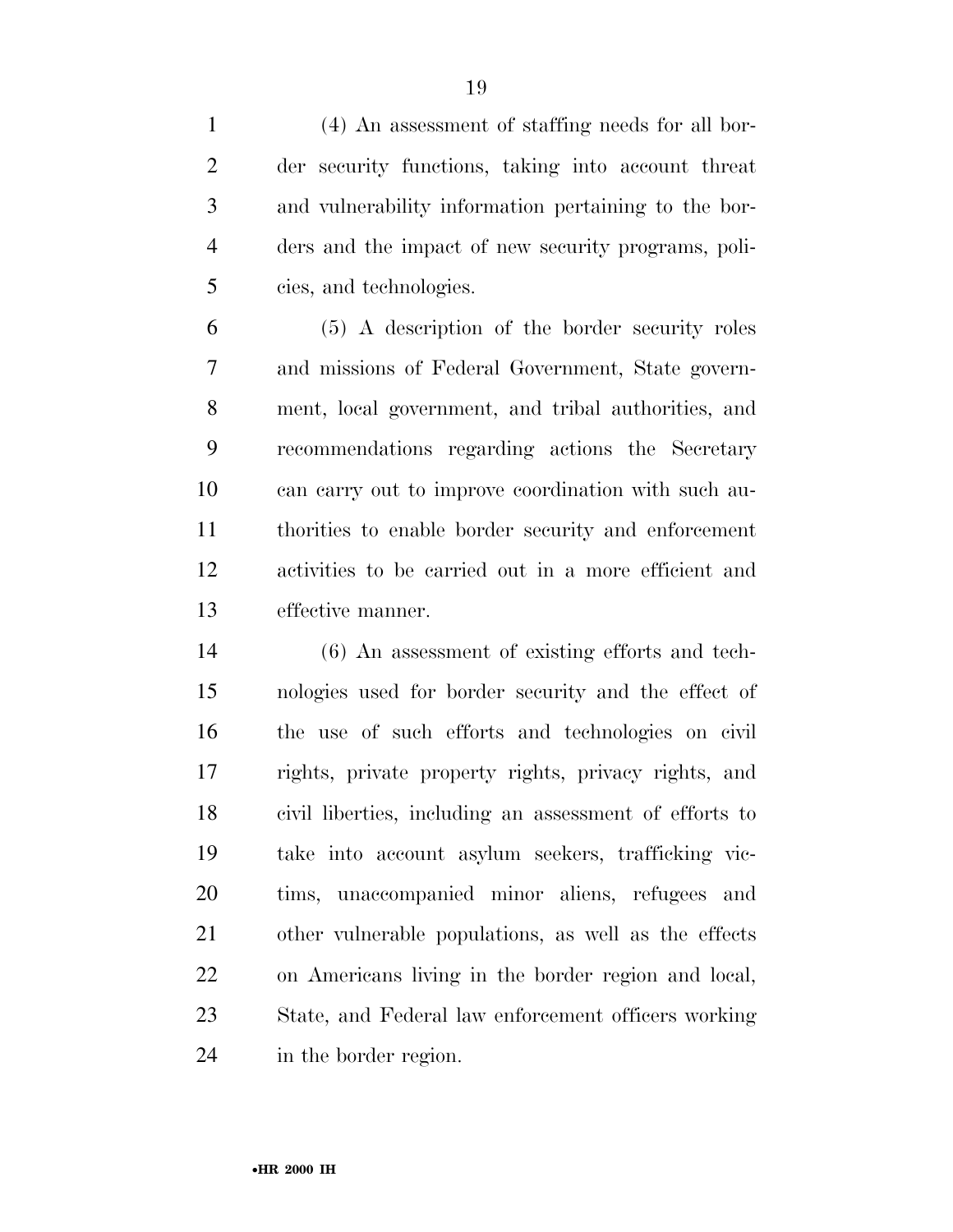(7) A prioritized list of research and develop- ment objectives to enhance the security of the inter- national land and maritime borders of the United States.

 (8) A description of ways to ensure that the free flow of lawful travel and commerce is not unrea- sonably diminished by efforts, activities, and pro- grams aimed at securing the international land and maritime borders of the United States.

 (9) An assessment of additional detention facili- ties and beds that are needed to detain unlawful aliens apprehended at United States ports of entry or along the international land borders of the United States.

 (10) A description of the performance metrics to be used to ensure accountability by the bureaus of the Department in implementing such strategy.

 (11) A schedule for the implementation of the security measures described in said strategy, includ- ing a prioritization of security measures, realistic deadlines for addressing the security and enforce- ment needs, an estimate of the resources needed to carry out such measures, and a description of how 24 such resources should be allocated.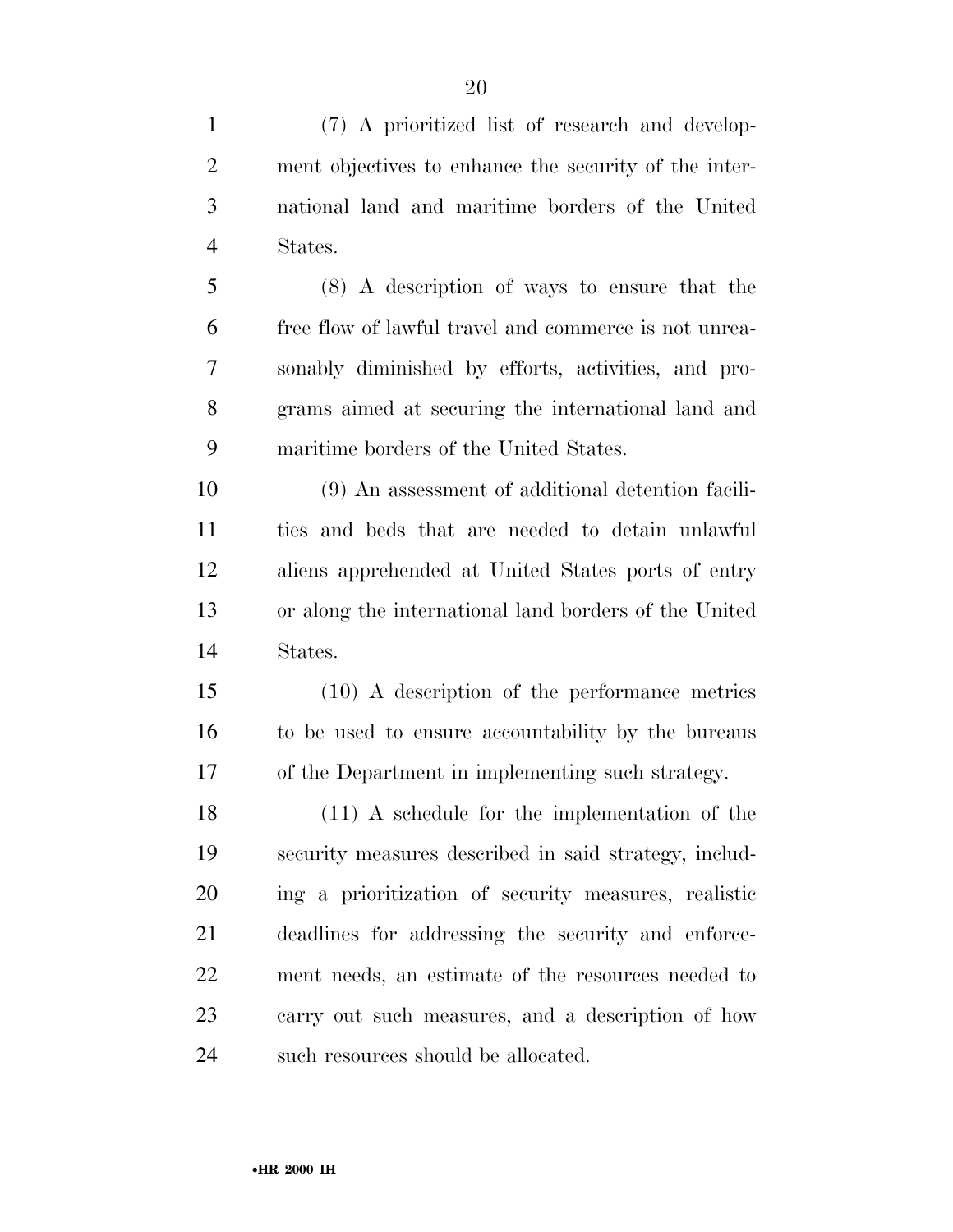(c) CONSULTATION.—In developing the national strategy for border security, the Secretary shall consult with representatives of—

 (1) State, local, and tribal governmental au- thorities with responsibility for locations along the international land and maritime borders of the United States; and

 (2) appropriate private sector entities, non- governmental organizations, and affected commu- nities that have expertise in areas related to border security.

 (d) COORDINATION.—The national strategy for bor- der security shall be consistent with the National Strategy for Maritime Security developed pursuant to Homeland Security Presidential Directive 13, dated December 21, 2004.

(e) SUBMISSION TO CONGRESS.—

 (1) STRATEGY.—Not later than December 31, 2012, the Secretary shall submit to Congress the na-tional strategy for border security.

 (2) UPDATES.—The Secretary shall submit to Congress any update of such strategy that the Sec- retary determines is necessary, not later than 30 days after such update is developed.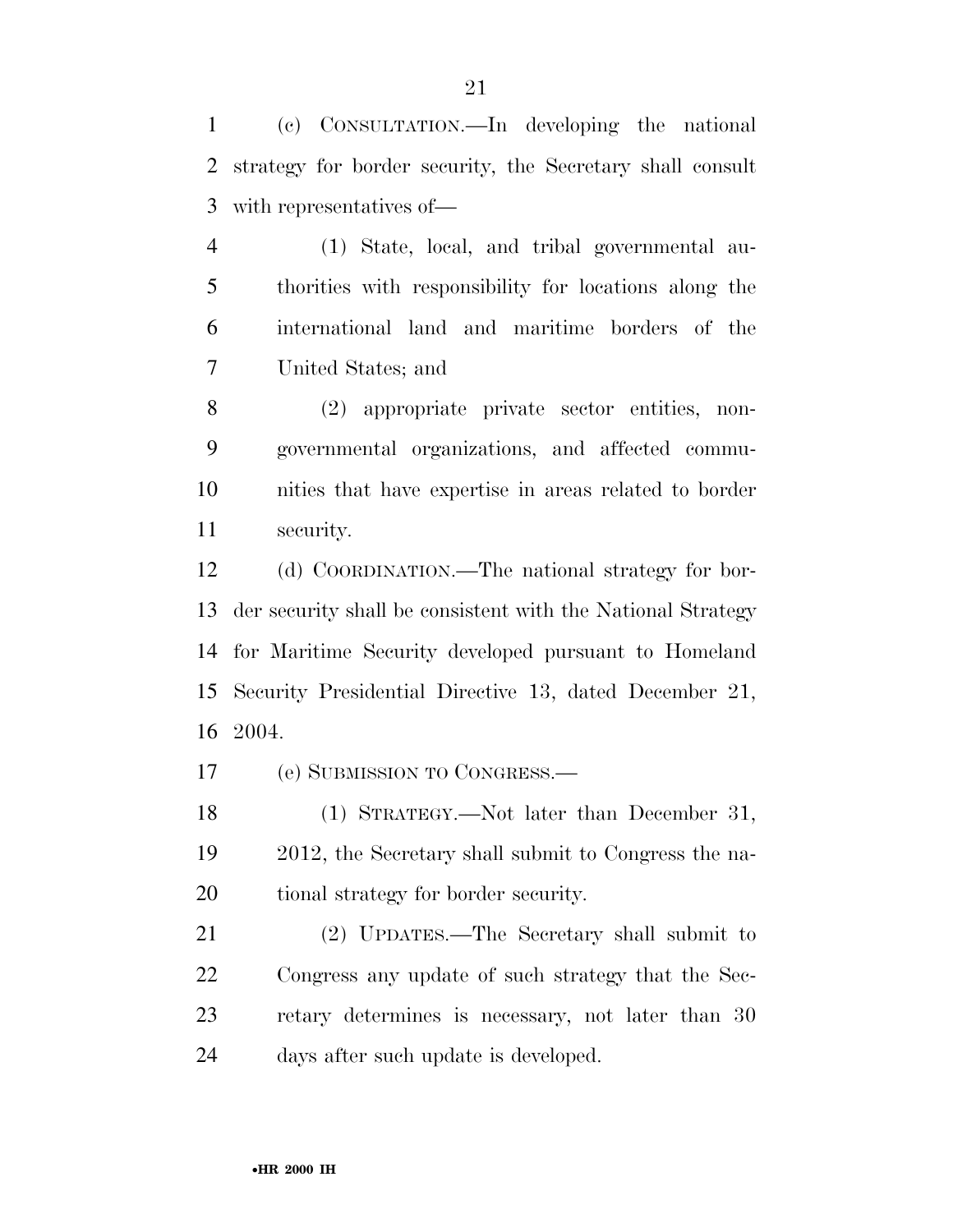(f) IMMEDIATE ACTION.—Nothing in this section may be construed to relieve the Secretary of the responsi- bility to take all actions necessary and appropriate to achieve and maintain operational control over the entire international land and maritime borders of the United States.

# **SEC. 112. ACCOUNTABLE FINANCING OF A SECURE BORDER INITIATIVE.**

 (a) COMPTROLLER GENERAL OF THE UNITED STATES.—

 (1) ACTION.—If the Comptroller General of the United States becomes aware of any improper con- duct or wrongdoing in the course of conducting a contract review under the Secure Border Initiative, the Comptroller General of the United States shall, as expeditiously as practicable, refer information re- lating to such improper conduct or wrongdoing to Congress and to the Secretary of Homeland Secu- rity, or to another appropriate official of the Depart- ment of Homeland Security, who shall determine whether to temporarily suspend the contractor from further participation in the Secure Border Initiative or make said contract null and void.

 (2) REPORT.—Upon the completion of each re-view described in paragraph (1), the Comptroller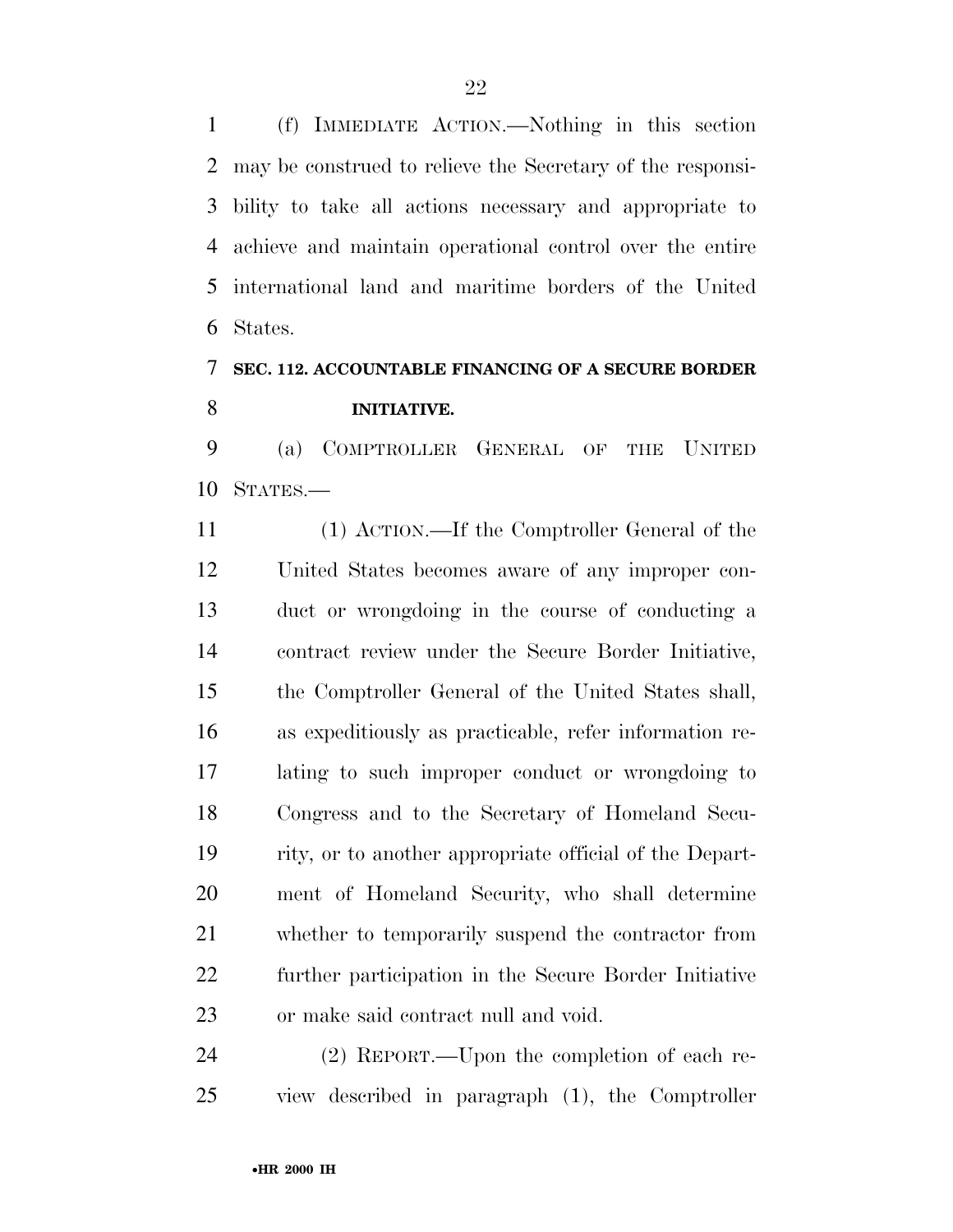| $\mathbf{1}$   | General of the United States shall submit to Con-      |
|----------------|--------------------------------------------------------|
| $\overline{2}$ | gress and to the Secretary a report containing the     |
| 3              | findings of the review, including findings regard-     |
| $\overline{4}$ | $ing$ —                                                |
| 5              | $(A)$ cost overruns;                                   |
| 6              | (B) significant delays in contract execu-              |
| 7              | tion;                                                  |
| 8              | (C) lack of rigorous departmental contract             |
| 9              | management;                                            |
| 10             | (D) insufficient departmental financial                |
| 11             | oversight;                                             |
| 12             | (E) bundling that limits the ability of                |
| 13             | small businesses to compete; or                        |
| 14             | (F) other high-risk business practices.                |
| 15             | (b) REPORTS BY THE SECRETARY.—                         |
| 16             | (1) IN GENERAL.—Not later than 30 days after           |
| 17             | the receipt of each report required under subsection   |
| 18             | $(a)(2)$ , the Secretary shall submit a report to the  |
| 19             | Committee on the Judiciary and the Committee on        |
| <b>20</b>      | Homeland Security of the House of Representatives      |
| 21             | and the Committee on the Judiciary and the Com-        |
| 22             | mittee on Homeland Security and Governmental Af-       |
| 23             | fairs of the Senate, that describes the steps the Sec- |
| 24             | retary has taken, or plans to take, to address the     |
| 25             | problems identified in such report.                    |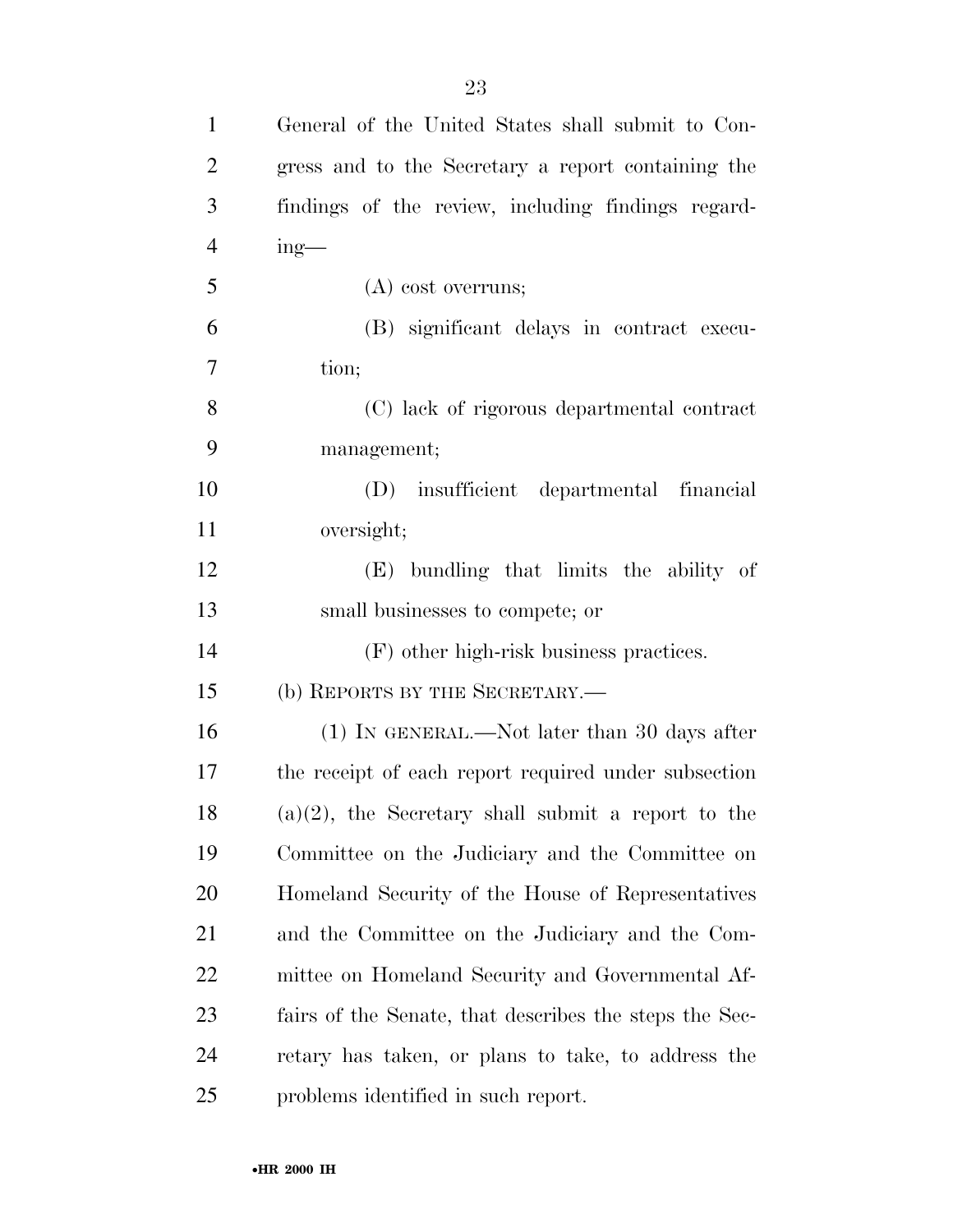(2) CONTRACTS WITH FOREIGN COMPANIES.— Not later than 60 days after the initiation of each contract action with a company whose headquarters are not based in the United States, the Secretary shall submit a report to the Committee on the Judi- ciary of the Senate and the Committee on the Judi- ciary of the House of Representatives, regarding the Secure Border Initiative. (c) REPORTS ON UNITED STATES PORTS.—Not later that 60 days after receiving information regarding a pro- posed purchase of a contract to manage the operations of a United States port by a foreign entity, the Secretary of Homeland Security shall submit a report to Congress that describes— (1) the proposed purchase; (2) any security concerns related to the pro- posed purchase; and (3) the manner in which such security concerns have been addressed. **Subtitle C—Rapid Response Measures SEC. 121. DEPLOYMENT OF BORDER PATROL AGENTS.**  (a) EMERGENCY DEPLOYMENT OF BORDER PATROL AGENTS.—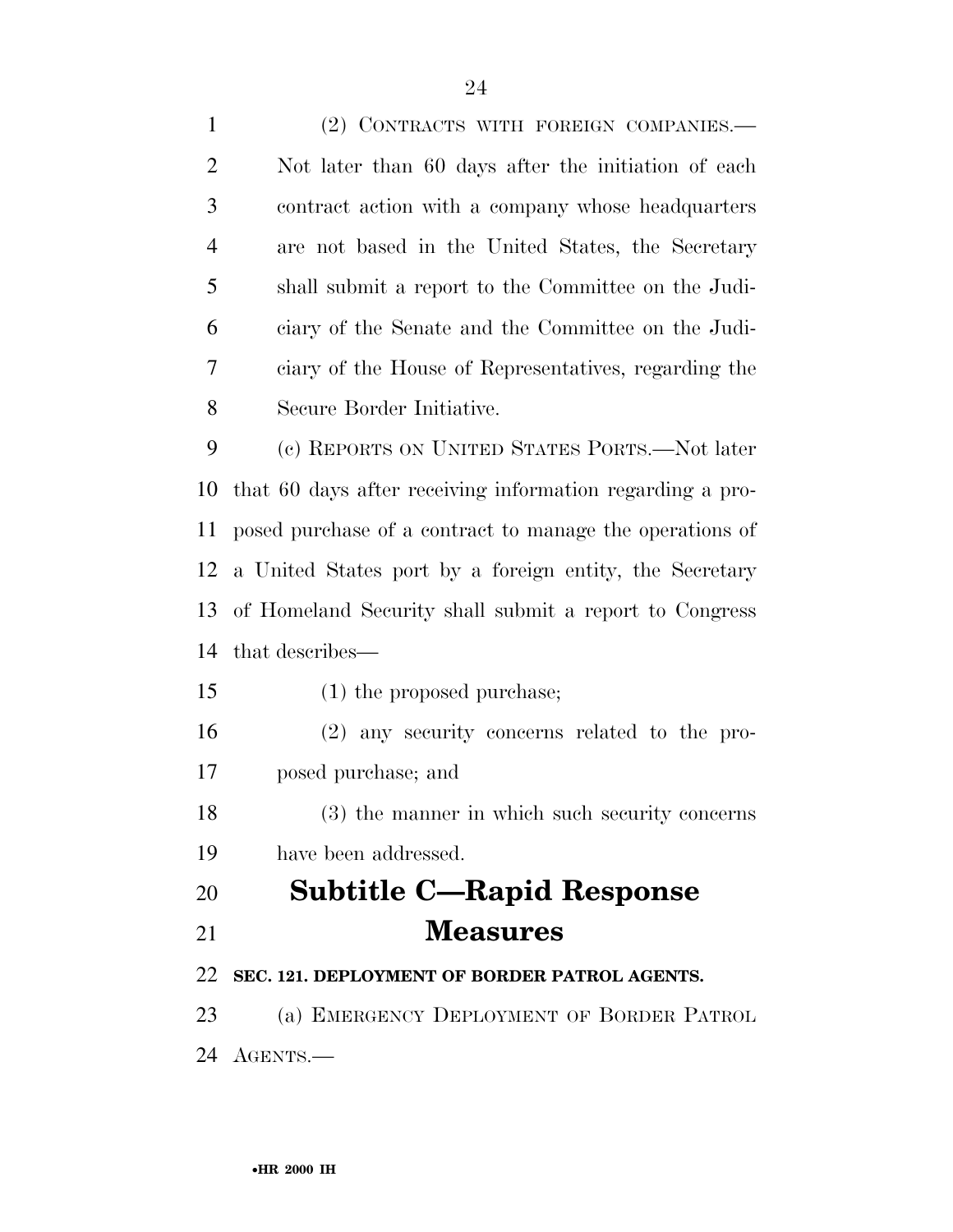(1) IN GENERAL.—If the Governor of a State on an international border of the United States de- clares an international border security emergency and requests additional agents of the Border Patrol (referred to in this subtitle as ''agents'') from the Secretary, the Secretary, subject to paragraphs (2) and (3), may provide the State with not more than 1,000 additional agents for the purpose of patrolling and defending the international border, in order to prevent individuals from crossing the international border into the United States at any location other 12 than an authorized port of entry.

 (2) CONSULTATION.—Upon receiving a request for agents under paragraph (1), the Secretary, after consultation with the President, shall grant such re- quest to the extent that providing such agents will not significantly impair the Department's ability to provide border security for any other State.

 (3) COLLECTIVE BARGAINING.—Emergency de-20 ployments under this subsection shall be made in ac- cordance with all applicable collective bargaining agreements and obligations under current law.

 (b) FLEXIBLE DEPLOYMENT OF BORDER PATROL AGENTS.—The Secretary shall ensure that agents are not precluded from performing patrol duties and appre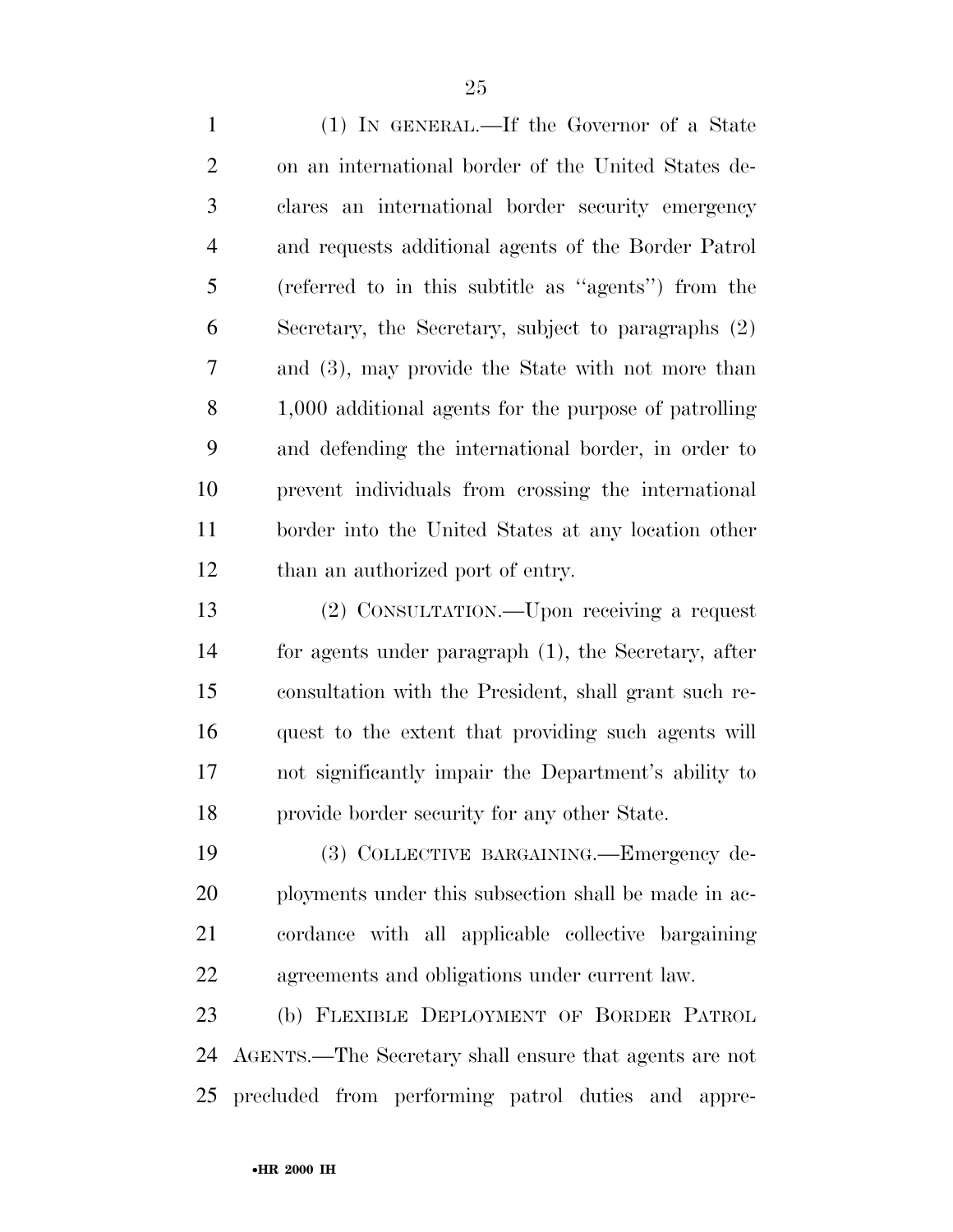hending violators of law, except in unusual circumstances if the temporary use of fixed deployment positions is nec-essary.

## **SEC. 122. BORDER PATROL MAJOR ASSETS.**

 (a) CONTROL OF DEPARTMENT OF HOMELAND SE- CURITY ASSETS.—The Department of Homeland Security shall have exclusive administrative and operational control over all the assets utilized in carrying out its mission, in- cluding aircraft, watercraft, vehicles, detention space, transportation, and all of the personnel associated with such assets.

# (b) HELICOPTERS AND POWER BOATS.—

 (1) HELICOPTERS.—The Secretary shall in- crease the number of helicopters under the control of the Border Patrol and Immigration and Customs Enforcement (ICE). The Secretary shall ensure that appropriate types and quantities of helicopters are procured for the various missions being performed.

 (2) POWER BOATS.—The Secretary shall in- crease the number of power boats under the control of the Border Patrol. The Secretary shall ensure 22 that the types of power boats that are procured are appropriate for both the waterways in which they are used and the mission requirements.

(3) USE AND TRAINING.—The Secretary shall—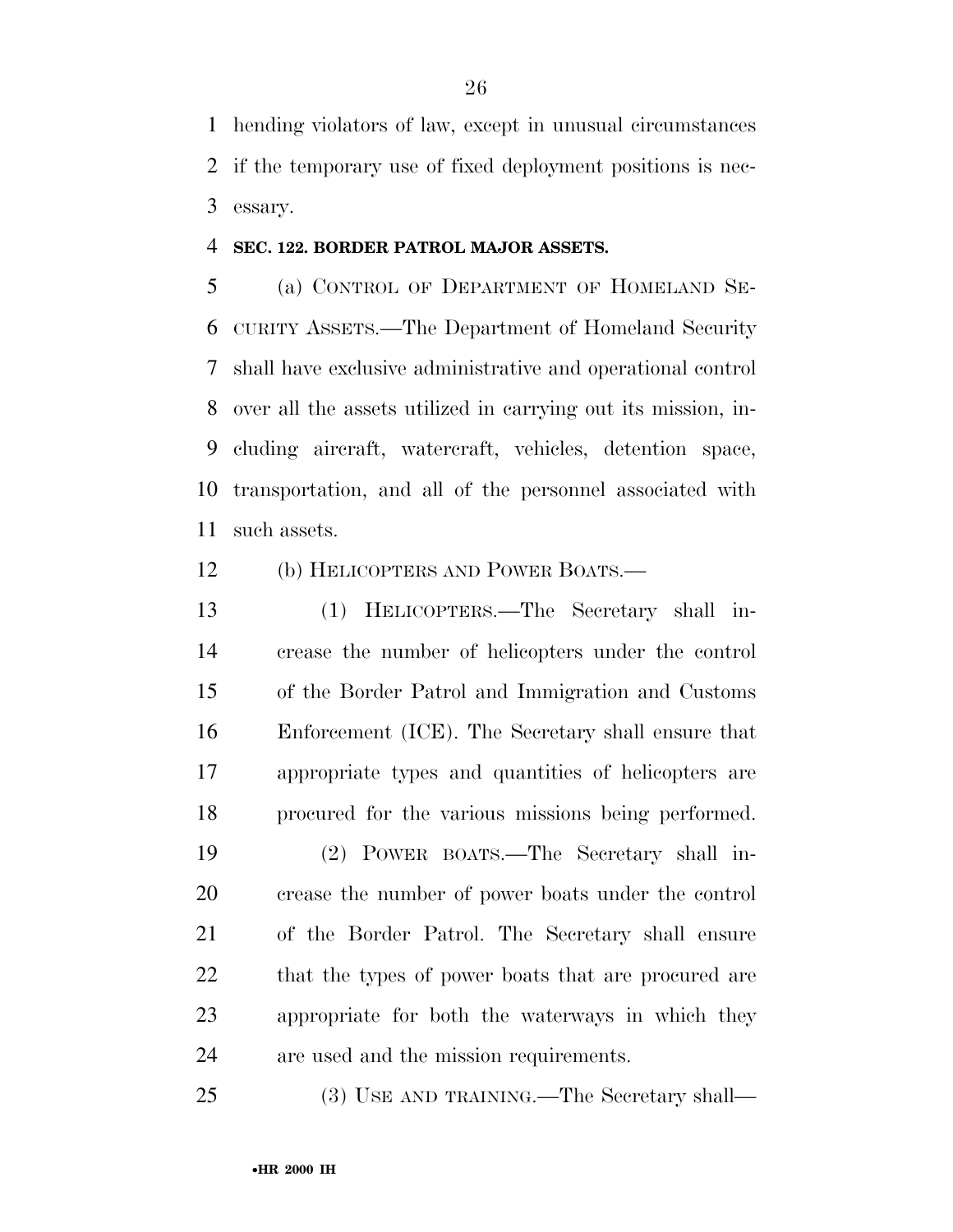| $\mathbf{1}$   | (A) establish an overall policy on how the           |
|----------------|------------------------------------------------------|
| $\overline{2}$ | helicopters and power boats procured under this      |
| 3              | subsection will be used; and                         |
| $\overline{4}$ | (B) implement training programs for the              |
| 5              | agents who use such assets, including safe oper-     |
| 6              | ating procedures and rescue operations.              |
| 7              | (c) MOTOR VEHICLES.—                                 |
| 8              | (1) QUANTITY.—The Secretary shall establish a        |
| 9              | fleet of motor vehicles appropriate for use by the   |
| 10             | Border Patrol that will permit a ratio of not less   |
| 11             | than 1 police-type vehicle for every 4 agents with   |
| 12             | safety glass and other protections. The Secretary    |
| 13             | shall ensure that there are sufficient numbers and   |
| 14             | types of other motor vehicles to support the mission |
| 15             | of the Border Patrol.                                |
| 16             | (2) FEATURES.—All motor vehicles purchased           |
| 17             | for the Border Patrol shall—                         |
| 18             | $(A)$ be appropriate for the mission of the          |
| 19             | Border Patrol; and                                   |
| 20             | (B) have a panic button and a global posi-           |
| 21             | tioning system device that is activated solely in    |
| 22             | emergency situations to track the location of        |
| 23             | agents in distress.                                  |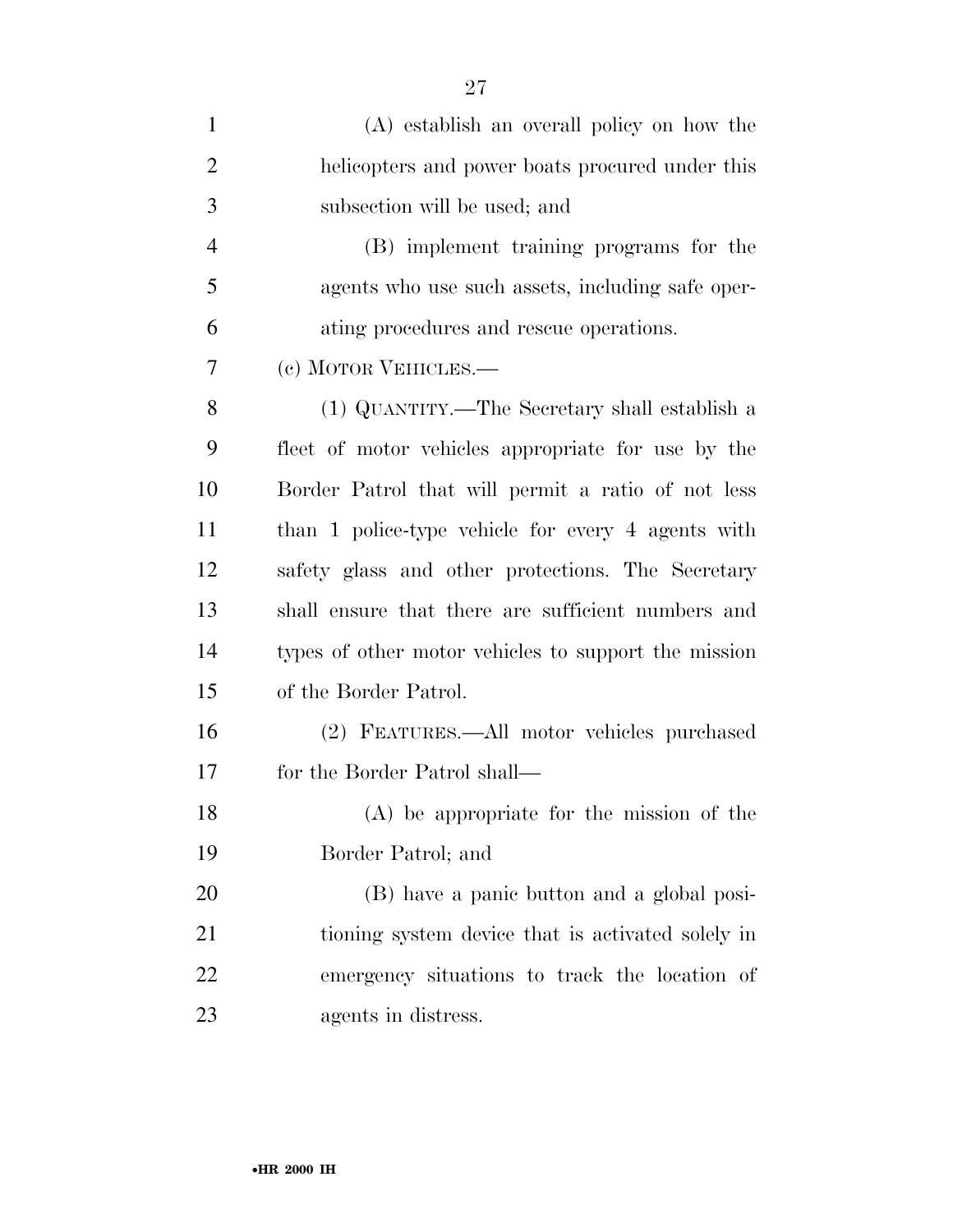### **SEC. 123. ELECTRONIC EQUIPMENT.**

 (a) PORTABLE COMPUTERS.—The Secretary shall en- sure that each police-type motor vehicle in the fleet of the Border Patrol is equipped with a portable computer with access to all necessary law enforcement databases and oth- erwise suited to the unique operational requirements of the Border Patrol.

 (b) RADIO EQUIPMENT.—The Secretary shall aug- ment the existing radio communications system so that all law enforcement personnel, including Immigration and Customs Enforcement, working in each area where Border Patrol operations are conducted have clear and encrypted 2-way radio communication capabilities at all times. Each portable communications device shall be equipped with a panic button and a global positioning system device that is activated solely in emergency situations to track the lo-cation of agents in distress.

 (c) HANDHELD GLOBAL POSITIONING SYSTEM DE- VICES.—The Secretary shall ensure that Border Patrol agents are issued a state-of-the-art handheld global posi-tioning system device for navigational purposes.

 (d) NIGHT VISION EQUIPMENT.—The Secretary shall ensure that sufficient quantities of state-of-the-art night vision equipment are procured and maintained to enable each Border Patrol agent working during the hours of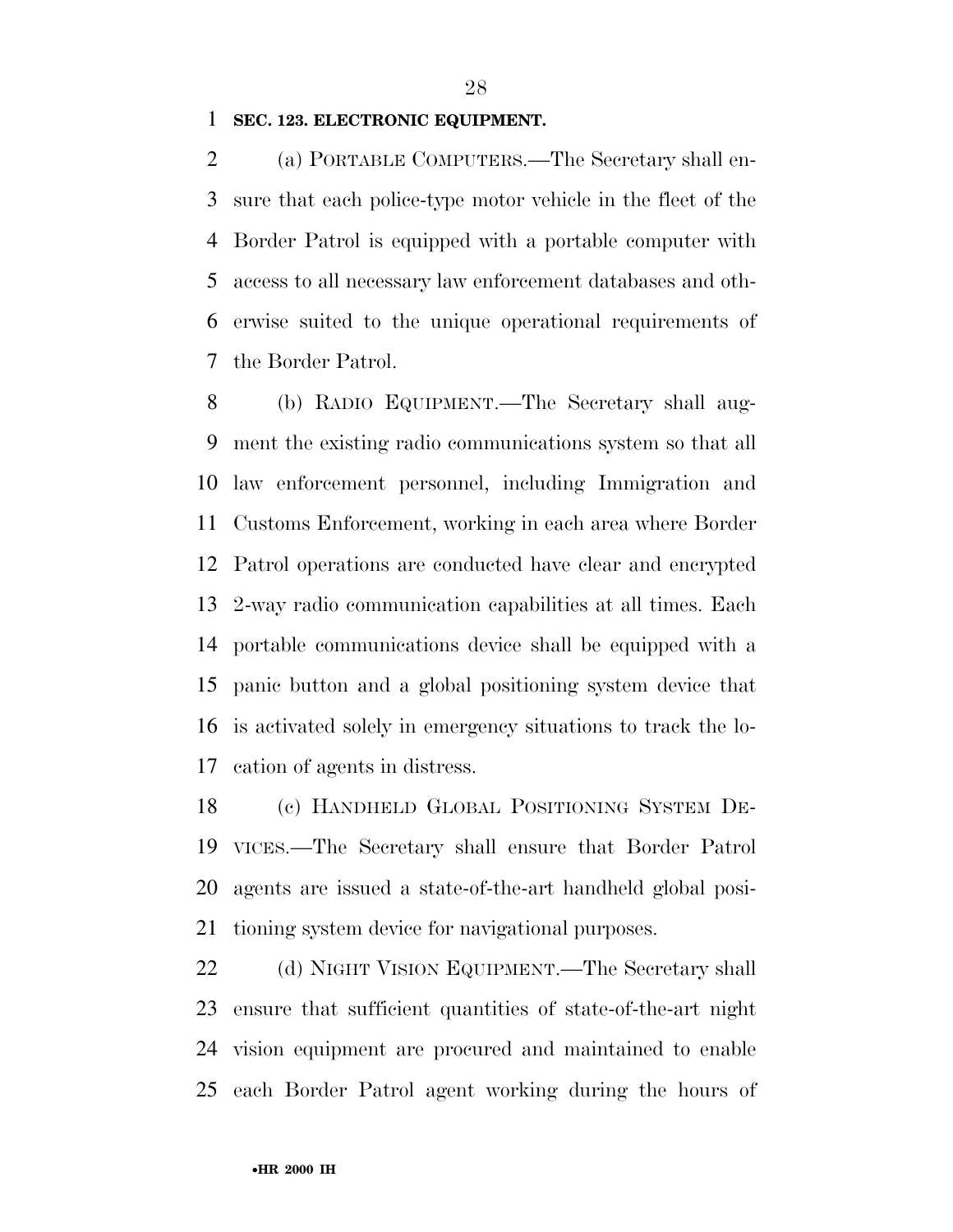darkness to be equipped with a portable night vision de-vice.

## **SEC. 124. PERSONAL EQUIPMENT.**

 (a) BODY ARMOR.—The Secretary shall ensure that every agent on duty is issued high-quality body armor that is appropriate for the climate and risks faced by the agent. Enough body armor must be purchased to cover every agent in the field.

 (b) WEAPONS.—The Secretary shall ensure that agents are equipped with weapons that are reliable and effective to protect themselves, their fellow agents, and in- nocent third parties from the threats posed by armed criminals. The Secretary shall ensure that the policies of the Department authorize all agents to carry weapons that are suited to the potential threats that they face, and that all agents receive appropriate training in the use of such weapons.

 (c) UNIFORMS.—The Secretary shall ensure that all agents are provided with all necessary uniform items, in- cluding outerwear suited to the climate, footwear, belts, holsters, and personal protective equipment, at no cost to such agents. Such items shall be replaced at no cost to such agents as such items become worn or unserviceable or no longer fit properly.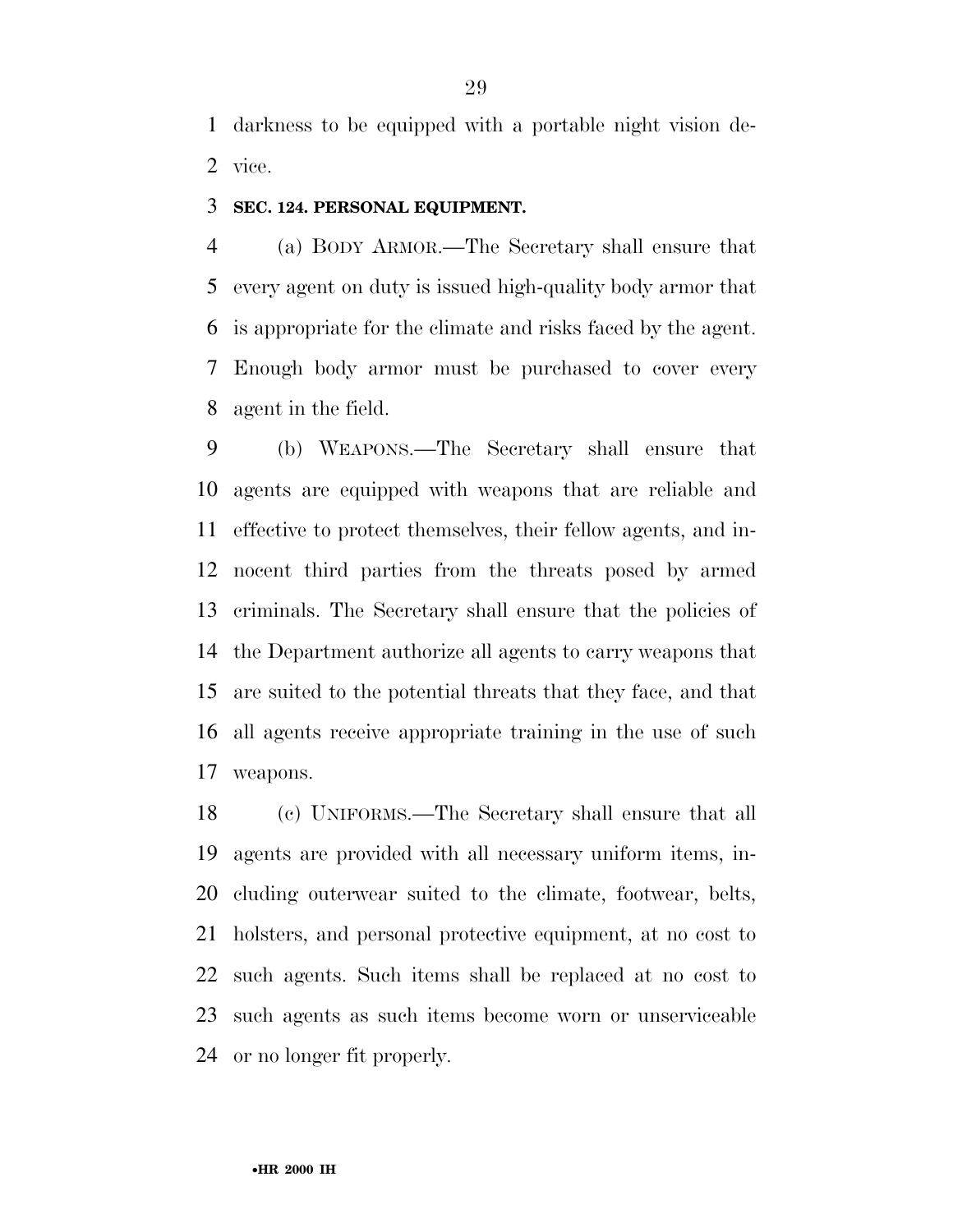# **SEC. 125. AUTHORIZATION OF APPROPRIATIONS.**

 There are authorized to be appropriated to the Sec- retary such sums as may be necessary for each of the fis-cal years 2012 through 2016 to carry out this subtitle.

# **Subtitle D—Border Infrastructure**

# **and Technology Modernization**

# **SEC. 131. DEFINITIONS.**

In this subtitle:

 (1) COMMISSIONER.—The term ''Commis- sioner'' means the Commissioner of United States Customs and Border Protection.

 (2) NORTHERN BORDER.—The term ''northern border'' means the international border between the United States and Canada.

 (3) SOUTHERN BORDER.—The term ''southern border'' means the international border between the United States and Mexico.

**SEC. 132. EXPANSION OF COMMERCE SECURITY PRO-**

**GRAMS.** 

 (a) CUSTOMS-TRADE PARTNERSHIP AGAINST TER-RORISM.—

•**HR 2000 IH** 22 (1) IN GENERAL.—Not later than 180 days after the date of enactment of this Act, the Commis- sioner, in consultation with the Secretary, shall de- velop a plan to expand the programs of the Cus-toms-Trade Partnership Against Terrorism estab-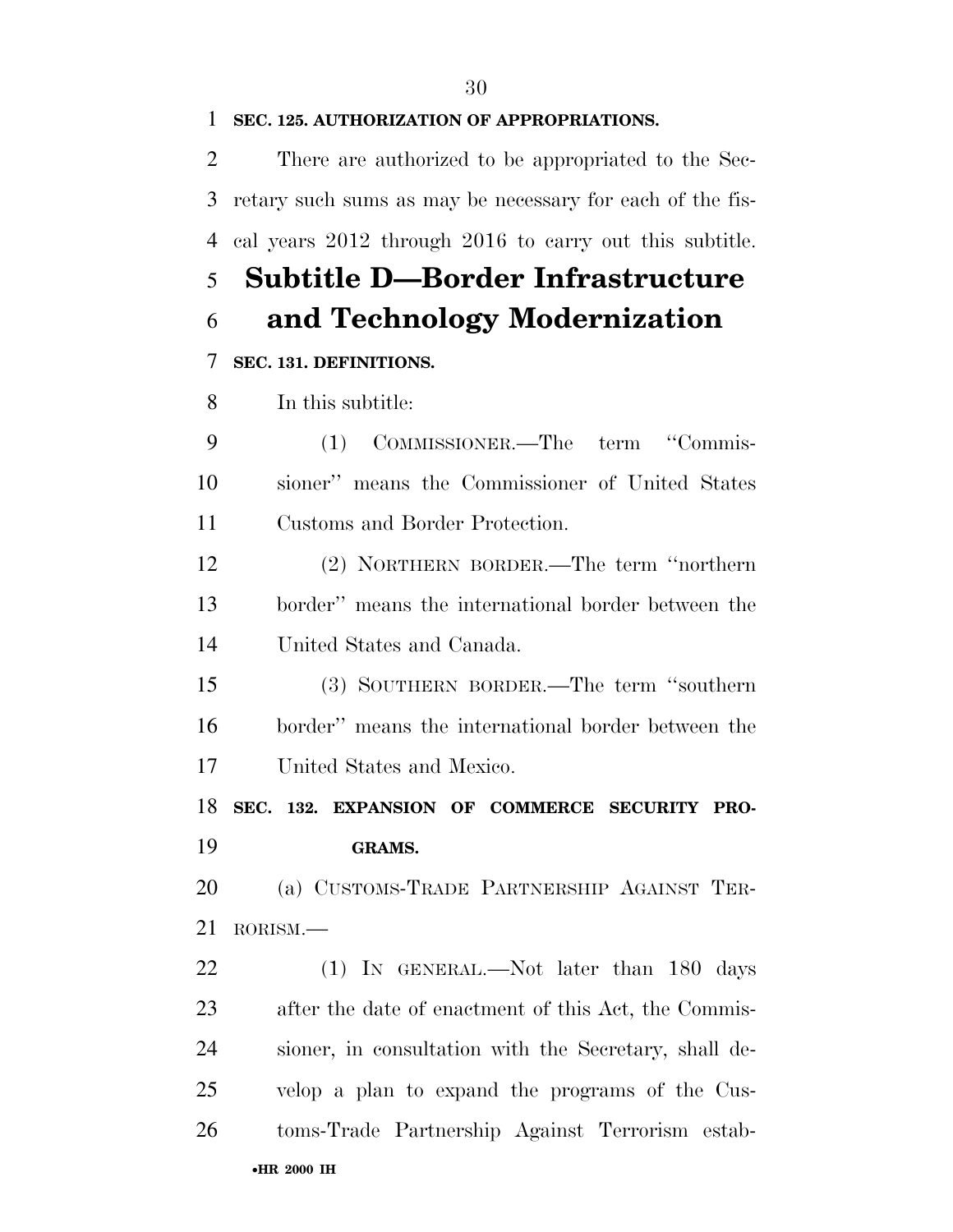| $\mathbf{1}$   | lished pursuant to section 211 of the SAFE Port              |
|----------------|--------------------------------------------------------------|
| $\overline{2}$ | Act (6 U.S.C. 961), including adding additional per-         |
| 3              | sonnel for such programs, along the northern border          |
| $\overline{4}$ | and southern border, including the following pro-            |
| 5              | grams:                                                       |
| 6              | (A) The Business Anti-Smuggling Coali-                       |
| 7              | tion.                                                        |
| 8              | (B) The Carrier Initiative Program.                          |
| 9              | (C) The Americas Counter Smuggling Ini-                      |
| 10             | tiative.                                                     |
| 11             | (D) The Container Security Initiative es-                    |
| 12             | tablished pursuant to section 205 of the SAFE                |
| 13             | Port Act (6 U.S.C. 945).                                     |
| 14             | (E) The Free and Secure Trade Initiative.                    |
| 15             | (F) Other industry partnership programs                      |
| 16             | administered by the Commissioner.                            |
| 17             | (b) DEMONSTRATION PROGRAM.—Not later than 180                |
|                | 18 days after the date of enactment of this Act, the Commis- |
| 19             | sioner shall establish a demonstration program to develop    |
| 20             | a cooperative trade security system to improve supply        |
| 21             | chain security.                                              |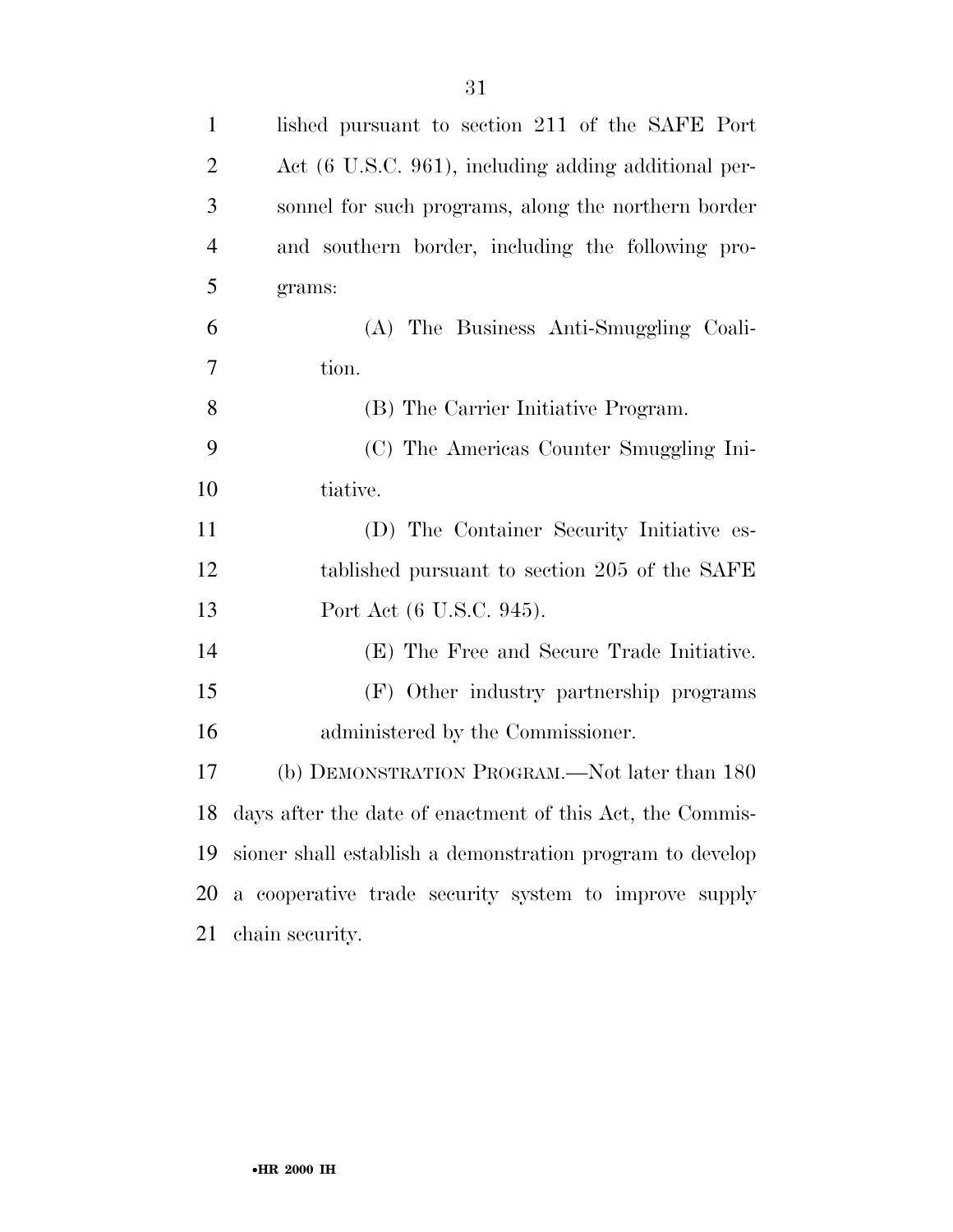# **Subtitle E—Other Border Security Initiatives**

 **SEC. 141. ALIEN SMUGGLING AND TERRORISM PREVEN-TION.** 

 (a) CHECKS AGAINST TERRORIST WATCHLIST.—The Secretary of Homeland Security shall, to the extent prac- ticable, check against all available terrorist watchlists those persons suspected of alien smuggling and smuggled individuals who are interdicted at the land, air, and sea borders of the United States.

 (b) STRENGTHENING PROSECUTION AND PUNISH- MENT OF ALIEN SMUGGLERS.—Section 274(a) of the Im- migration and Nationality Act (8 U.S.C. 1324(a)) is amended—

 (1) by amending the subsection heading to read as follows: ''BRINGING IN, HARBORING, AND SMUG-17 GLING OF UNLAWFUL AND TERRORIST ALIENS.<sup>"</sup>; (2) by amending paragraphs (1) through (2) to

read as follows:

 $\frac{1}{20}$   $\frac{1}{20}$   $\frac{1}{20}$  Whoever, knowing or in reckless disregard of the fact that an individual is an alien who lacks lawful authority to come to, enter, or reside in the United States, knowingly—

24 ''(i) brings that individual to the United States in any manner whatsoever regardless of any future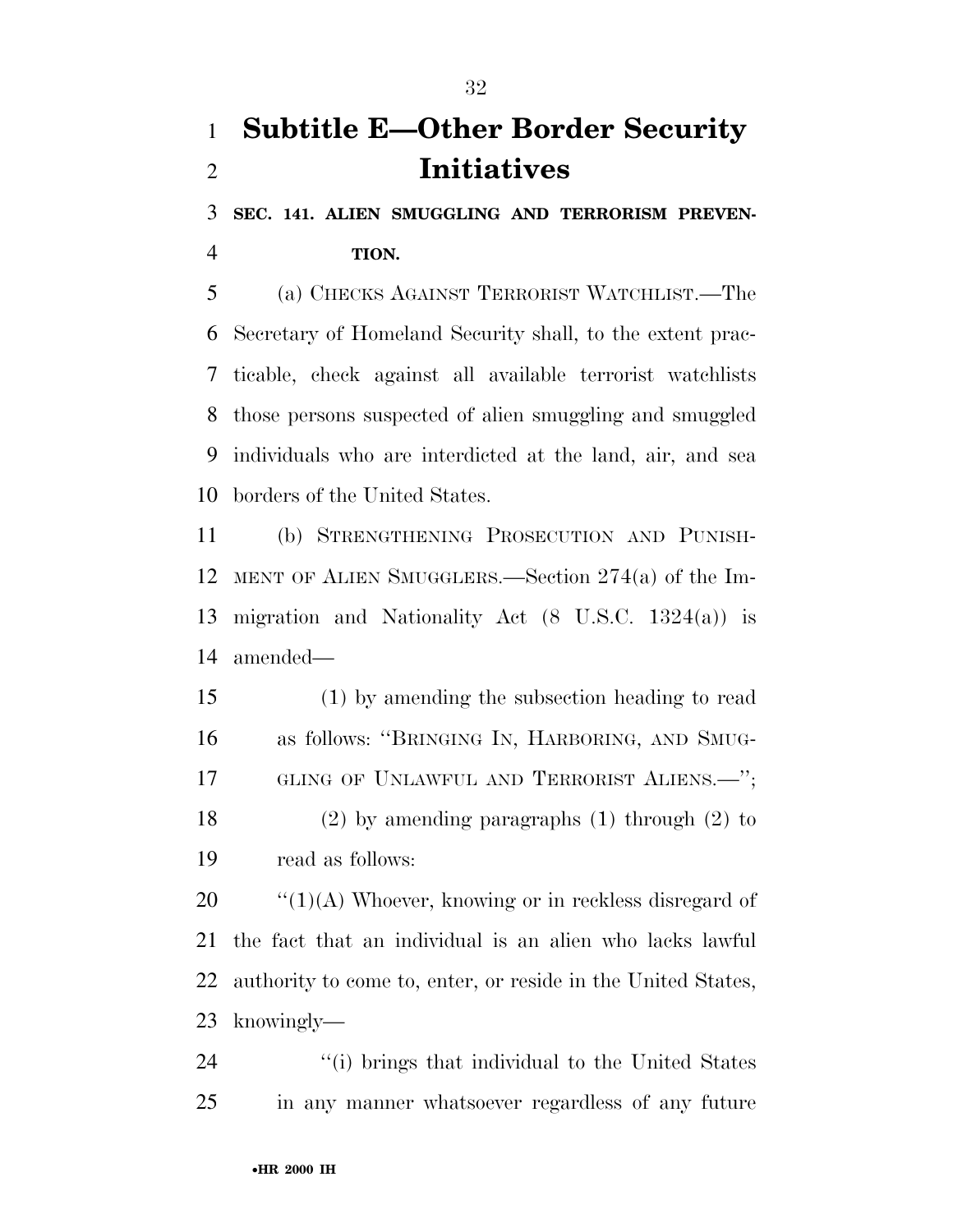| $\mathbf{1}$   | official action which may be taken with respect to            |
|----------------|---------------------------------------------------------------|
| $\overline{2}$ | such individual;                                              |
| 3              | "(ii) recruits, encourages, or induces that indi-             |
| $\overline{4}$ | vidual to come to, enter, or reside in the United             |
| 5              | States;                                                       |
| 6              | "(iii) transports or moves that individual in the             |
| 7              | United States, in furtherance of their unlawful pres-         |
| $8\,$          | ence; or                                                      |
| 9              | "(iv) harbors, conceals, or shields from detec-               |
| 10             | tion the individual in any place in the United States,        |
| 11             | including any building or any means of transpor-              |
| 12             | tation;                                                       |
| 13             | or attempts or conspires to do so, shall be punished as       |
| 14             | provided in subparagraph (C).                                 |
| 15             | "(B) Whoever, knowing that an individual is an alien,         |
| 16             | brings that individual to the United States in any manner     |
|                | 17 whatsoever at a place, other than a designated port of     |
|                | 18 entry or place designated by the Secretary of Homeland     |
| 19             | Security, regardless of whether such individual has re-       |
| 20             | ceived prior official authorization to come to, enter, or re- |
| 21             | side in the United States and regardless of any future offi-  |
| 22             | cial action which may be taken with respect to such indi-     |
| 23             | vidual, or attempts or conspires to do so, shall be punished  |
| 24             | as provided in subparagraph $(C)$ .                           |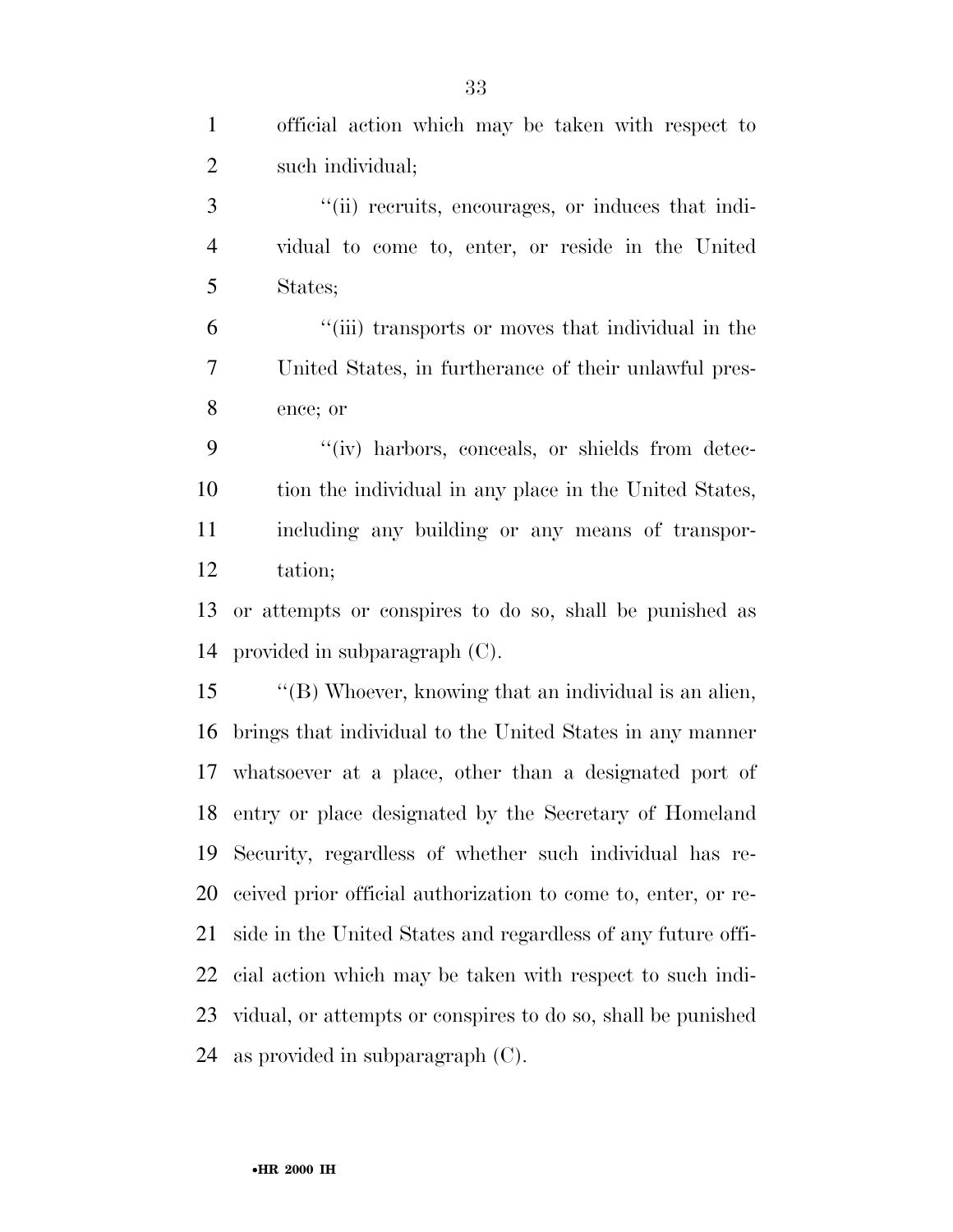''(C) Whoever commits an offense under this para- graph shall, for each individual in respect to whom such a violation occurs—

4 ''(i) if the offense results in the death of any person, be fined under title 18, United States Code, and subject to the penalty of death or imprisonment for any term of years or for life;

8 "(ii) if the offense involves kidnapping, an at- tempt to kidnap, the conduct required for aggra- vated sexual abuse (as defined in section 2241 of title 18, United States Code, without regard to where it takes place), or an attempt to commit such abuse, or an attempt to kill, be fined under title 18, United States Code, or imprisoned for any term of years or life, or both;

16 "(iii) if the offense involves an individual who the defendant knew was engaged in or intended to engage in terrorist activity (as defined in section  $212(a)(3)(B)$ , be fined under title 18, United States Code, or imprisoned not more than 30 years, or both;

22  $\frac{u'(iv)}{i}$  if the offense results in serious bodily in- jury (as defined in section 1365 of title 18, United States Code) or places in jeopardy the life of any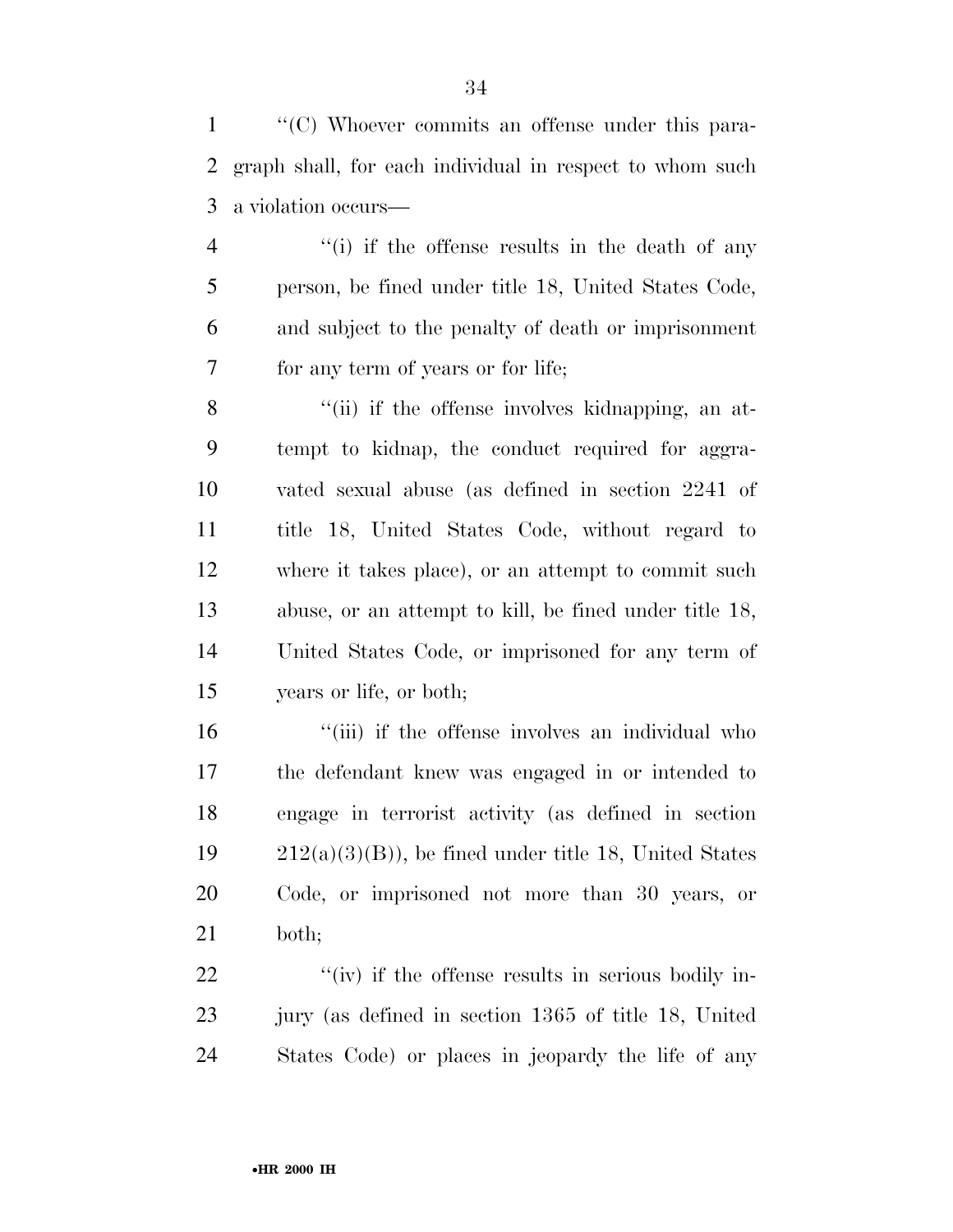| $\mathbf{1}$   | person, be fined under title 18, United States Code,   |
|----------------|--------------------------------------------------------|
| $\overline{2}$ | or imprisoned not more than 20 years, or both;         |
| 3              | $f'(v)$ if the offense is a violation of paragraph     |
| 4              | $(1)(A)(i)$ and was committed for the purpose of prof- |
| 5              | it, commercial advantage, or private financial gain,   |
| 6              | or if the offense was committed with the intent or     |
| $\overline{7}$ | reason to believe that the individual unlawfully       |
| 8              | brought into the United States will commit an of-      |
| 9              | fense against the United States or any State that is   |
| 10             | punishable by imprisonment for more than 1 year,       |
| 11             | be fined under title 18, United States Code, and im-   |
| 12             | prisoned, in the case of a first or second violation,  |
| 13             | not less than 3 nor more than 10 years, and for any    |
| 14             | other violation, not less than 5 nor more than 15      |
| 15             | years;                                                 |

 $\frac{1}{2}$   $\frac{1}{2}$   $\frac{1}{2}$  if the offense is a violation of paragraphs  $(1)(A)(ii)$ , (iii), or (iv), or paragraph  $(1)(B)$ , and was committed for the purpose of profit, commercial advantage, or private financial gain, be fined under 20 title 18, United States Code, or imprisoned not more 21 than 10 years, or both;

 $\frac{u'(v)}{v}$  if the offense involves the transit of the defendant's spouse, child, sibling, parent, grand- parent, or niece or nephew, and the offense is not described in any of clauses (i) through (vi), be fined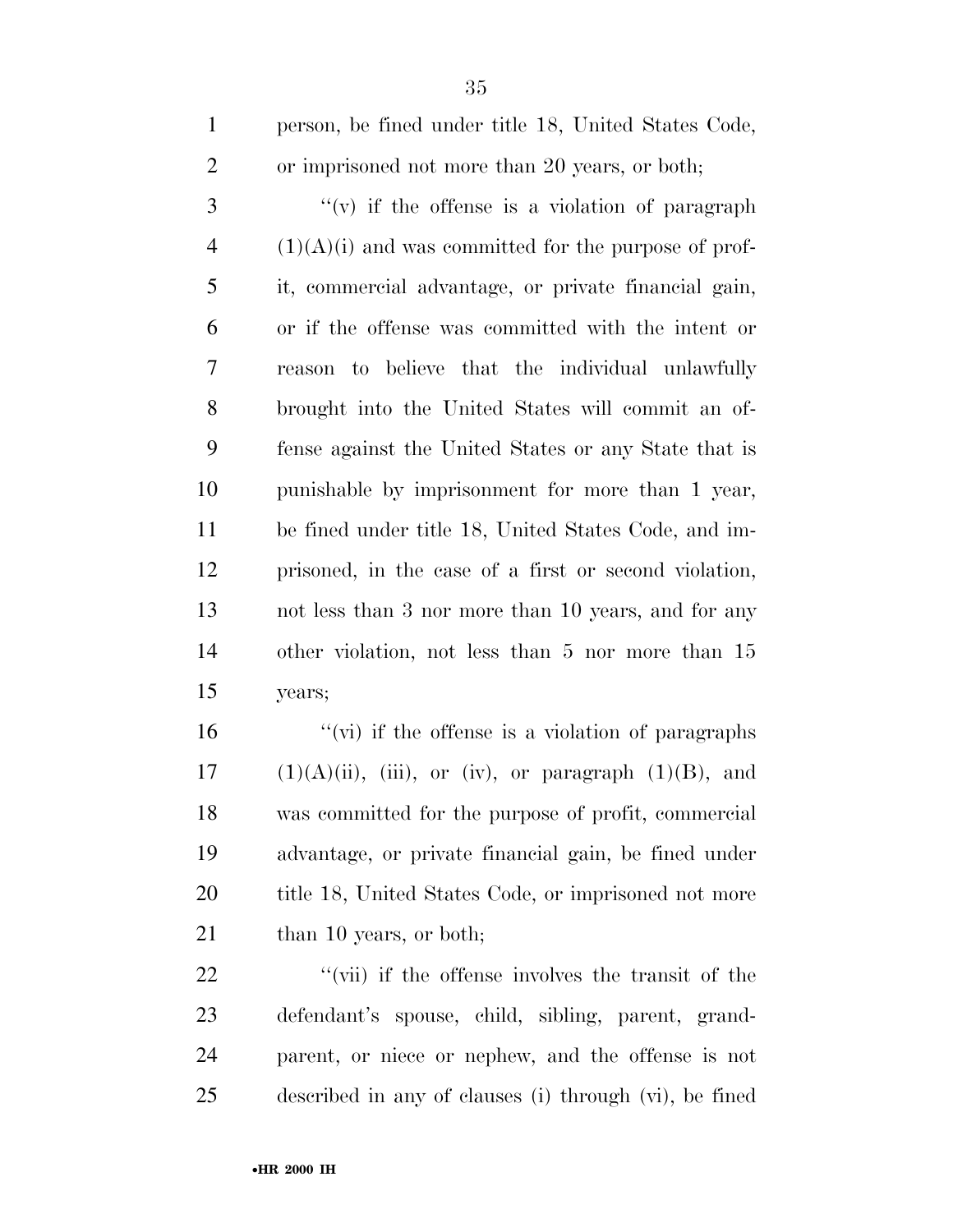| $\mathbf{1}$             | under title 18, United States Code, or imprisoned                |
|--------------------------|------------------------------------------------------------------|
| $\overline{2}$           | not more than 1 year, or both; and                               |
| 3                        | "(viii) in any other case, be fined under title                  |
| $\overline{4}$           | 18, United States Code, or imprisoned not more                   |
| 5                        | than 5 years, or both.                                           |
| 6                        | $\lq(2)(A)$ There is extraterritorial jurisdiction over the      |
| $\overline{\mathcal{L}}$ | offenses described in paragraph (1).                             |
| 8                        | "(B) In a prosecution for a violation of, or an attempt          |
| 9                        | or conspiracy to violate, subsection $(a)(1)(A)(i)$ ,            |
| 10                       | $(a)(1)(A)(ii)$ , or $(a)(1)(B)$ , that occurs on the high seas, |
| 11                       | no defense based on necessity can be raised unless the de-       |
| 12                       | fendant—                                                         |
| 13                       | "(i) as soon as practicable, reported to the                     |
| 14                       | Coast Guard the circumstances of the necessity, and              |
| 15                       | if a rescue is claimed, the name, description, registry          |

 if a rescue is claimed, the name, description, registry number, and location of the vessel engaging in the rescue; and

18 ''(ii) did not bring, attempt to bring, or in any manner intentionally facilitate the entry of any alien into the land territory of the United States without lawful authority, unless exigent circumstances ex- isted that placed the life of that alien in danger, in which case the reporting requirement set forth in clause (i) is satisfied by notifying the Coast Guard as soon as practicable after delivering the alien to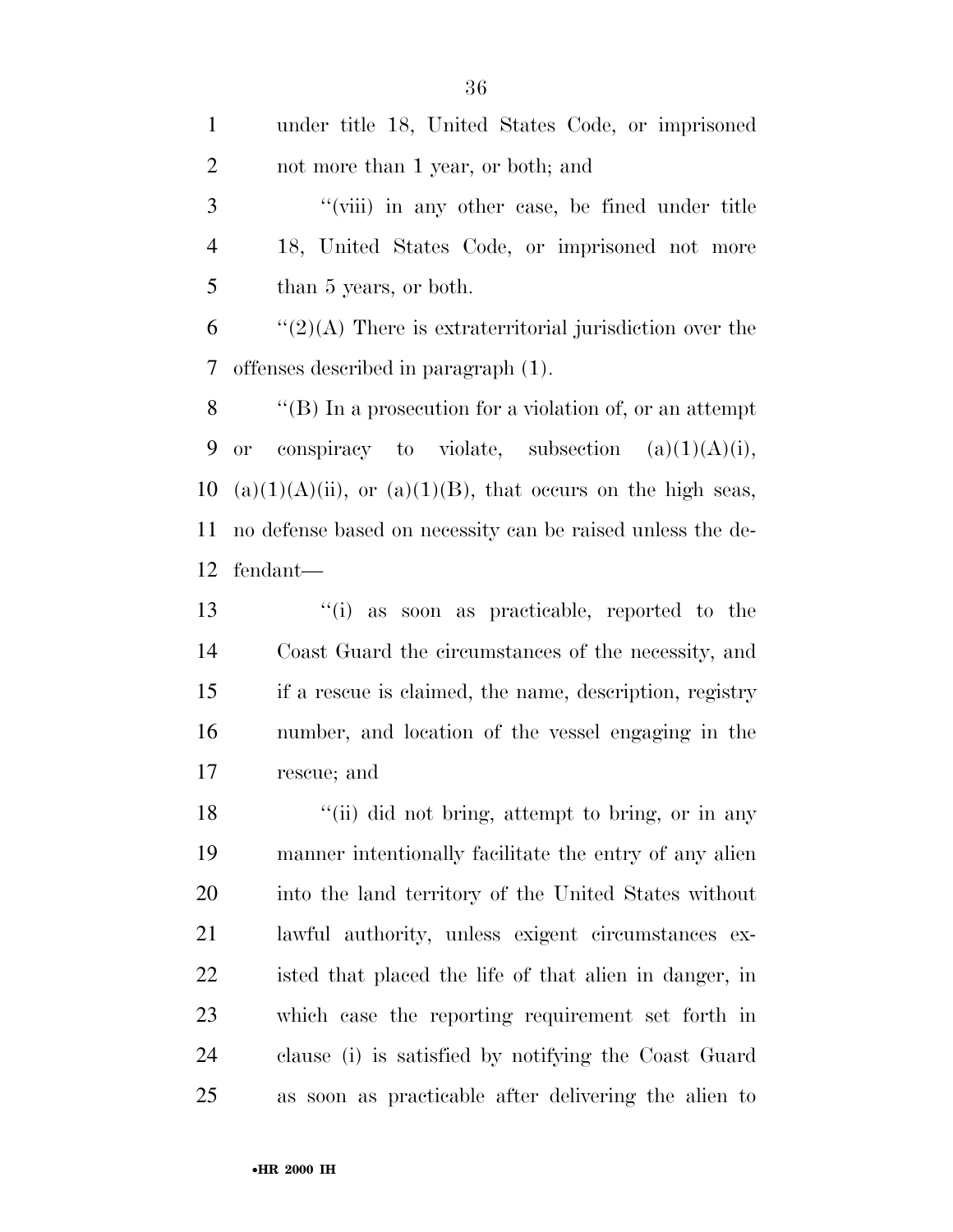emergency medical or law enforcement personnel ashore.

 ''(C) It is not a violation of, or an attempt or con-4 spiracy to violate, clause (iii) or (iv) of paragraph  $(1)(A)$ , 5 or paragraph  $(1)(A)(ii)$  (except if a person recruits, en- courages, or induces an alien to come to or enter the United States), for a religious denomination having a bona fide nonprofit, religious organization in the United States, or the agents or officer of such denomination or organiza- tion, to encourage, invite, call, allow, or enable an alien who is present in the United States to perform the voca- tion of a minister or missionary for the denomination or organization in the United States as a volunteer who is not compensated as an employee, notwithstanding the pro- vision of room, board, travel, medical assistance, and other basic living expenses, provided the minister or missionary has been a member of the denomination for at least one year.

 ''(D) For purposes of this paragraph and paragraph  $20(1)$ —

21 ''(i) the term 'United States' means the several States, the District of Columbia, the Commonwealth of Puerto Rico, Guam, American Samoa, the United States Virgin Islands, the Commonwealth of the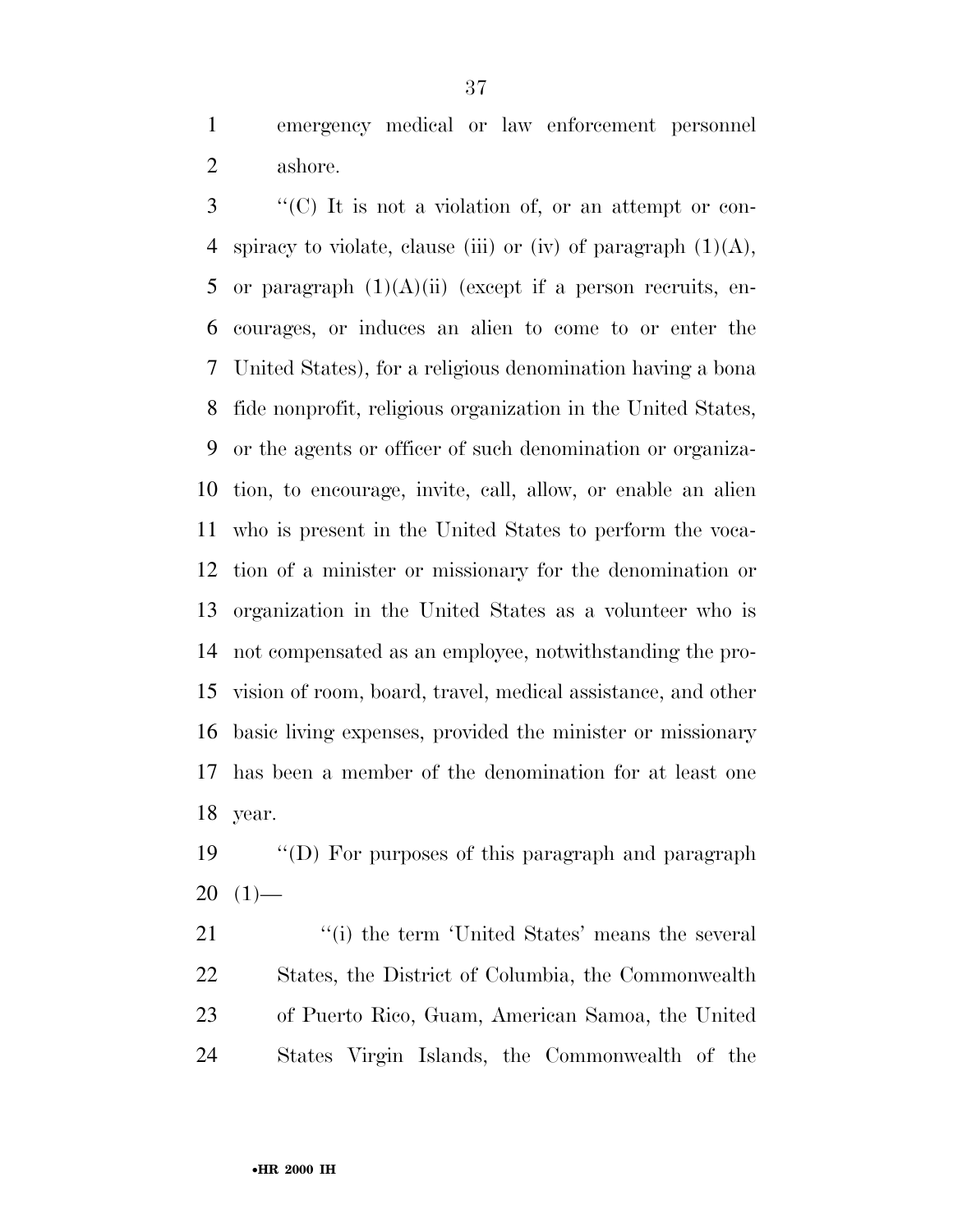| $\mathbf{1}$   | Northern Mariana Islands, and any other territory       |
|----------------|---------------------------------------------------------|
| $\overline{2}$ | or possession of the United States; and                 |
| 3              | "(ii) the term 'lawful authority' means permis-         |
| $\overline{4}$ | sion, authorization, or waiver that is expressly pro-   |
| 5              | vided for in the immigration laws of the United         |
| 6              | States or the regulations prescribed under those        |
| 7              | laws and does not include any such authority se-        |
| 8              | cured by fraud or otherwise obtained in violation of    |
| 9              | law or authority that has been sought but not ap-       |
| 10             | proved.".                                               |
| 11             | (c) MARITIME LAW ENFORCEMENT.—                          |
| 12             | (1) PENALTIES.—Subsection (b) of section                |
| 13             | 2237 of title 18, United States Code, is amended to     |
| 14             | read as follows:                                        |
| 15             | "(b) Whoever intentionally violates this section        |
| 16             | shall—                                                  |
| 17             | $\cdot$ (1) if the offense results in death or involves |
| 18             | kidnapping, an attempt to kidnap, the conduct re-       |
| 19             | quired for aggravated sexual abuse (as defined in       |
| 20             | section 2241 without regard to where it takes place),   |
| 21             | or an attempt to commit such abuse, or an attempt       |
| 22             | to kill, be fined under such title or imprisoned for    |
| 23             | any term of years or life, or both;                     |
| 24             | $\lq(2)$ if the offense results in serious bodily in-   |

jury (as defined in section 1365 of this title) or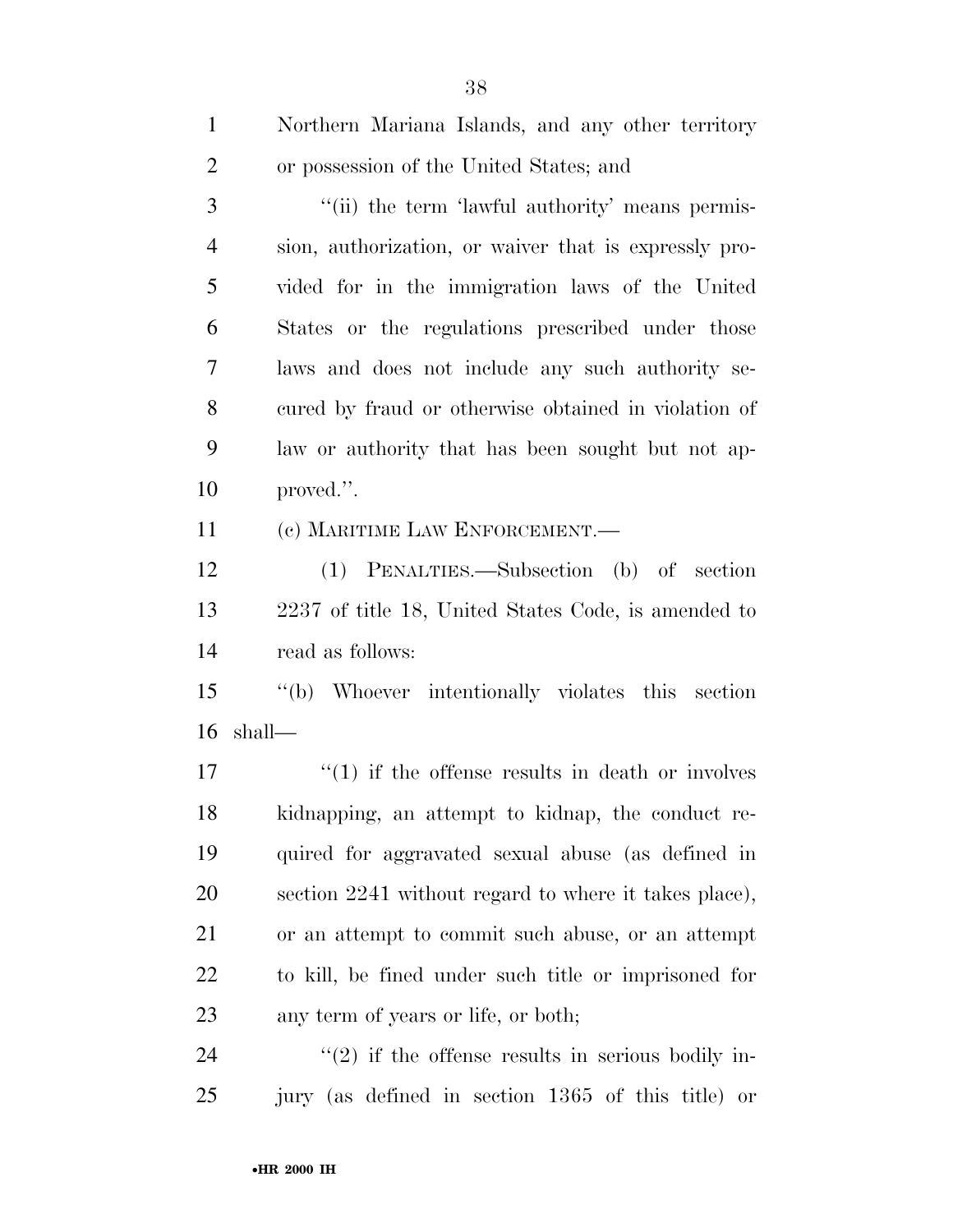transportation under inhumane conditions, be fined under this title, imprisoned not more than 15 years, or both;

4 ''(3) if the offense is committed in the course of a violation of section 274 of the Immigration and Nationality Act (alien smuggling); chapter 77 (peon- age, slavery, and trafficking in persons), section 111 (shipping), 111A (interference with vessels), 113 (stolen property), or 117 (transportation for illegal sexual activity) of this title; chapter 705 (maritime drug law enforcement) of title 46, or title II of the Act of June 15, 1917 (chapter 30; 40 Stat. 220), be fined under this title or imprisoned for not more than 10 years, or both; and

 ''(4) in any other case, be fined under this title or imprisoned for not more than 5 years, or both.''. 17 (2) LIMITATION ON NECESSITY DEFENSE. Section 2237(c) of title 18, United States Code, is amended—

20 (A) by inserting " $(1)$ " after " $(e)$ ";

 (B) by adding at the end the following: ''(2) In a prosecution for a violation of this section, no defense based on necessity can be raised unless the de-fendant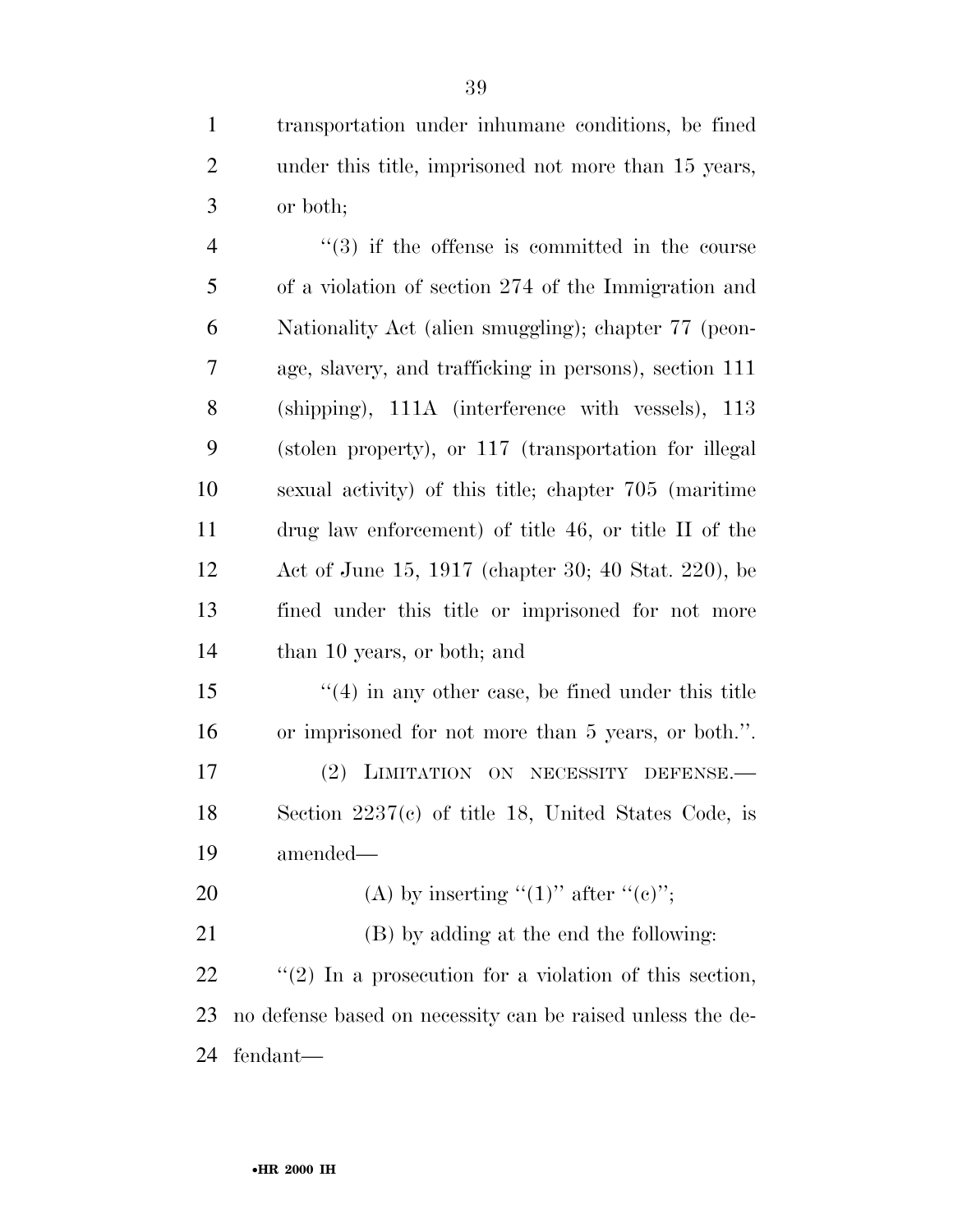1 ''(A) as soon as practicable upon reaching shore, delivered the person with respect to which the necessity arose to emergency medical or law enforce- ment personnel; ''(B) as soon as practicable, reported to the Coast Guard the circumstances of the necessity re- sulting giving rise to the defense; and 8 "(C) did not bring, attempt to bring, or in any

 manner intentionally facilitate the entry of any alien, 10 as that term is defined in section  $101(a)(3)$  of the Immigration and Nationality Act (8 U.S.C.  $12 \qquad 1101(a)(3)$ , into the land territory of the United States without lawful authority, unless exigent cir- cumstances existed that placed the life of that alien in danger, in which case the reporting requirement of subparagraph (B) is satisfied by notifying the Coast Guard as soon as practicable after delivering that person to emergency medical or law enforce-ment personnel ashore.''.

 (3) DEFINITION.—Section 2237(e) of title 18, United States Code, is amended—

22 (A) by striking "and" at the end of para-graph (3);

 (B) by striking the period at the end of 25 paragraph (4) and inserting "; and"; and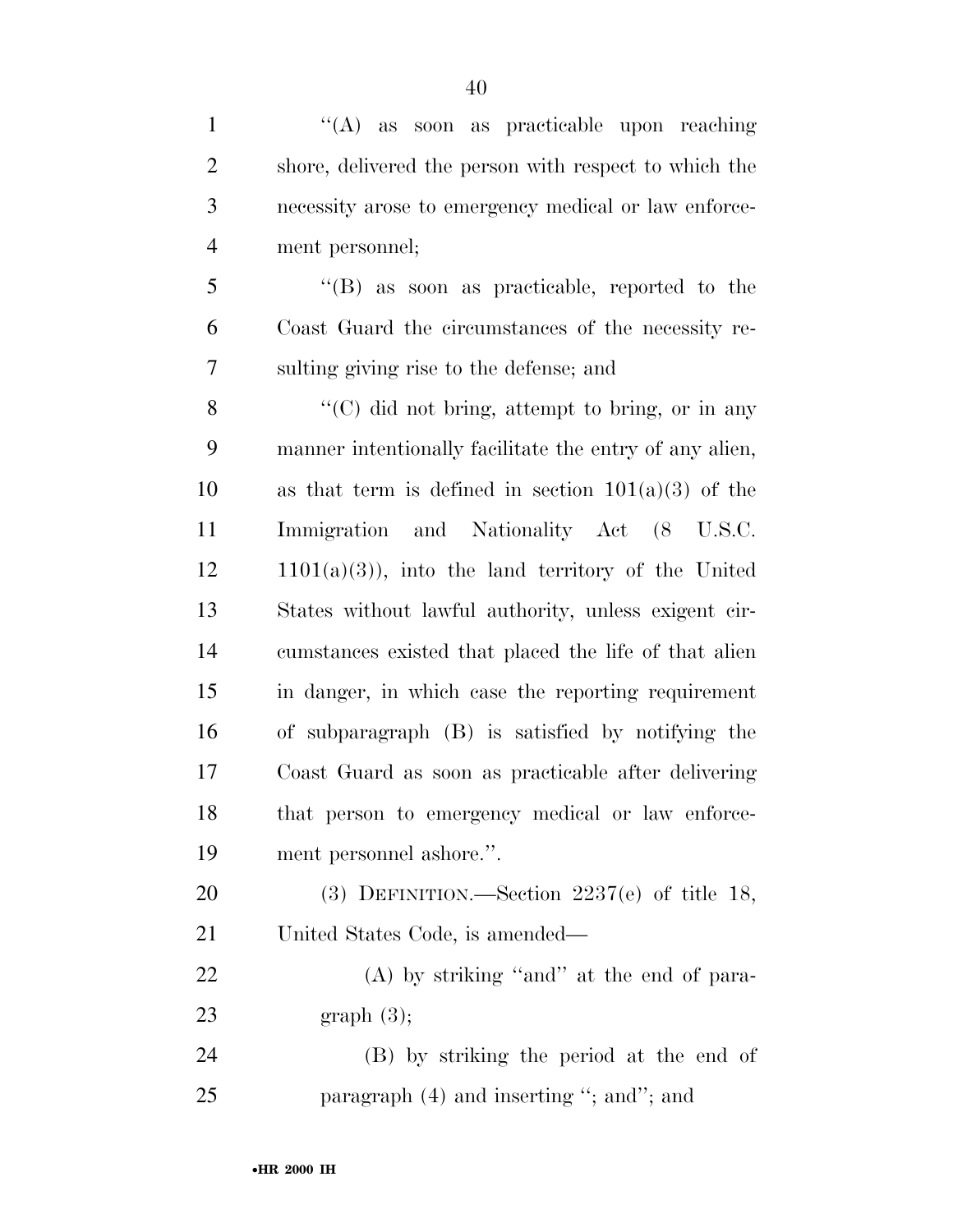(C) by adding at the end the following: ''(5) the term 'transportation under inhumane conditions' means the transportation of persons in an engine compartment, storage compartment, or other confined space, transportation at an excessive speed, transportation of a number of persons in ex- cess of the rated capacity of the means of transpor- tation, or intentionally grounding a vessel in which persons are being transported.''. (d) AMENDMENT TO THE SENTENCING GUIDE- LINES.— (1) IN GENERAL.—Pursuant to its authority under section 994 of title 28, United States Code,

 and in accordance with this section, the United States Sentencing Commission shall review and, if appropriate, amend the sentencing guidelines and policy statements applicable to persons convicted of alien smuggling offenses and criminal failure to heave to or obstruction of boarding.

 (2) CONSIDERATIONS.—In carrying out this section, the Sentencing Commission, shall—

 (A) consider providing sentencing enhance- ments or stiffening existing enhancements for those convicted of offenses described in sub-section (a) that—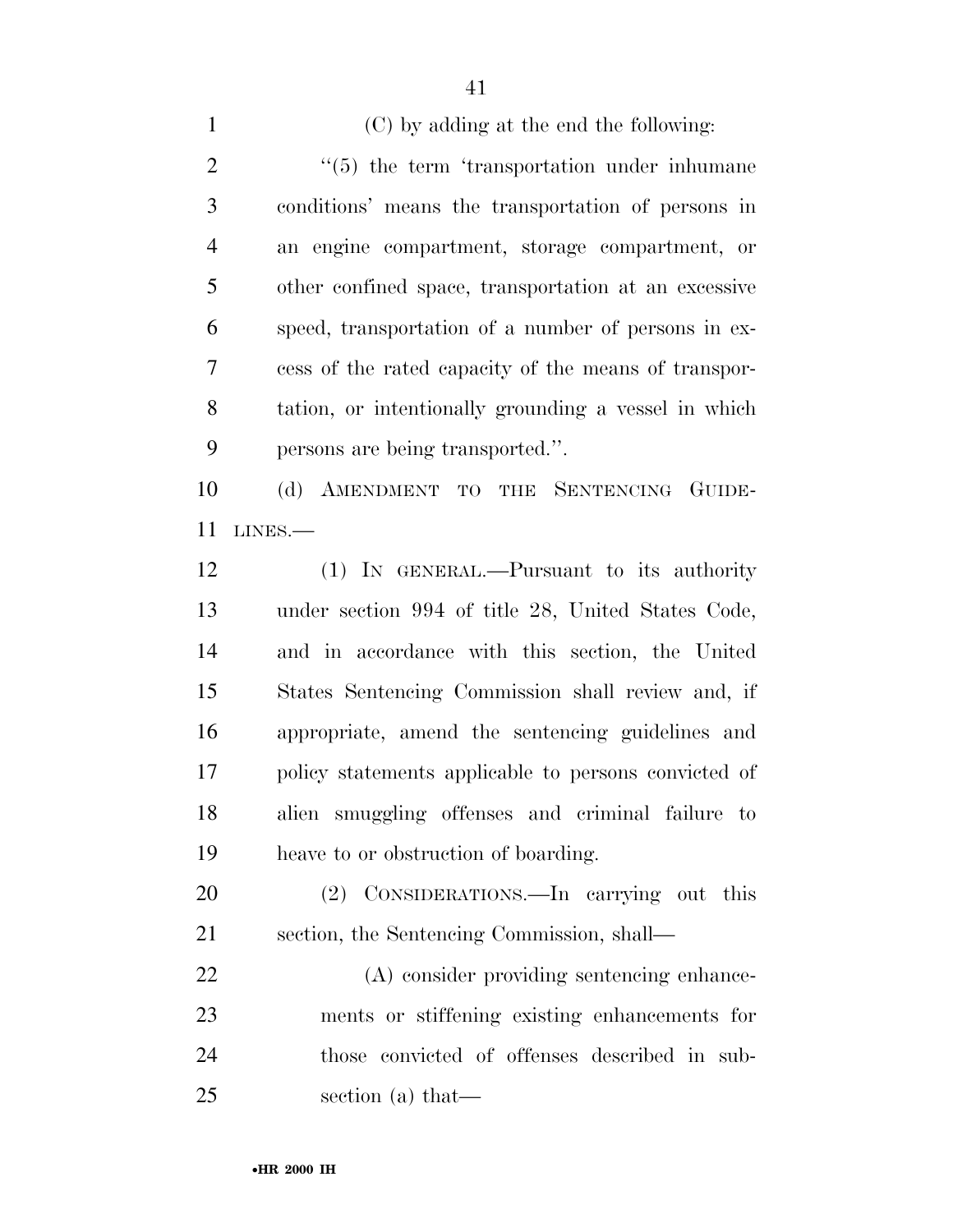| $\mathbf{1}$   | (i) involve a pattern of continued and                |  |
|----------------|-------------------------------------------------------|--|
| $\overline{2}$ | flagrant violations;                                  |  |
| 3              | (ii) are part of an ongoing commercial                |  |
| $\overline{4}$ | organization or enterprise;                           |  |
| 5              | (iii) involve aliens who were trans-                  |  |
| 6              | ported in groups of 10 or more;                       |  |
| $\overline{7}$ | (iv) involve the transportation<br>or                 |  |
| 8              | abandonment of aliens in a manner that                |  |
| 9              | endangered their lives; or                            |  |
| 10             | (v) involve the facilitation of terrorist             |  |
| 11             | activity; and                                         |  |
| 12             | (B) consider cross-references to the guide-           |  |
| 13             | lines for Criminal Sexual Abuse and Attempted         |  |
| 14             | Murder.                                               |  |
| 15             | (3) EXPEDITED PROCEDURES.—The Commis-                 |  |
| 16             | sion may promulgate the guidelines or amendments      |  |
| 17             | under this section in accordance with the procedures  |  |
| 18             | set forth in section $21(a)$ of the Sentencing Act of |  |
| 19             | 1987, as though the authority under that Act had      |  |
| 20             | not expired.                                          |  |
| 21             | SEC. 142. BORDER SECURITY ON CERTAIN FEDERAL LAND.    |  |
| 22             | (a) DEFINITIONS.—In this section:                     |  |
| 23             | (1) PROTECTED LAND.—The term "protected               |  |
| 24             | land" means land under the jurisdiction of the Sec-   |  |
| 25             | retary concerned.                                     |  |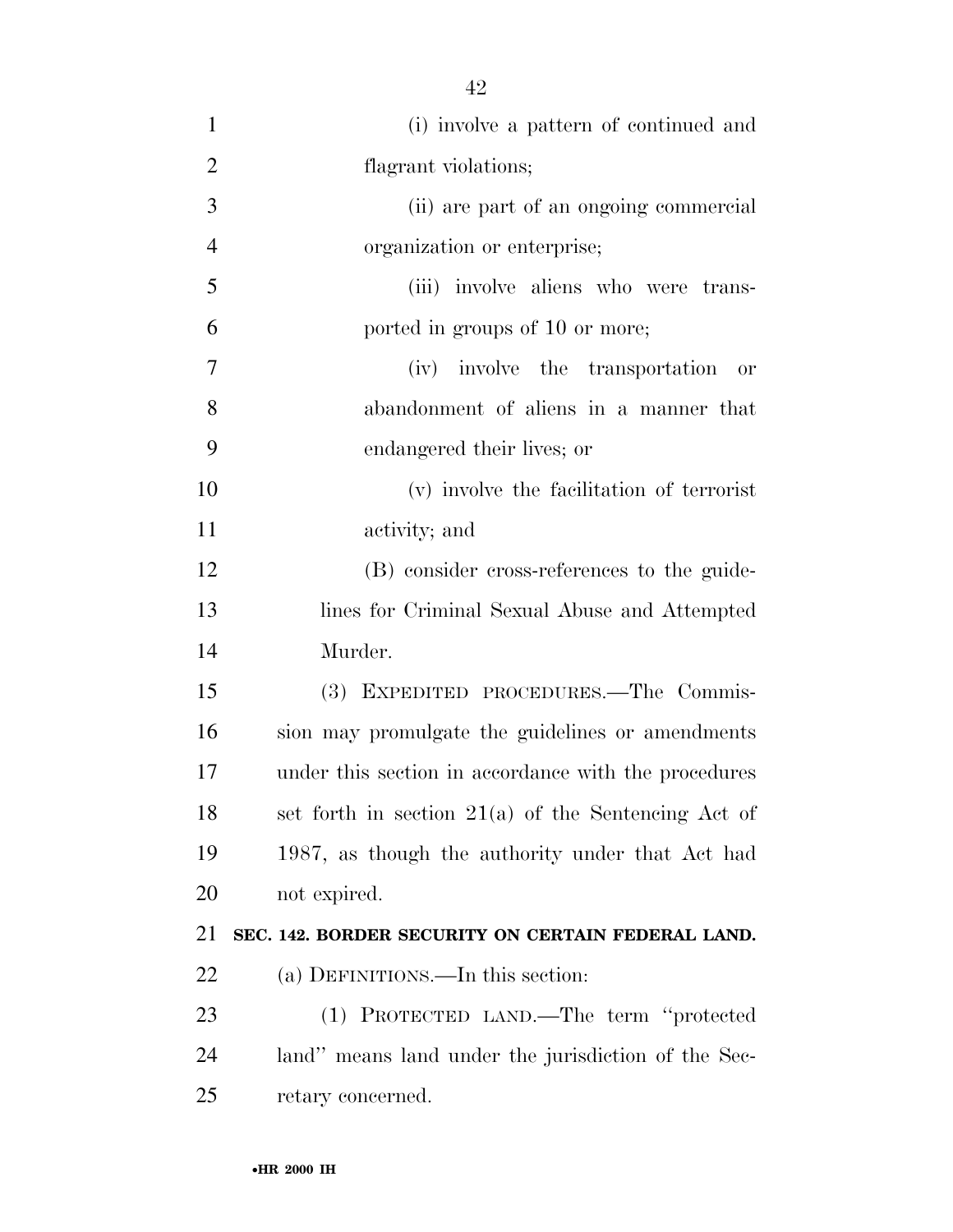| (2) SECRETARY CONCERNED.—The term "Sec-<br>retary concerned" means—<br>(A) with respect to land under the jurisdic-<br>tion of the Secretary of Agriculture, the Sec-<br>retary of Agriculture; and<br>(B) with respect to land under the jurisdic- |
|-----------------------------------------------------------------------------------------------------------------------------------------------------------------------------------------------------------------------------------------------------|
|                                                                                                                                                                                                                                                     |
|                                                                                                                                                                                                                                                     |
|                                                                                                                                                                                                                                                     |
|                                                                                                                                                                                                                                                     |
|                                                                                                                                                                                                                                                     |
|                                                                                                                                                                                                                                                     |
| tion of the Secretary of the Interior, the Sec-                                                                                                                                                                                                     |
| retary of the Interior.                                                                                                                                                                                                                             |
| BORDER PROTECTION STRATEGY.-The Sec-<br>(b)                                                                                                                                                                                                         |
| retary, the Secretary of the Interior, and the Secretary                                                                                                                                                                                            |
| of Agriculture shall jointly develop a border protection                                                                                                                                                                                            |
| strategy that supports the border security needs of the                                                                                                                                                                                             |
| United States in the manner that best protects—                                                                                                                                                                                                     |
| (1) units of the National Park System;                                                                                                                                                                                                              |
| (2) National Forest System land;                                                                                                                                                                                                                    |
| (3) land under the jurisdiction of the United                                                                                                                                                                                                       |
| States Fish and Wildlife Service and Bureau of                                                                                                                                                                                                      |
| Land Management; and                                                                                                                                                                                                                                |
| (4) other relevant land under the jurisdiction of                                                                                                                                                                                                   |
| the Secretary of the Interior or the Secretary of Ag-                                                                                                                                                                                               |
| riculture.                                                                                                                                                                                                                                          |
| (c) ADDITIONAL UNIFORMED LAW ENFORCEMENT                                                                                                                                                                                                            |
| OFFICERS AND SPECIAL AGENTS OF THE DEPARTMENT                                                                                                                                                                                                       |
| OF THE INTERIOR.—There are authorized to be appro-                                                                                                                                                                                                  |
| priated to the Secretary of the Interior for employment                                                                                                                                                                                             |
|                                                                                                                                                                                                                                                     |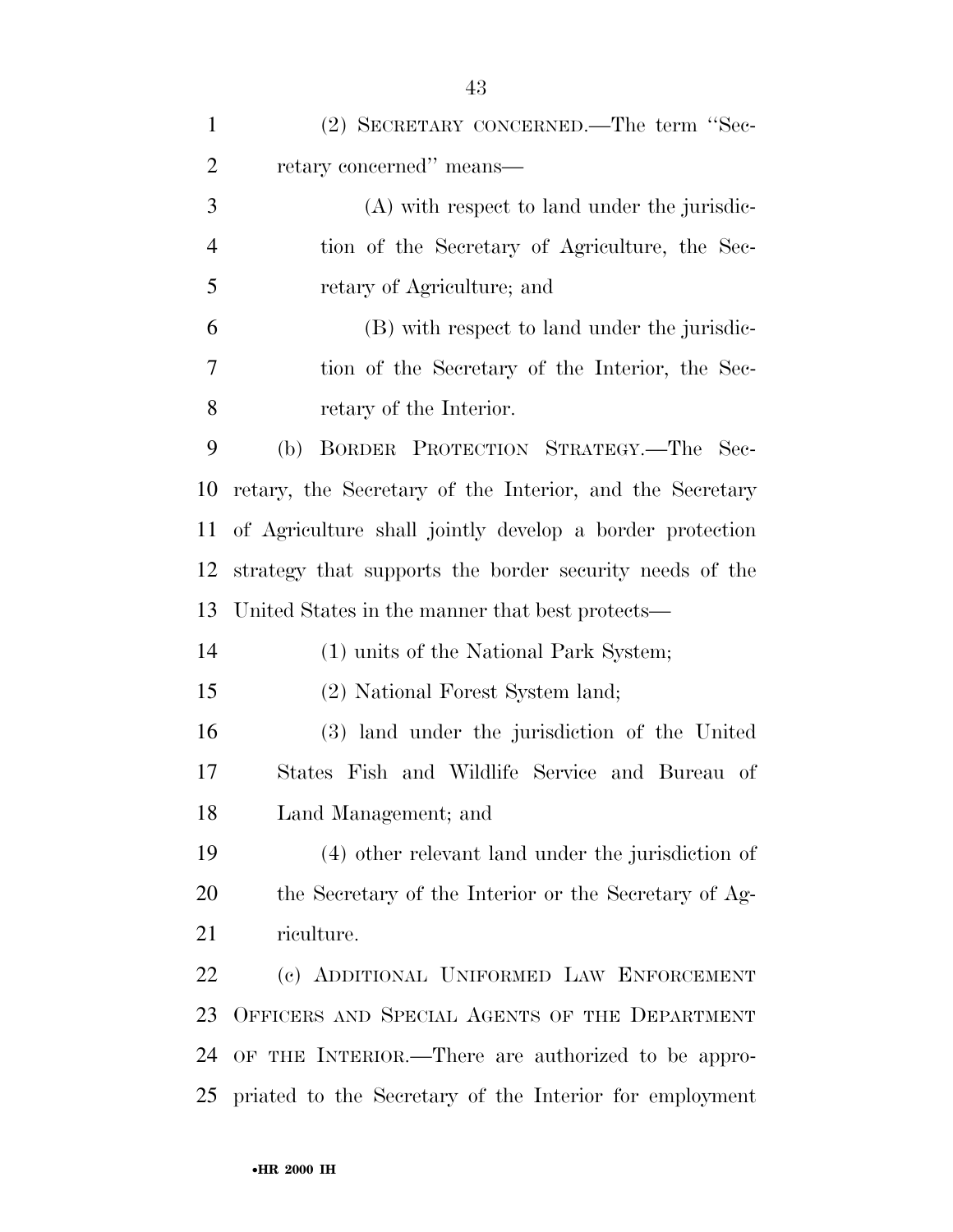| $\mathbf 1$ | of uniformed law enforcement officers and special agents, |  |
|-------------|-----------------------------------------------------------|--|
| 2           | in addition to the number of such officers and agents em- |  |
| 3           | ployed immediately before the enactment of this Act, such |  |
| 4           | sums as may be necessary for-                             |  |
| 5           | (1) 22 such officers of the United States Fish            |  |
| 6           | and Wildlife Service, including—                          |  |
| 7           | $(A)$ 4 for California;                                   |  |
| 8           | $(B)$ 9 for Arizona;                                      |  |
| 9           | $(C)$ 2 for New Mexico; and                               |  |
| 10          | (D) 7 for Texas;                                          |  |
| 11          | (2) 2 such agents of the United States Fish               |  |
| 12          | and Wildlife Service, for Texas;                          |  |
| 13          | (3) 22 such officers of the National Park Serv-           |  |
| 14          | ice, including—                                           |  |
| 15          | $(A)$ 13 for Arizona; and                                 |  |
| 16          | $(B)$ 9 for Texas;                                        |  |
| 17          | (4) 2 such agents of the National Park Service,           |  |
| 18          | for Texas;                                                |  |
| 19          | (5) 19 such officers of the Bureau of Land                |  |
| 20          | Management, including—                                    |  |
| 21          | $(A)$ 5 for California;                                   |  |
| 22          | $(B)$ 4 for Arizona;                                      |  |
| 23          | $(C)$ 4 for New Mexico; and                               |  |
| 24          | $(D)$ 6 for Texas;                                        |  |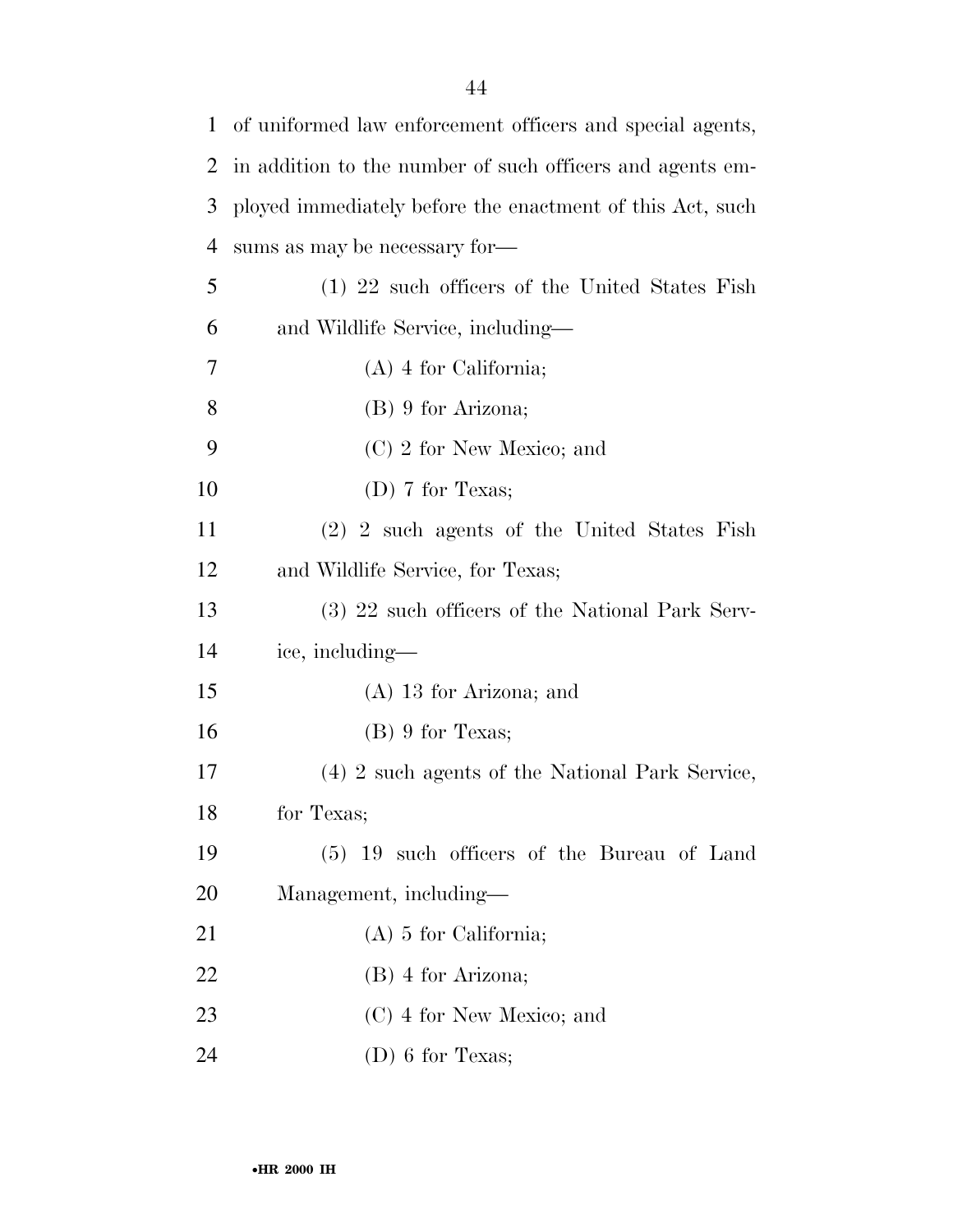(6) 2 such agents of the Bureau of Land Man- agement, including— (A) 1 for California; (B) 2 for Arizona; and (C) 1 for New Mexico; and (7) one such agent of the Bureau of Indian Af- fairs, for Texas. (d) ADDITIONAL SPECIAL ASSISTANT UNITED STATES ATTORNEY.—There are authorized to be appro- priated to the Attorney General such sums as may be nec- essary to increase by 1 the number of special assistant United States attorneys in the district of Arizona dedi- cated to prosecution of cases generated by the Secretary of Interior, in addition to the number of such attorneys appointed immediately before the enactment of this Act. **TITLE II—ENDING UNLAWFUL EMPLOYMENT Subtitle A—Employee Verification SEC. 201. MANDATORY EMPLOYMENT AUTHORIZATION VERIFICATION.**  (a) MAKING E–VERIFY PROGRAM PERMANENT.— Section 401(b) of the Illegal Immigration Reform and Im- migrant Responsibility Act of 1996 (8 U.S.C. 1324a note) is amended by adding before the period at the end of the last sentence the following '', except that the E–Verify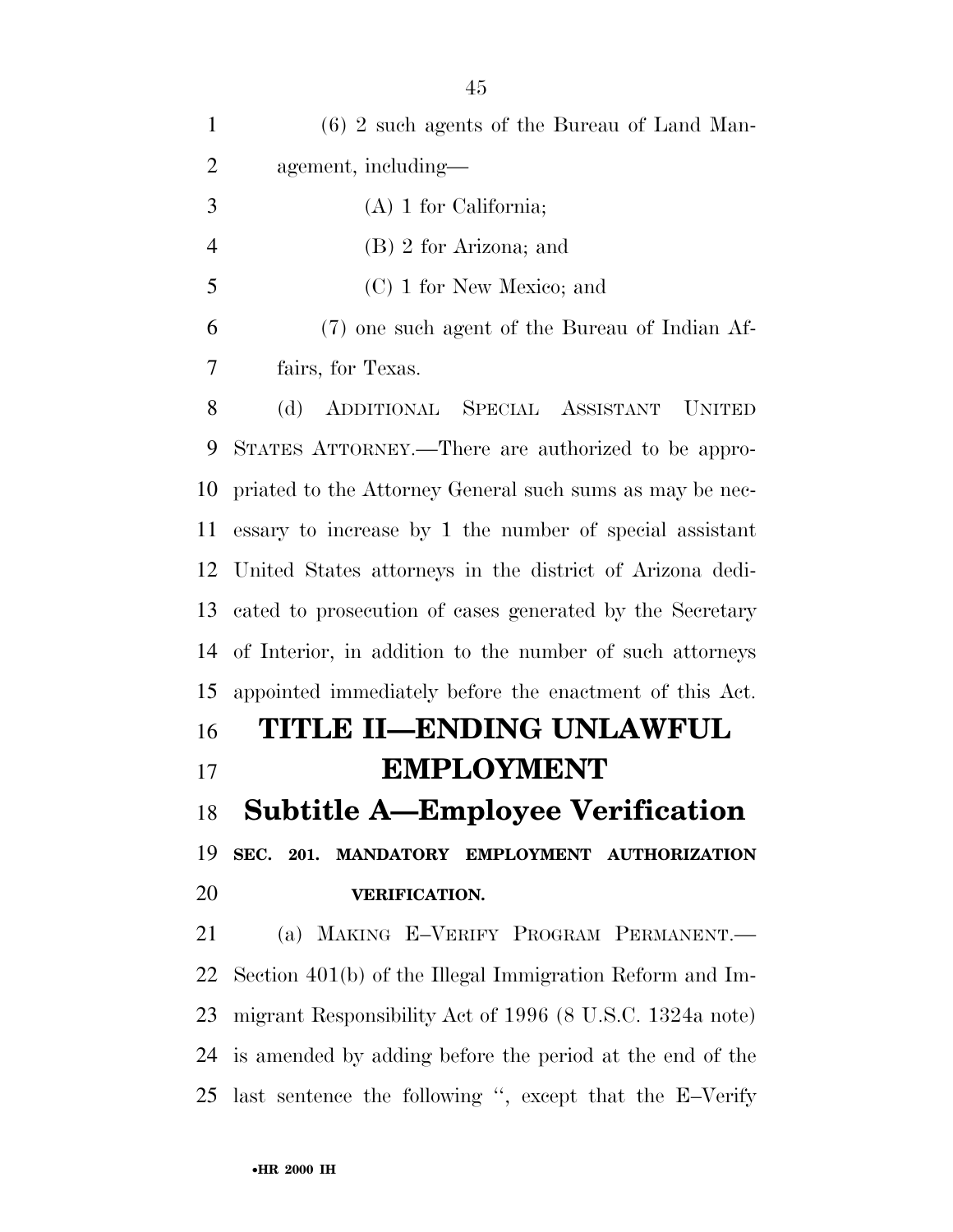Program described in section 403(a) shall be a permanent program''.

(b) MANDATORY USE OF E–VERIFY SYSTEM.—

 (1) IN GENERAL.—Subject to paragraphs (2) and (3), every person or other entity that hires one or more individuals for employment in the United States shall verify through the E–Verify Program, established by section 403(a) of the Illegal Immigra- tion Reform and Immigrant Responsibility Act of 1996 (division C of Public Law 104–208; 8 U.S.C. 1324a note), that each such individual is authorized to work in the United States. The Secretary of Homeland Security shall ensure that verification by means of a toll-free telephone line is an available op-tion in complying with the preceding sentence.

 (2) SELECT ENTITIES REQUIRED TO USE E– VERIFY PROGRAM IMMEDIATELY.—The following en- tities must satisfy the requirement in paragraph (1) by not later than one year after the date of the en-actment of this Act:

 (A) FEDERAL AGENCIES.—Each depart- ment and agency of the Federal Government. (B) FEDERAL CONTRACTORS.—A con-

24 tractor that—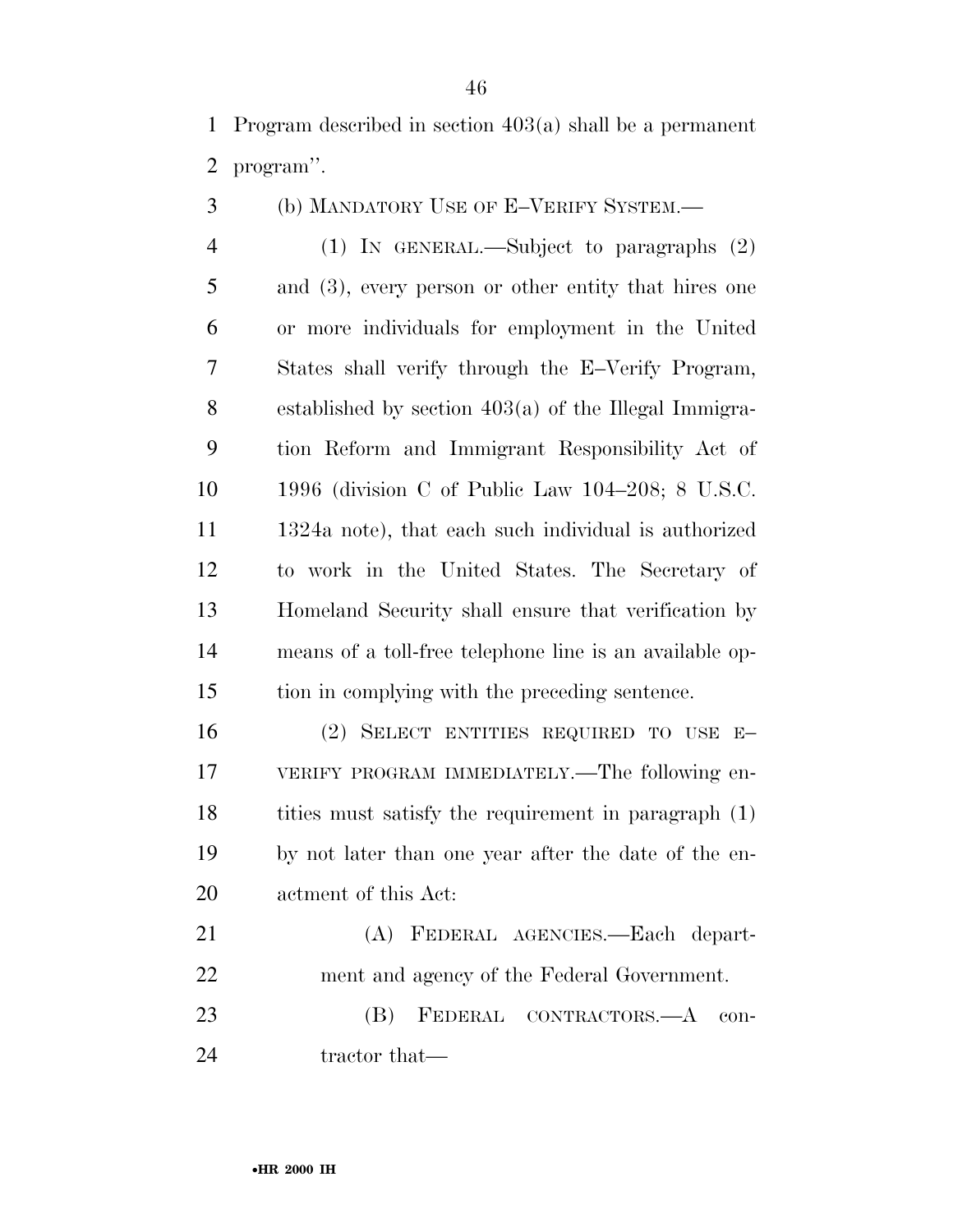| $\mathbf{1}$   | (i) has entered into a contract with           |
|----------------|------------------------------------------------|
| $\overline{2}$ | the Federal Government to which section        |
| 3              | $2(b)(1)$ of the Service Contract Act of       |
| $\overline{4}$ | 1965 (41 U.S.C. $351(b)(1)$ ) applies, and     |
| 5              | any subcontractor under such contract; or      |
| 6              | (ii) has entered into a contract ex-           |
| $\overline{7}$ | empted from the application of such Act by     |
| 8              | section 6 of such Act (41 U.S.C. 356), and     |
| 9              | any subcontractor under such contract.         |
| 10             | (C) LARGE EMPLOYERS.—An employer               |
| 11             | that employs more than 250 individuals in the  |
| 12             | United States.                                 |
| 13             | (3) PHASING-IN FOR OTHER EMPLOYERS.—           |
| 14             | (A) TWO YEARS FOR EMPLOYERS OF 100             |
| 15             | OR MORE.—Entities that employ 100 or more      |
| 16             | individuals in the United States must satisfy  |
| 17             | the requirement in paragraph (1) by not later  |
| 18             | than two years after the date of the enactment |
| 19             | of this Act.                                   |
| 20             | (B) THREE YEARS FOR EMPLOYERS WITH             |
| 21             | 30 OR MORE EMPLOYEES.—All entities that em-    |
| 22             | ploy 30 or more individuals in the United      |
| 23             | States must satisfy the requirement in para-   |
| 24             | $graph(1)$ by not later than three years after |
| 25             | the date of the enactment of this Act.         |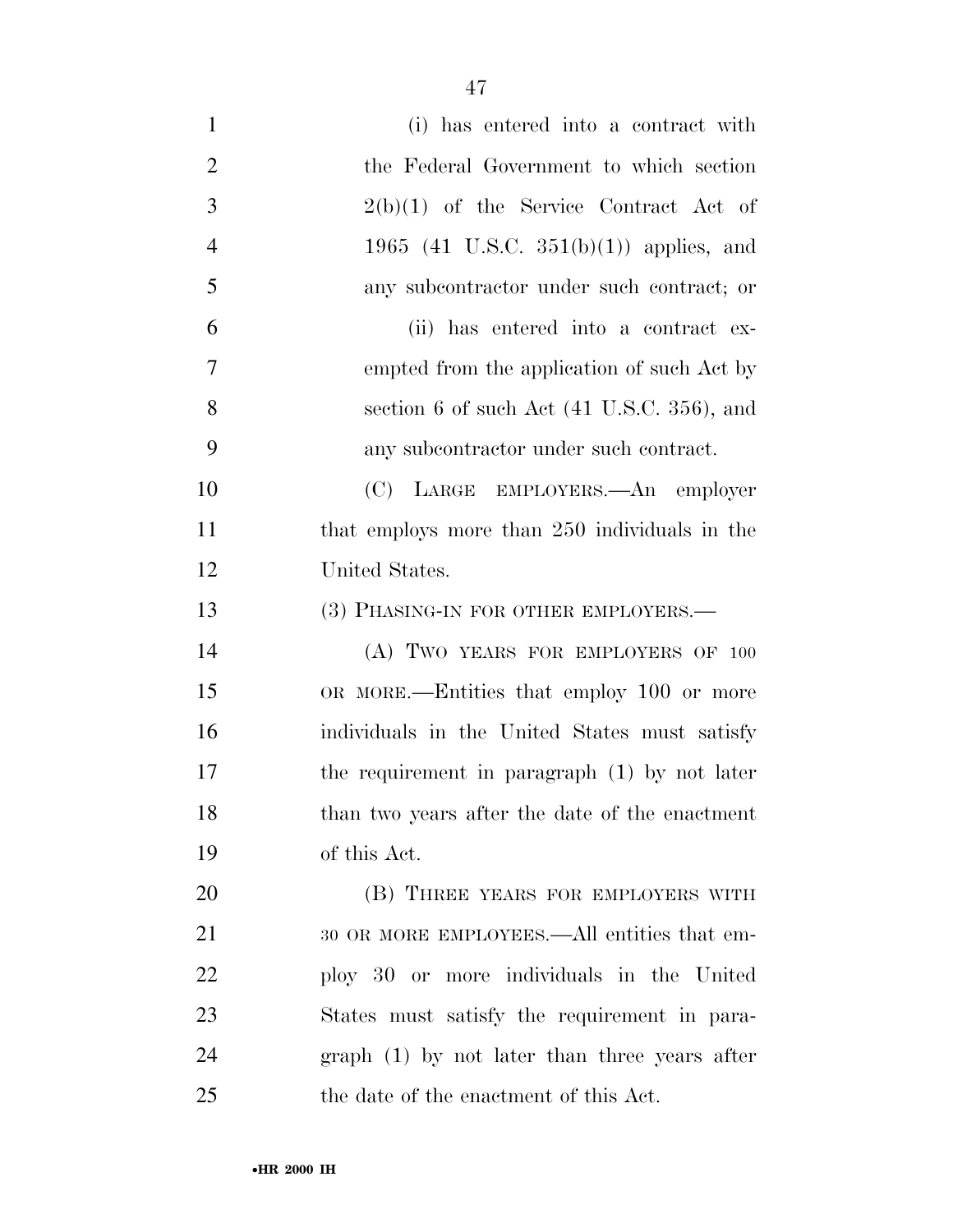1 (C) FOUR YEARS FOR ALL EMPLOYERS.— All entities that employ one or more individuals in the United States must satisfy the require- ment in paragraph (1) by not later than four years after the date of the enactment of this Act.

 (4) VERIFYING EMPLOYMENT AUTHORIZATION OF CURRENT EMPLOYEES.—Every person or other entity that employs one or more persons in the United States shall verify through the E–Verify pro- gram by not later than four years after the date of the enactment of this Act that each employee is au-thorized to work in the United States.

 (5) DEFENSE.—In accordance with section 274A(a)(3) of the Immigration and Nationality Act 16 (8 U.S.C. 1324a(a)(3)), a person or entity that es- tablishes that it has complied in good faith with the requirements of section 274A(b) of such Act with re- spect to the hiring, recruiting, or referral for em- ployment of an alien in the United States has estab-21 lished an affirmative defense that the person or enti-22 ty has not violated section  $274A(a)(1)(A)$  of such Act with respect to such hiring, recruiting or refer- ral. Furthermore an employer who has complied with the requirements in paragraphs (1) and (4) of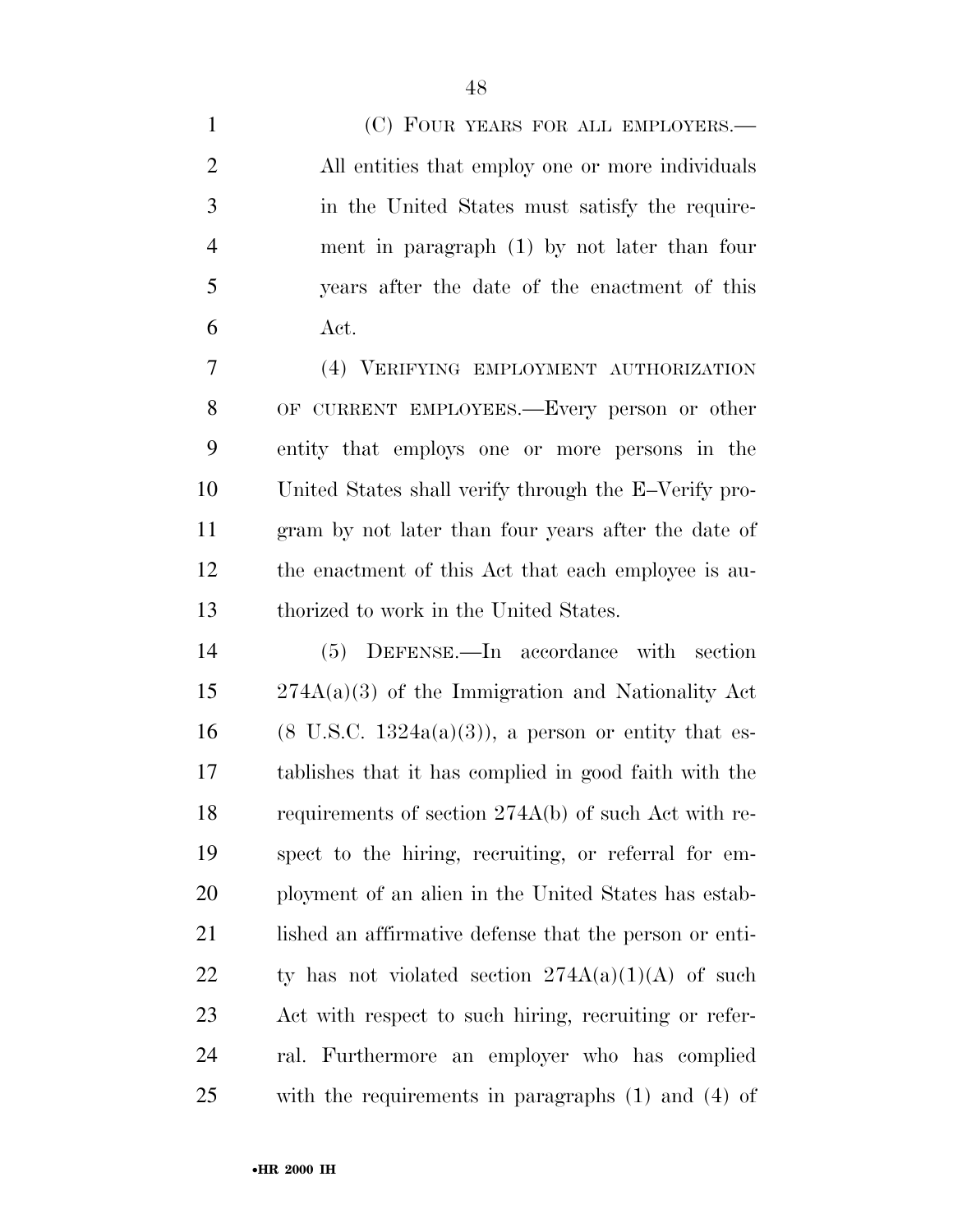| $\mathbf{1}$   | this Act shall not be liable for hiring an unauthor-  |
|----------------|-------------------------------------------------------|
| $\overline{2}$ | ized alien, if—                                       |
| 3              | (A) such hiring occurred due to an error in           |
| $\overline{4}$ | the E-Verify program that was unknown to the          |
| 5              | employer at the time of such hiring; and              |
| 6              | (B) the employer terminates the employ-               |
| 7              | ment of the alien upon being informed of the          |
| 8              | error.                                                |
| 9              | (6) SANCTIONS FOR NONCOMPLIANCE.—The                  |
| 10             | failure of an employer to comply with the require-    |
| 11             | ments in paragraphs $(1)$ or $(4)$ shall—             |
| 12             | $(A)$ be treated as a violation of section            |
| 13             | $274A(a)(1)(B)$ with respect to each offense; and     |
| 14             | (B) create a rebuttable presumption that              |
| 15             | employer<br>has violated<br>section<br>the            |
| 16             | $274A(a)(1)(A)$ .                                     |
| 17             | (7) VOLUNTARY PARTICIPATION OF EMPLOYERS              |
| 18             | IMMEDIATELY SUBJECT TO REQUIREMENT.-<br>NOT           |
| 19             | Nothing in this subsection shall be construed as pre- |
| 20             | venting a person or other entity that is not imme-    |
| 21             | diately subject to the requirement of paragraph (1)   |
| 22             | pursuant to paragraph $(2)$ or $(3)$ from voluntarily |
| 23             | using the E-Verify program to verify the employ-      |
| 24             | ment authorization of new hires or current employ-    |
| 25             | ees.                                                  |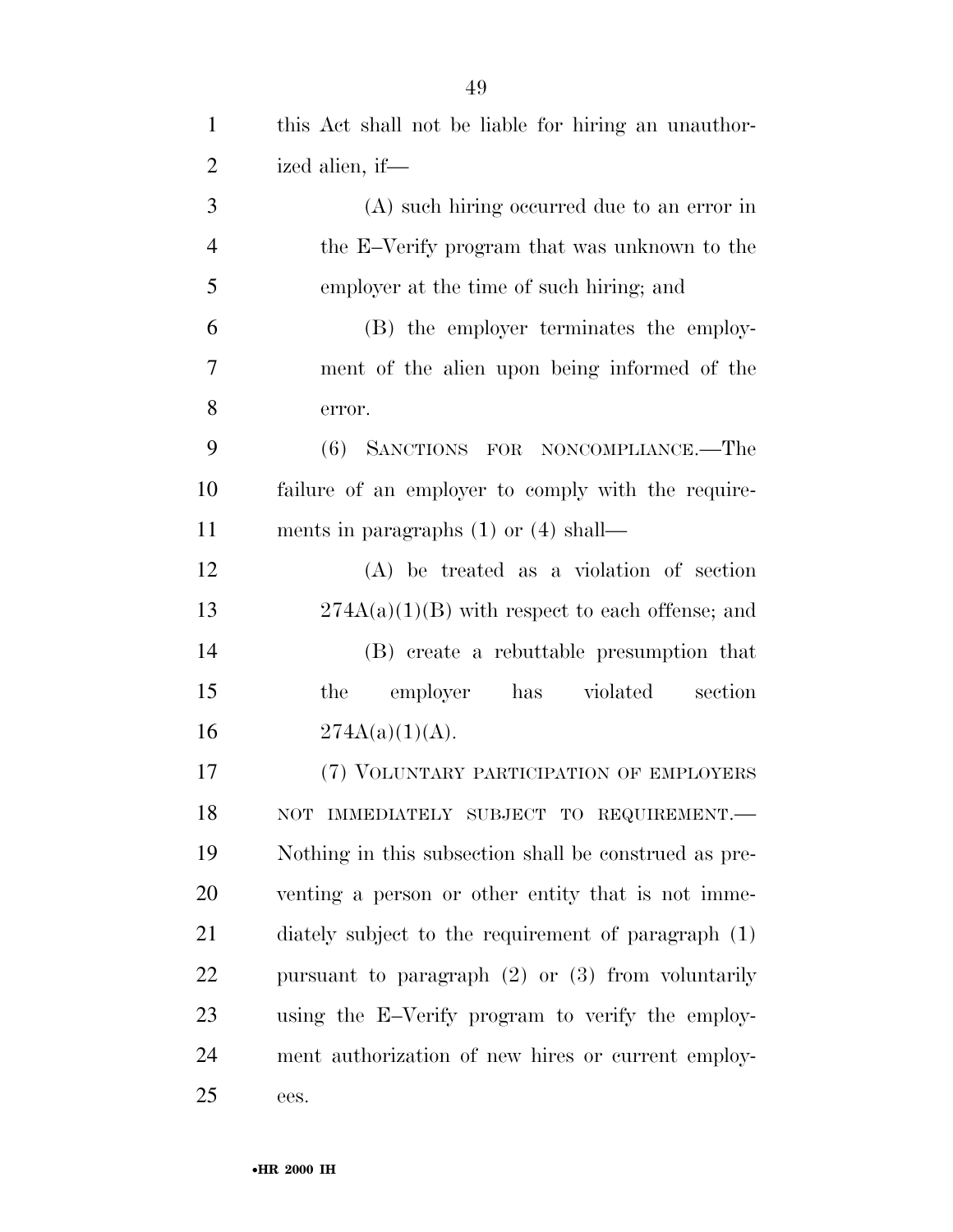| $\mathbf{1}$   | (8) STATE INTERFERENCE.—No State may                |
|----------------|-----------------------------------------------------|
| $\overline{2}$ | prohibit a person or other entity from using the E- |
| 3              | Verify program to verify the employment authoriza-  |
| $\overline{4}$ | tion of new hires or current employees.             |
| 5              | $(9)$ E-VERIFY STUDY.—                              |
| 6              | (A) FINDINGS.—The Congress finds as fol-            |
| 7              | lows:                                               |
| 8              | (i) A majority of the $0.4$ percent of              |
| 9              | tentative non-confirmations that are issued         |
| 10             | within E-Verify to work authorized indi-            |
| 11             | viduals occur due to incorrect or outdated          |
| 12             | information in the databases utilized by            |
| 13             | the system. For instance, an individual             |
| 14             | may have changed his or her name legally            |
| 15             | but has not updated their Social Security           |
| 16             | information to account for this change.             |
| 17             | This person would likely receive a tentative        |
| 18             | non-confirmation if their work eligibility          |
| 19             | were checked using E-Verify.                        |
| 20             | (ii) E-Verify already provides employ-              |
| 21             | ers and employees with simple and clear             |
| 22             | instructions on how inconsistencies in data         |
| 23             | can be corrected in order to verify the             |
| 24             | work eligibility of an employee. However,           |
| 25             | giving an individual the ability to verify his      |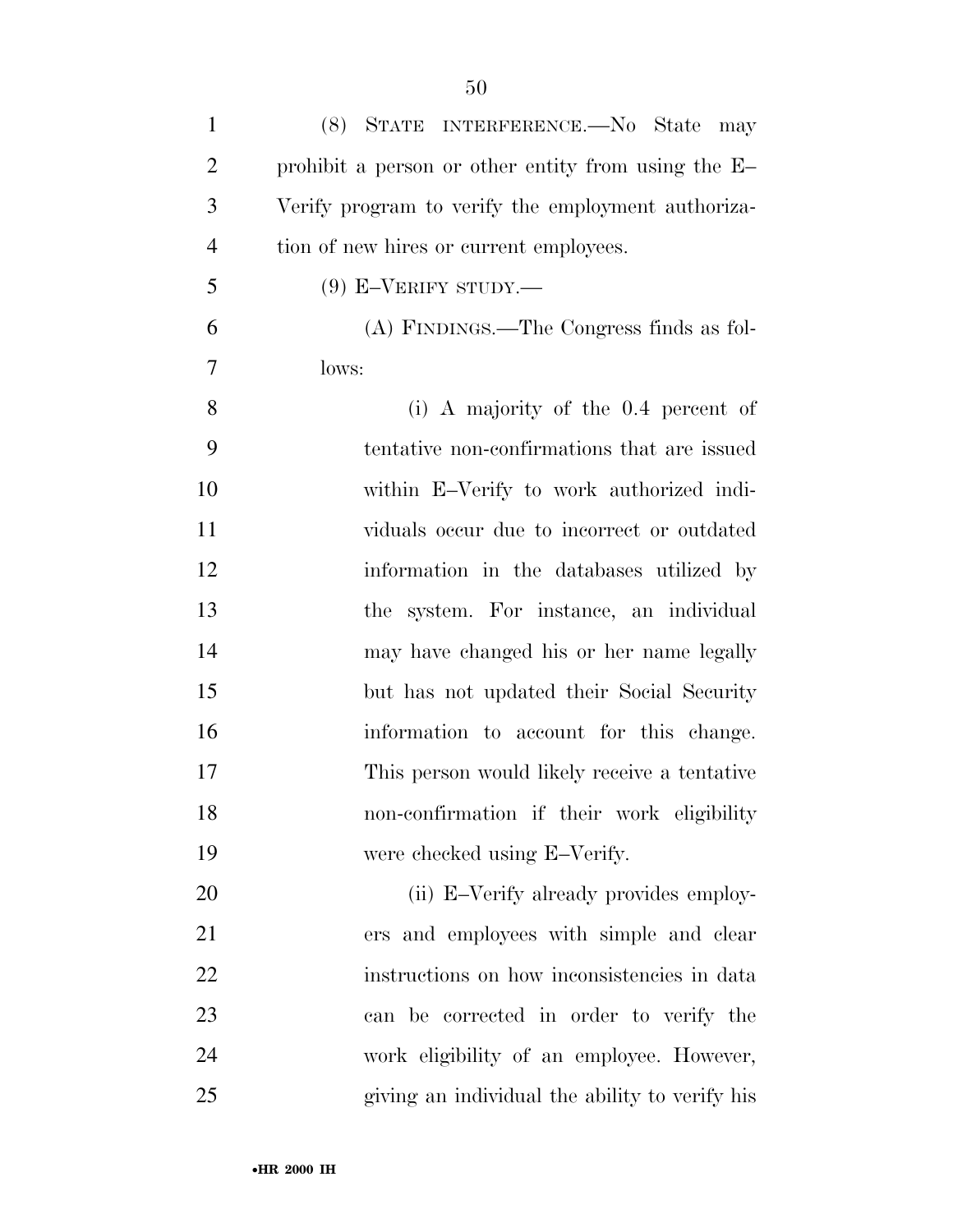| $\mathbf{1}$   | or her own employment eligibility in ad-              |
|----------------|-------------------------------------------------------|
| $\overline{2}$ | vance of an official E-Verify query by an             |
| 3              | employer would allow that individual to               |
| 4              | correct data errors at his or her conven-             |
| 5              | ience. This may also serve to lessen peak             |
| 6              | demand on Social Security Administration              |
| $\overline{7}$ | field offices.                                        |
| 8              | (B) STUDY.—The Government Account-                    |
| 9              | ability Office shall conduct a study to examine       |
| 10             | the potential of a secure method of allowing in-      |
| 11             | dividuals to check their own work eligibility, so     |
| 12             | that they can address inconsistencies in their        |
| 13             | personal data that might otherwise cause them         |
| 14             | to be issued a tentative non-confirmation by $E-$     |
| 15             | Verify. The study shall be published within 6         |
| 16             | months after the date of enactment of this Act.       |
| 17             | (10) DOCUMENT FRAUD STUDY.—The Govern-                |
| 18             | ment Accountability Office shall conduct a study to   |
| 19             | examine methods to combat document fraud, theft       |
| 20             | and forgery in the use and expansion of the E-        |
| 21             | Verify program. The report shall make recommenda-     |
| 22             | tions to the appropriate agencies on ways to reduce   |
| 23             | instances of document fraud, theft and forgery. The   |
| 24             | report shall be published within six months after en- |
| 25             | actment of this Act.                                  |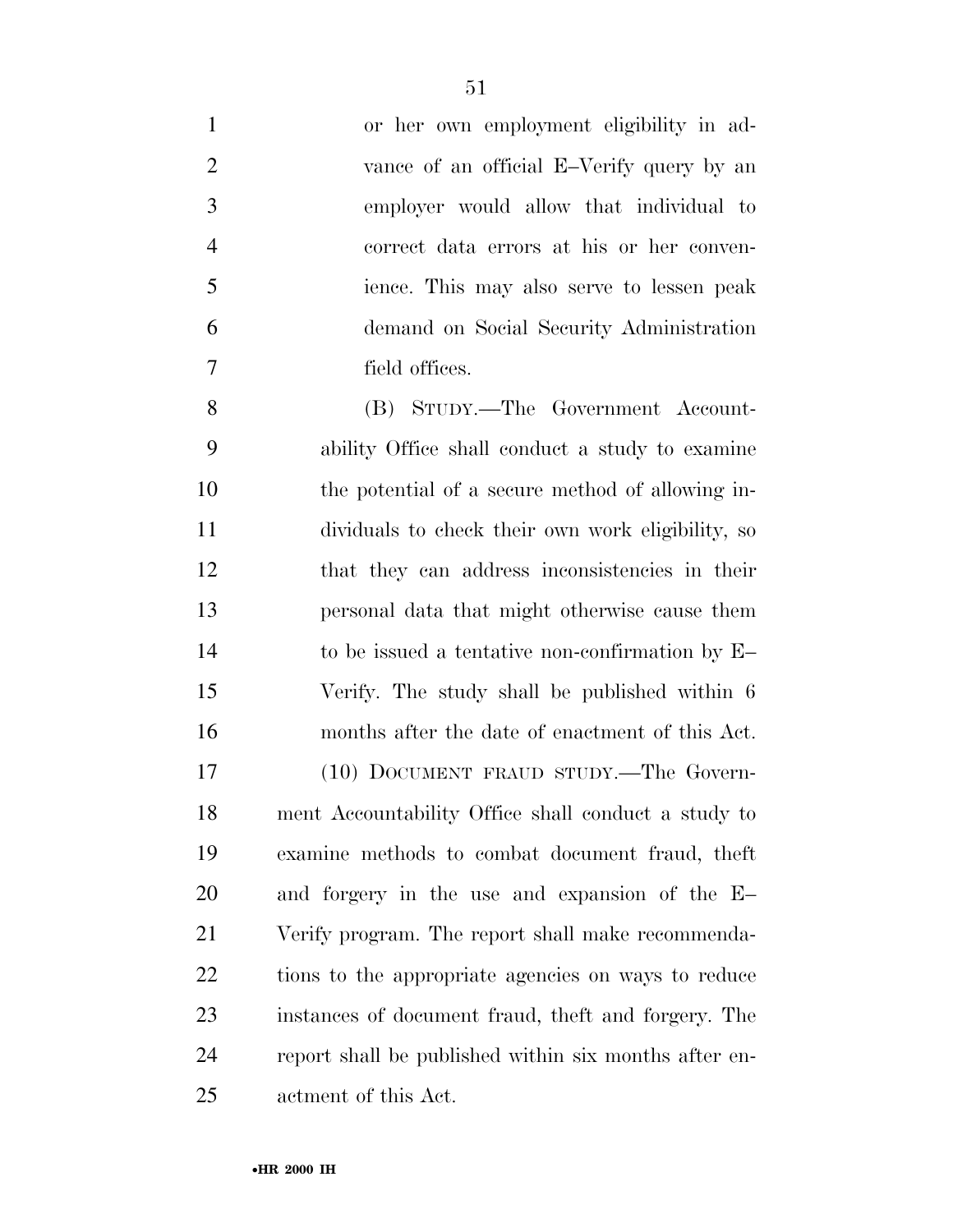#### **SEC. 202. MONITORING AND COMPLIANCE.**

 (a) ENHANCING MONITORING AND COMPLIANCE OF E–VERIFY.—The Secretary of the Department of Home- land Security is authorized take the following actions to increase the capability and effectiveness of the E–Verify employer Monitoring and Compliance team within Citizen-ship and Immigration Services:

 (1) Increase by no more than 6 the number of fulltime employees dedicated to the development of thresholds and algorithms and quality assurance procedures for the monitoring of employer adherence to the conditions that are currently outlined in the E–Verify Memorandum of Understanding.

 (2) Increase as necessary the number of fulltime employees dedicated to outreach to employ- ers using E–Verify and the creation of informational tools and corrective action procedures that will pro- vide compliance assistance to these employers. These employees may also be utilized in the operation of the toll free compliance assistance call center.

 (3) Establish procedures for the identification of cases of potential fraud or misuse of E–Verify.

 (4) Establish procedures for the sharing of in- formation on these selected cases with Immigration and Customs Enforcement for further investigation as necessary.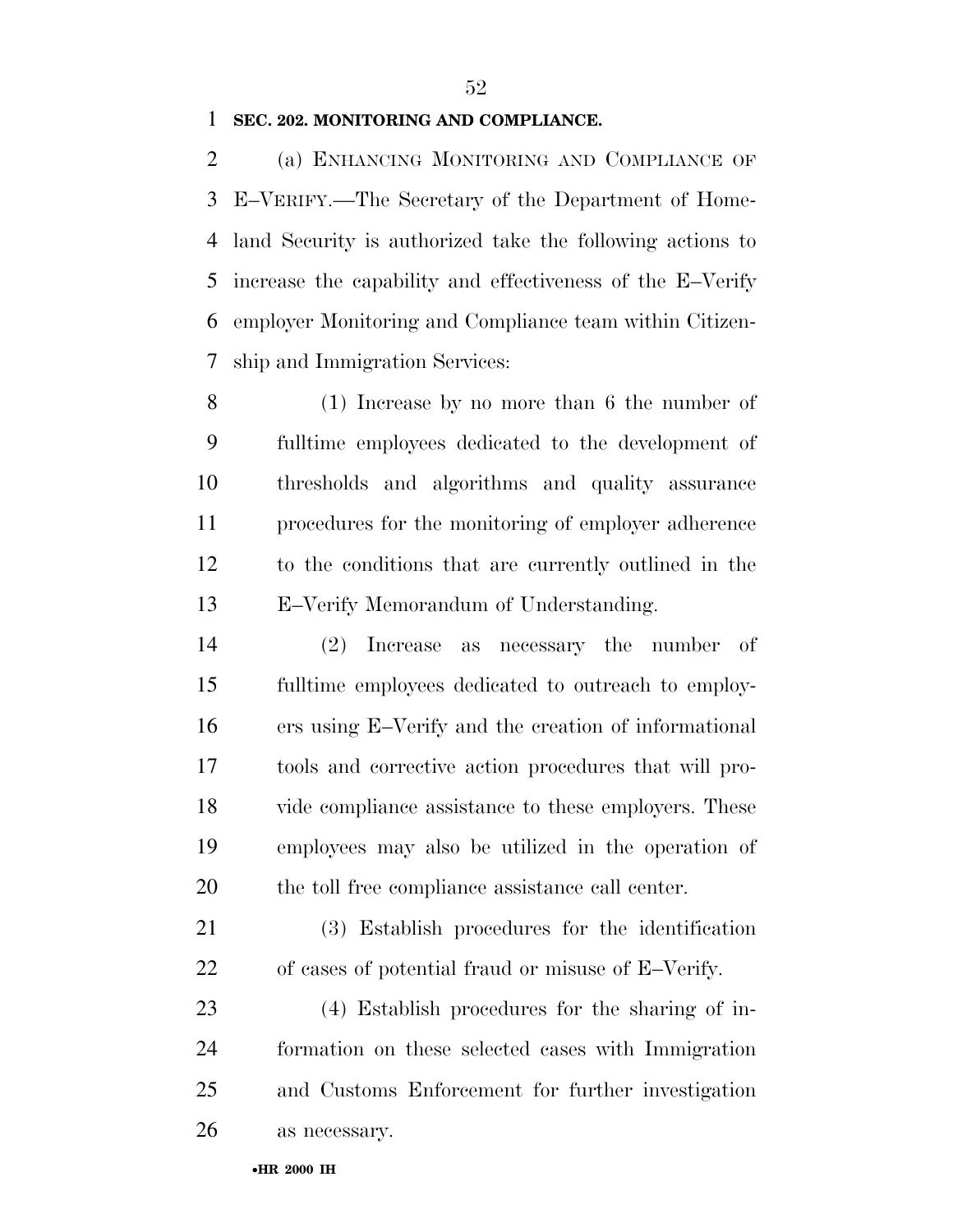| $\mathbf{1}$   | (5) Report to Congress within one year of the             |
|----------------|-----------------------------------------------------------|
| $\overline{2}$ | date of enactment of this Act on the activities of the    |
| 3              | Office of Monitoring and Compliance which shall in-       |
| $\overline{4}$ | clude—                                                    |
| 5              | (A) a description of the types of fraud and               |
| 6              | misuse being detected by the thresholds and al-           |
| 7              | gorithms used for employee monitoring within              |
| 8              | the Office;                                               |
| 9              | (B) the number and type of cases flagged                  |
| 10             | by the Office and referred to Immigration and             |
| 11             | Customs Enforcement, as well as the outcome               |
| 12             | of these cases; and                                       |
| 13             | (C) an assessment of the number and the                   |
| 14             | nature of calls received by the compliance as-            |
| 15             | sistance call center.                                     |
| 16             | SEC. 203. MANDATORY NOTIFICATION OF SSN MISMATCHES        |
| 17             | AND MULTIPLE USES.                                        |
| 18             | (a) NOTIFICATION OF MULTIPLE USES OF INDI-                |
| 19             | VIDUAL SOCIAL SECURITY NUMBERS.—Prior to crediting        |
| 20             | any individual with concurrent earnings from more than    |
| 21             | one employer, the Commissioner of Social Security shall   |
| 22             | notify the individual that earnings from two or more em-  |
| 23             | ployers are being reported under the individual's Social  |
| 24             | Security account number (SSN). Such notice shall include, |
| 25             | at a minimum—                                             |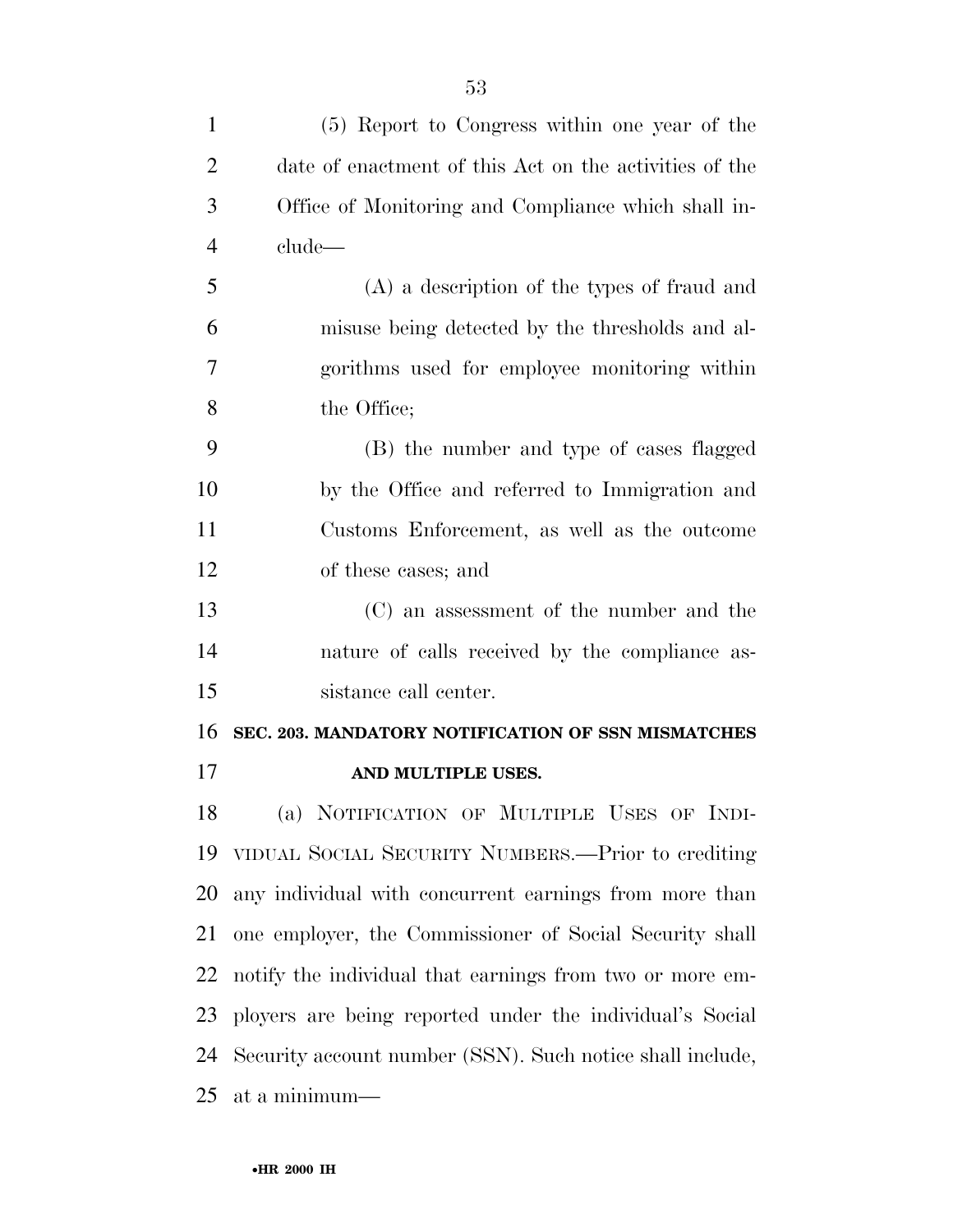| $\mathbf{1}$   | (1) the name and location of each employer re-           |
|----------------|----------------------------------------------------------|
| $\overline{2}$ | porting benefits for an individual;                      |
| 3              | $(2)$ a warning that any inaccuracies in this in-        |
| $\overline{4}$ | formation could indicate that the individual's SSN is    |
| 5              | being fraudulently used by another individual;           |
| 6              | (3) an explanation of any potential risk that an         |
| 7              | individual is subject to if his or her SSN has been      |
| 8              | used or is being used by someone else; and               |
| 9              | (4) an SSA telephone number that an indi-                |
| 10             | vidual may call to report inaccuracies in the use of     |
| 11             | their SSN.                                               |
| 12             | (b) INFORMATION SHARING WITH THE DEPART-                 |
| 13             | MENT OF HOMELAND SECURITY.-                              |
| 14             | (1) Not later than 180 days following the date           |
| 15             | of enactment of this act, the Commissioner of Social     |
| 16             | Security shall promulgate regulations in accord with     |
| 17             | section 1306, title $42$ ( $42$ U.S.C. 1306), to require |
| 18             | that information regarding all multiple use notifica-    |
| 19             | tions that lead to the identification of an unauthor-    |
| 20             | ized user of a Social Security account number be         |
| 21             | shared with the Secretary of the Department of           |
| 22             | Homeland Security on a timely basis.                     |
| 23             | (2) Information to be shared with the Secretary          |
| 24             | shall include, at a minimum, the name and mailing        |
| 25             | address of all employees who are the subject of an       |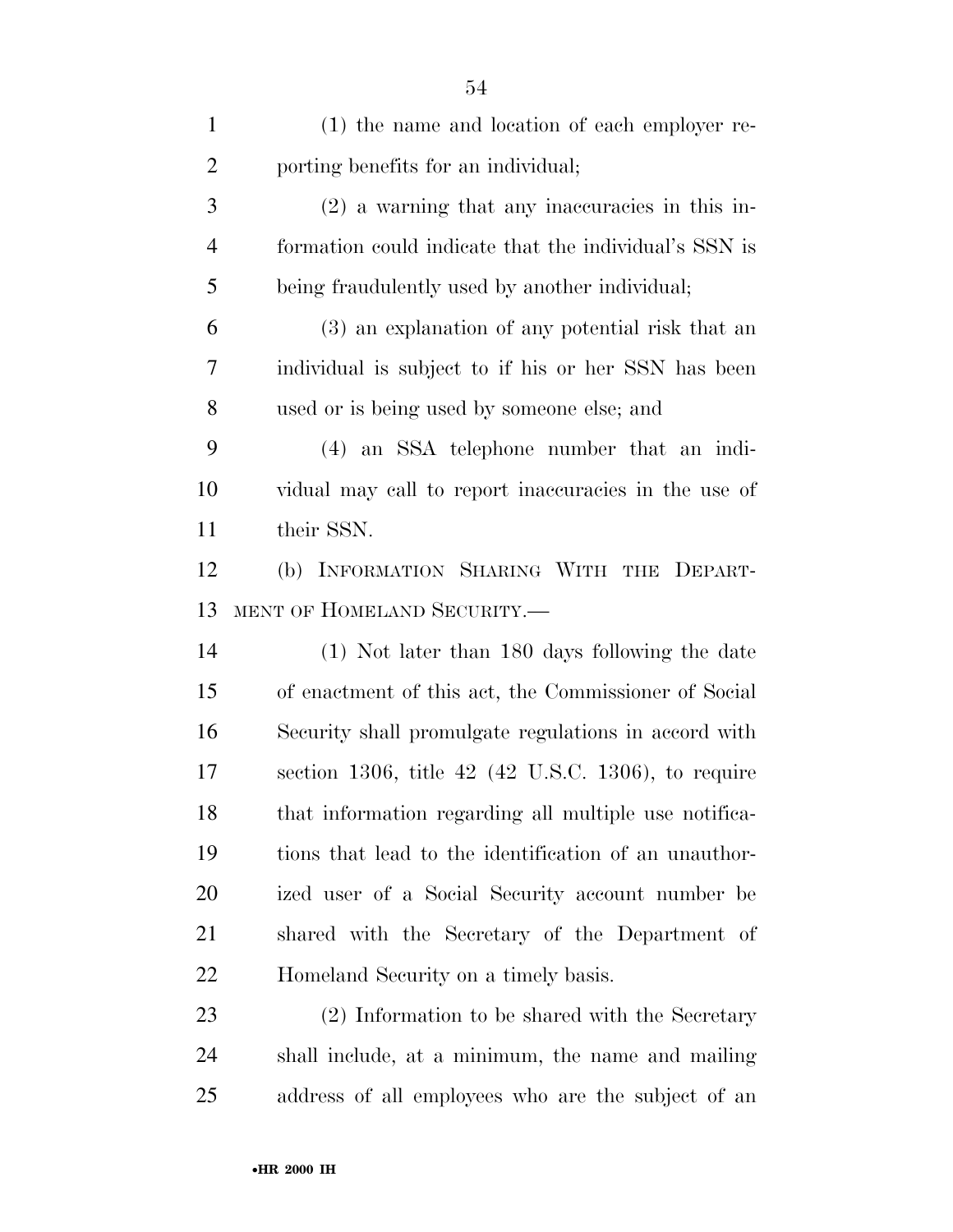| $\mathbf{1}$   | unresolved mismatch notification or who are unau-       |  |
|----------------|---------------------------------------------------------|--|
| $\overline{2}$ | thorized users of another individual's Social Security  |  |
| 3              | account number. The names and addresses of the          |  |
| $\overline{4}$ | employers of these employees must also be provided.     |  |
| 5              | (3) The Secretary shall report to Congress an-          |  |
| 6              | nually the number of cases that the Commissioner of     |  |
| 7              | Social Security has shared with the Department of       |  |
| 8              | Homeland Security regarding unauthorized users of       |  |
| 9              | a Social Security number and the actions that have      |  |
| 10             | been taken to resolve these cases. The first report     |  |
| 11             | shall be presented to Congress 1 year after the pas-    |  |
| 12             | sage of this Act.                                       |  |
|                |                                                         |  |
| 13             | SEC. 204. ESTABLISHMENT OF ELECTRONIC BIRTH AND         |  |
| 14             | DEATH REGISTRATION SYSTEMS.                             |  |
| 15             | (a) In consultation with the Secretary of Health and    |  |
| 16             | Human Services and the Commissioner of Social Security, |  |
| 17             | the Secretary shall take the following actions:         |  |
| 18             | (1) Work with the States to establish a common          |  |
| 19             | data set and common data exchange protocol for          |  |
| 20             | electronic birth registration systems and death reg-    |  |
| 21             | istration systems.                                      |  |
| 22             | (2) Coordinate requirements for such systems            |  |
| 23             | to align with a national model.                         |  |
| 24             | (3) Ensure that fraud prevention is built into          |  |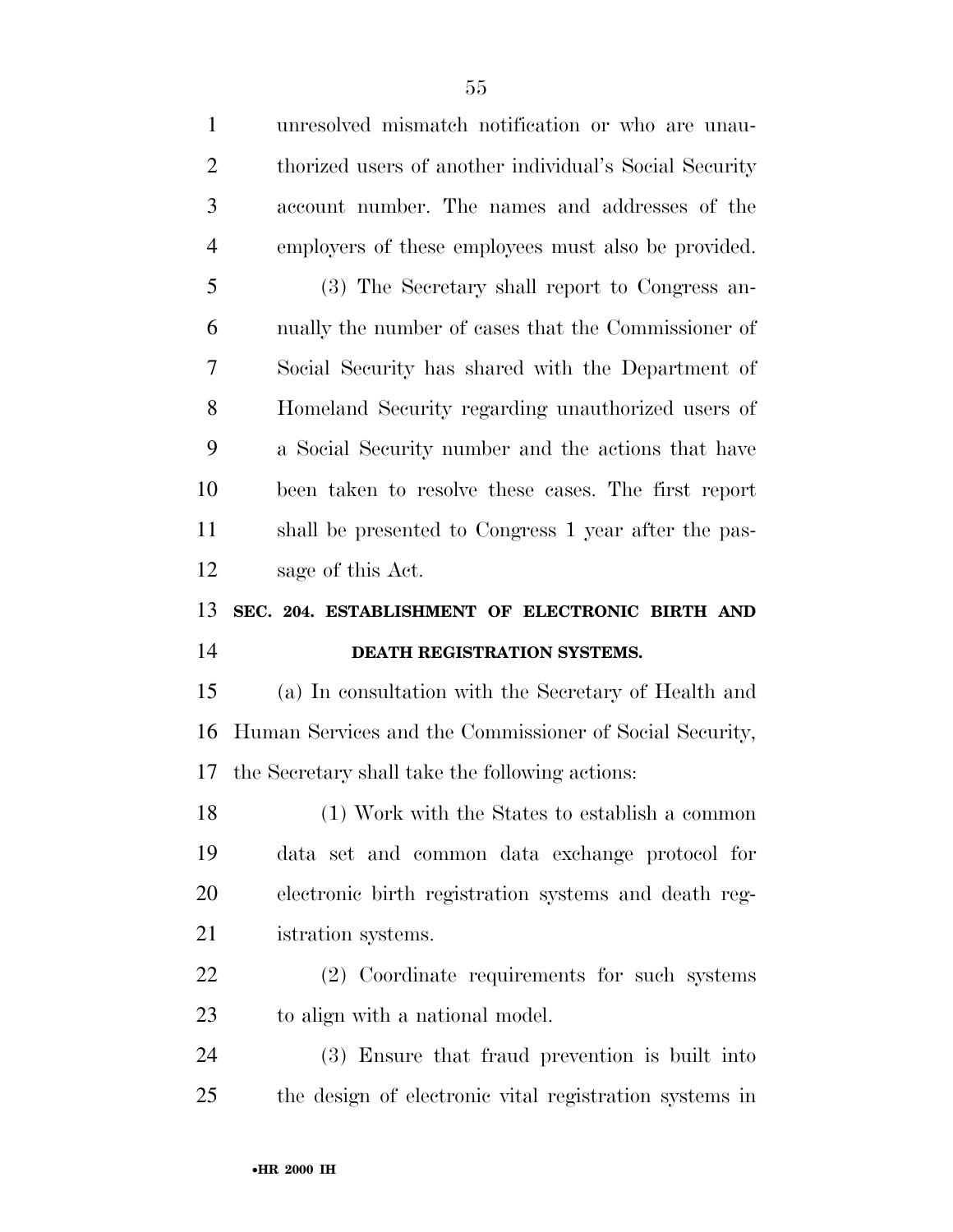birth certificates, and the exchange of data among government agencies.

 (4) Ensure that electronic systems for issuing birth certificates, in the form of printed abstracts of birth records or digitized images, employ a common format of the certified copy, so that those requiring such documents can quickly confirm their validity.

 (5) Establish uniform field requirements for State birth registries.

 (6) Not later than 1 year after the date of the enactment of this Act, establish a process with the Department of Defense that will result in the shar- ing of data, with the States and the Social Security Administration, regarding deaths of United States military personnel and the birth and death of their dependents.

 (7) Not later than 1 year after the date of the enactment of this Act, establish a process with the Department of State to improve registration, notifi- cation, and the sharing of data with the States and the Social Security Administration, regarding births and deaths of United States citizens abroad.

 (8) Not later than 3 years after the date of es-tablishment of databases provided for under this sec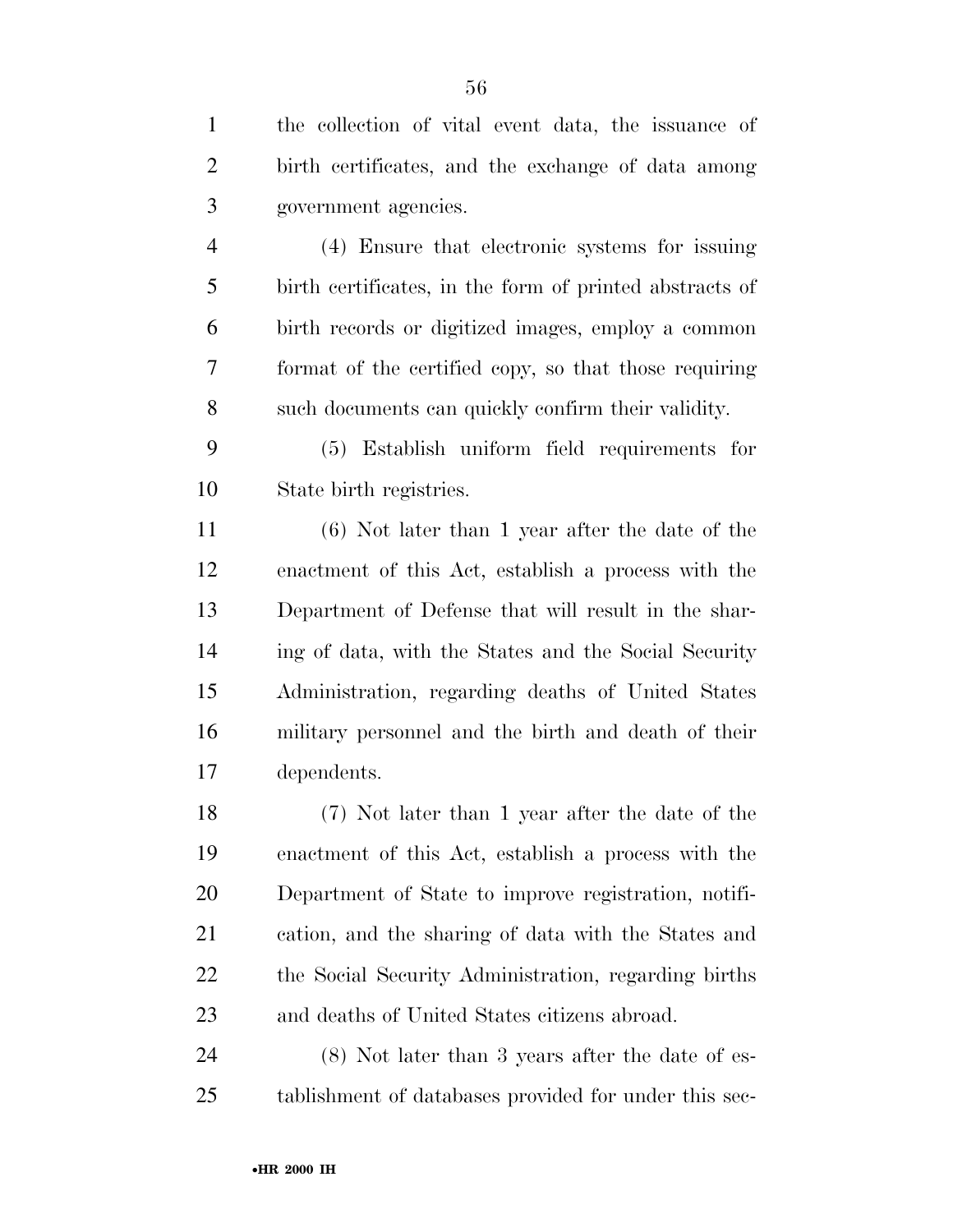tion, require States to record and retain electronic records of pertinent identification information col- lected from requestors who are not the registrants. (9) Not later than 6 months after the date of the enactment of this Act, submit to Congress a re- port on whether there is a need for Federal laws to address penalties for fraud and misuse of vital records and whether violations are sufficiently en-forced.

# **SEC. 205. PENALTY FOR FAILURE TO FILE CORRECT INFOR-MATION RETURNS.**

 (a) IN GENERAL.—Section 6721 of the Internal Rev- enue Code of 1986 (26 U.S.C. 6721) is amended by add-ing at the end the following:

 ''(g) MOST EGREGIOUS NONCOMPLIANT EMPLOY- ERS.—The Secretary shall assess the maximum allowable penalties on 100 percent of the employers designated in any tax year by the Social Security Administration as the most egregious noncompliant employers.

20 "(h) EMPLOYMENT OF ALIEN NOT AUTHORIZED TO BE EMPLOYED.—Notwithstanding any other provision in this section, in the case of a failure described in subsection (a)(2) with respect to any person employing an alien not authorized to be so employed, the penalty under this sec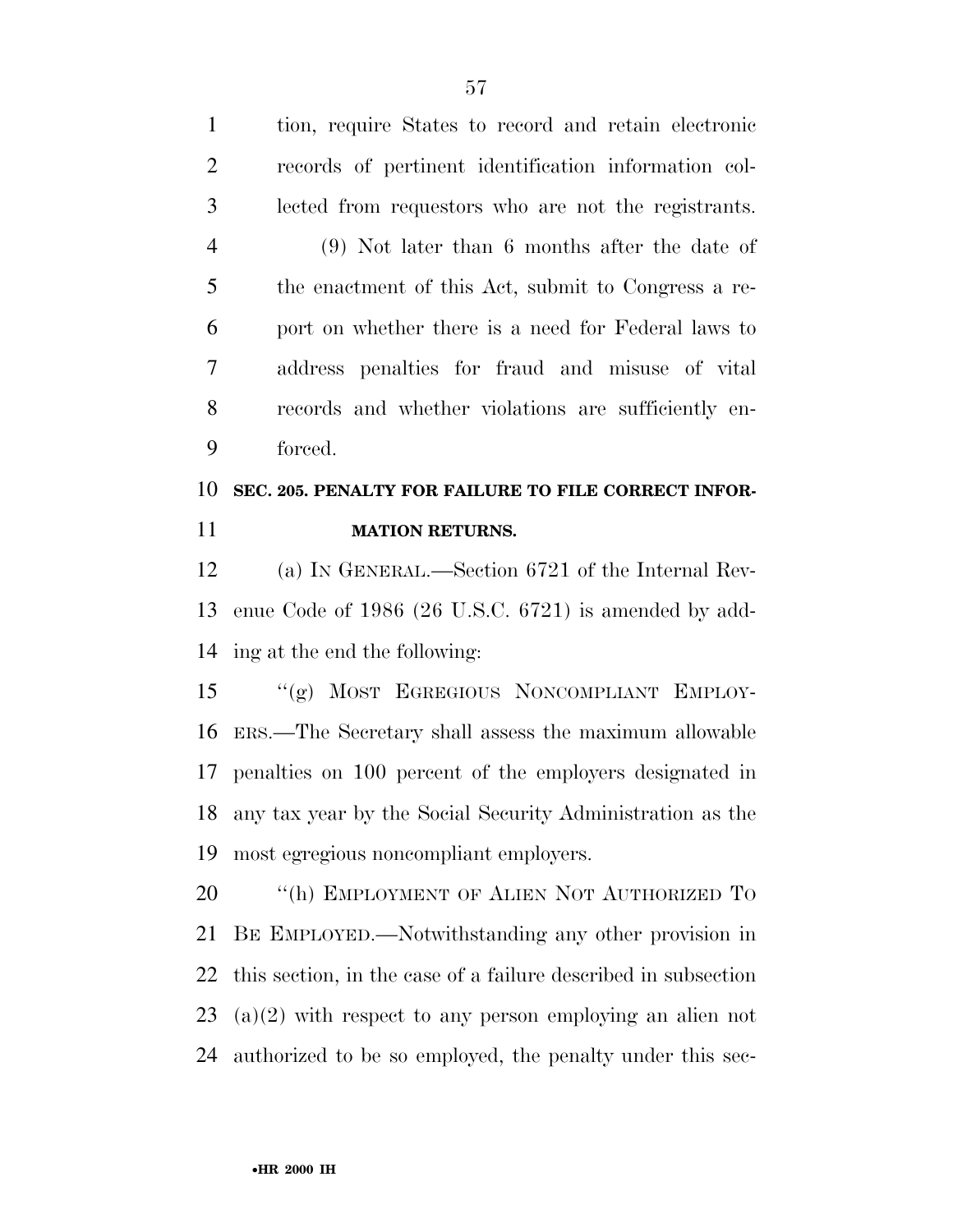tion shall be determined in accordance with the following

table:

| "In the case of— | Not less than— | Not more than— |
|------------------|----------------|----------------|
|                  |                |                |

 (b) EFFECTIVE DATE.—The amendment made by subsection (a) shall apply to with respect to information returns required to be filed for years beginning after De-cember 31, 2010.

#### **SEC. 206. AUTHORIZATION OF APPROPRIATIONS.**

 There are authorized to be appropriated such sums as may be required to carry out this subtitle.

# **Subtitle B—Nondeductibility of Wages Paid to Unauthorized Aliens**

**SEC. 211. CLARIFICATION THAT WAGES PAID TO UNAU-**

# **THORIZED ALIENS MAY NOT BE DEDUCTED FROM GROSS INCOME.**

 (a) IN GENERAL.—Subsection (c) of section 162 of the Internal Revenue Code of 1986 (relating to illegal bribes, kickbacks, and other payments) is amended by adding at the end the following new paragraph:

- 19 "(4) WAGES PAID TO OR ON BEHALF OF UNAU-20 THORIZED ALIENS.
- 21 "(A) IN GENERAL.—No deduction shall be allowed under subsection (a) for any wage paid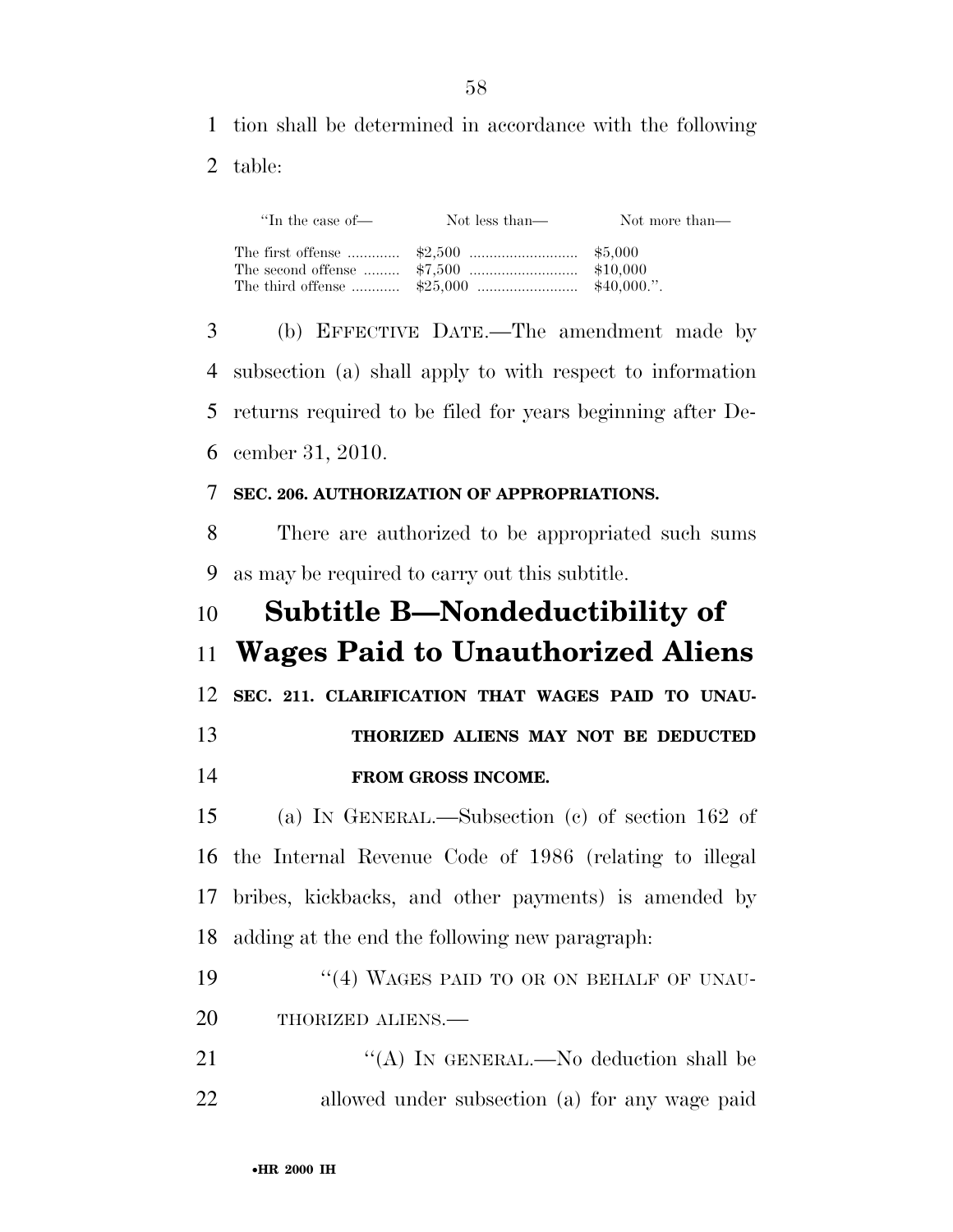| $\mathbf{1}$   | to or on behalf of an unauthorized alien, as de-          |
|----------------|-----------------------------------------------------------|
| $\overline{2}$ | fined under section $274A(h)(3)$ of the Immigra-          |
| 3              | and Nationality Act (8<br>U.S.C.<br>tion                  |
| $\overline{4}$ | $1324a(h)(3)$ ).                                          |
| 5              | "(B) WAGES.—For the purposes of this                      |
| 6              | paragraph, the term 'wages' means all remu-               |
| 7              | neration for employment, including the cash               |
| 8              | value of all remuneration (including benefits)            |
| 9              | paid in any medium other than eash.                       |
| 10             | "(C) SAFE HARBOR.—If a person or other                    |
| 11             | entity is participating in the E-Verify Program           |
| 12             | described in section 403 of the Illegal Immigra-          |
| 13             | tion Reform and Immigrant Responsibility Act              |
| 14             | of $1996$ (8 U.S.C. 1324a note) and obtains con-          |
| 15             | firmation of identity and employment eligibility          |
| 16             | in compliance with the terms and conditions of            |
| 17             | the program with respect to the hiring (or re-            |
| 18             | cruitment or referral) of an employee, subpara-           |
| 19             | graph (A) shall not apply with respect to wages           |
| 20             | paid to such employee.".                                  |
| 21             | (b) SIX-YEAR LIMITATION ON ASSESSMENT AND                 |
| 22             | COLLECTION.—Subsection (c) of section $6501$ of such      |
| 23             | Code (relating to exceptions) is amended by adding at the |

end the following new paragraph: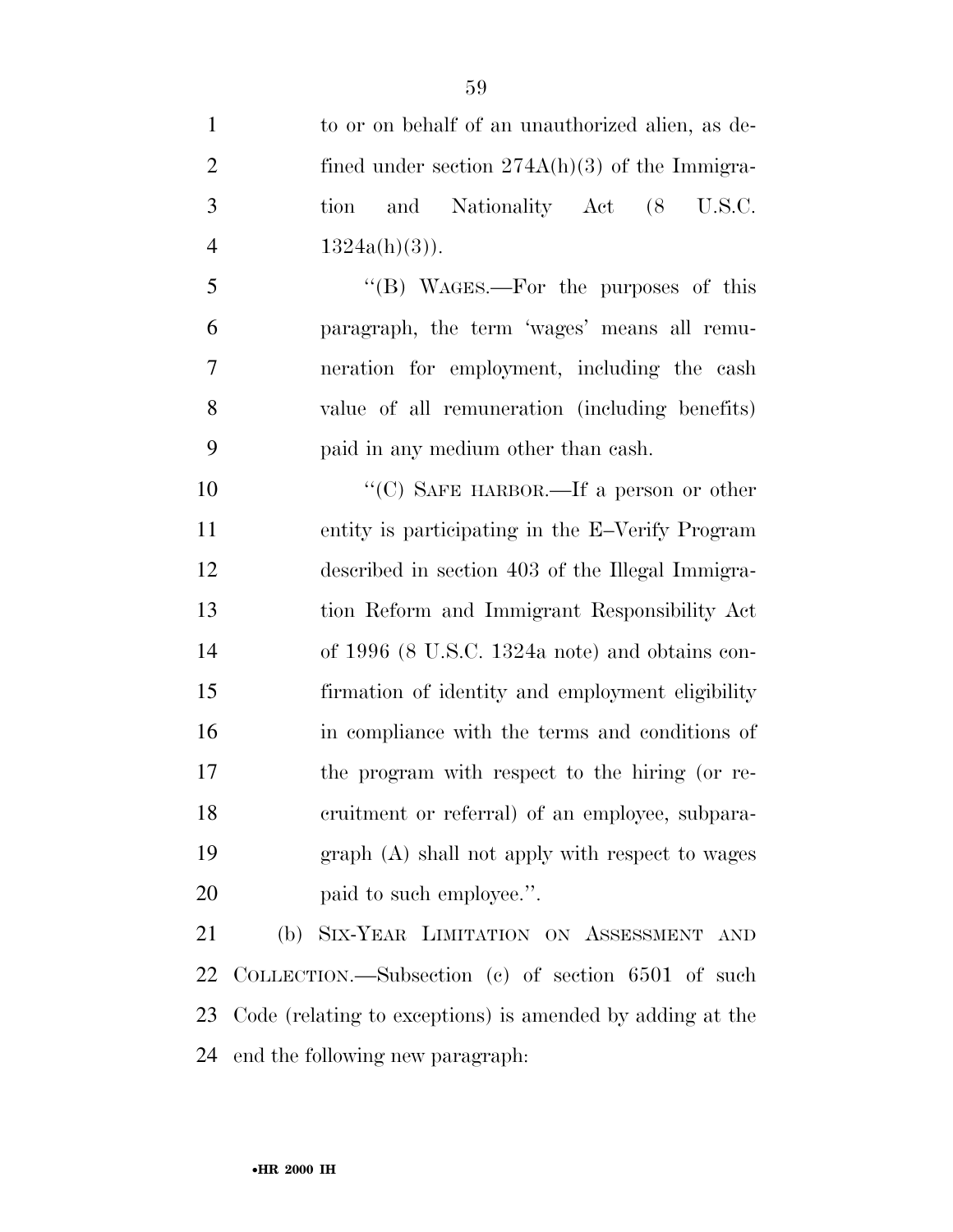| $\mathbf{1}$   | "(12) DEDUCTION CLAIMED FOR WAGES PAID                                |
|----------------|-----------------------------------------------------------------------|
| $\overline{2}$ | TO UNAUTHORIZED ALIENS.—In the case of a return                       |
| 3              | of tax on which a deduction is shown in violation of                  |
| $\overline{4}$ | section $162(c)(4)$ , any tax under chapter 1 may be                  |
| 5              | assessed, or a proceeding in court for the collection                 |
| 6              | of such tax may be begun without assessment, at                       |
| 7              | any time within 6 years after the return was filed.".                 |
| 8              | (c) USE OF DOCUMENTATION FOR ENFORCEMENT                              |
| 9              | PURPOSES.—Section 274A of the Immigration and Na-                     |
| 10             | tionality Act $(8 \text{ U.S.C. } 1324a)$ is amended—                 |
| 11             | $(1)$ in subparagraph $(b)(5)$ , by inserting ", sec-                 |
| 12             | tion $162(e)(4)$ of the Internal Revenue Code of                      |
| 13             | 1986," after "enforcement of this Act";                               |
| 14             | (2) in subparagraph $(d)(2)(F)$ , by inserting ",                     |
| 15             | section $162(c)(4)$ of the Internal Revenue Code of                   |
| 16             | 1986," after "enforcement of this Act"; and                           |
| 17             | subparagraph $(d)(2)(G)$ , by inserting<br>(3)<br>$\operatorname{in}$ |
| 18             | "section $162(e)(4)$ of the Internal Revenue Code of                  |
| 19             | 1986 or" after "or enforcement of".                                   |
| 20             | (d) AVAILABILITY OF INFORMATION.—                                     |
| 21             | (1) IN GENERAL.—The Commissioner of Social                            |
| 22             | Security, the Secretary of the Department of Home-                    |
| 23             | land Security, and the Secretary of the Treasury,                     |
| 24             | shall jointly establish a program to share informa-                   |
| 25             | tion among such agencies that may or could lead to                    |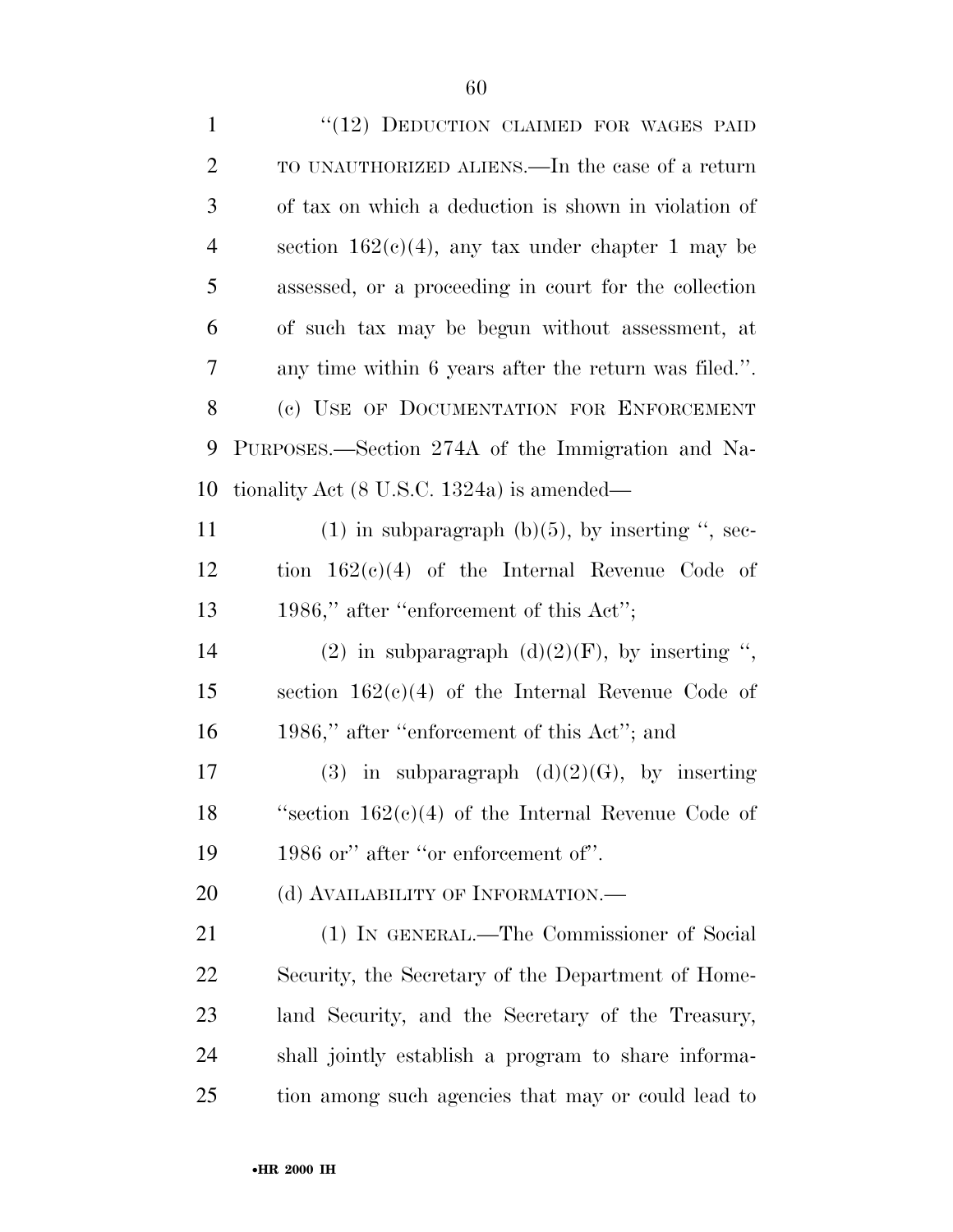| $\mathbf{1}$   | the identification of unauthorized aliens (as defined    |
|----------------|----------------------------------------------------------|
| $\overline{2}$ | under section $274A(h)(3)$ of the Immigration and        |
| 3              | Nationality Act), including any no-match letter, any     |
| 4              | information in the earnings suspense file, and any       |
| 5              | information in the investigation and enforcement of      |
| 6              | section $162(c)(4)$ of the Internal Revenue Code of      |
| 7              | 1986.                                                    |
| 8              | (2)<br>DISCLOSURE<br>BY<br><b>SECRETARY</b><br>OF<br>THE |
| 9              | TREASURY.                                                |
| 10             | $(A)$ In GENERAL.—Subsection (i) of sec-                 |
| 11             | tion 6103 of the Internal Revenue Code of 1986           |
| 12             | is amended by adding at the end the following            |
| 13             | new paragraph:                                           |
| 14             | "(9) PAYMENT OF WAGES TO UNAUTHORIZED                    |
| 15             | ALIENS.—Upon request from the Commissioner of            |
| 16             | the Social Security Administration or the Secretary      |
| 17             | of the Department of Homeland Security, the Sec-         |
| 18             | retary shall disclose to officers and employees of       |
| 19             | such Administration or Department—                       |
| 20             | "(A) taxpayer identity information of em-                |
| 21             | ployers who paid wages with respect to which a           |
| 22             | deduction was not allowed by reason of section           |
| 23             | $162(e)(4)$ , and                                        |
| 24             | "(B) taxpayer identity information of indi-              |
| 25             | viduals to whom such wages were paid, for pur-           |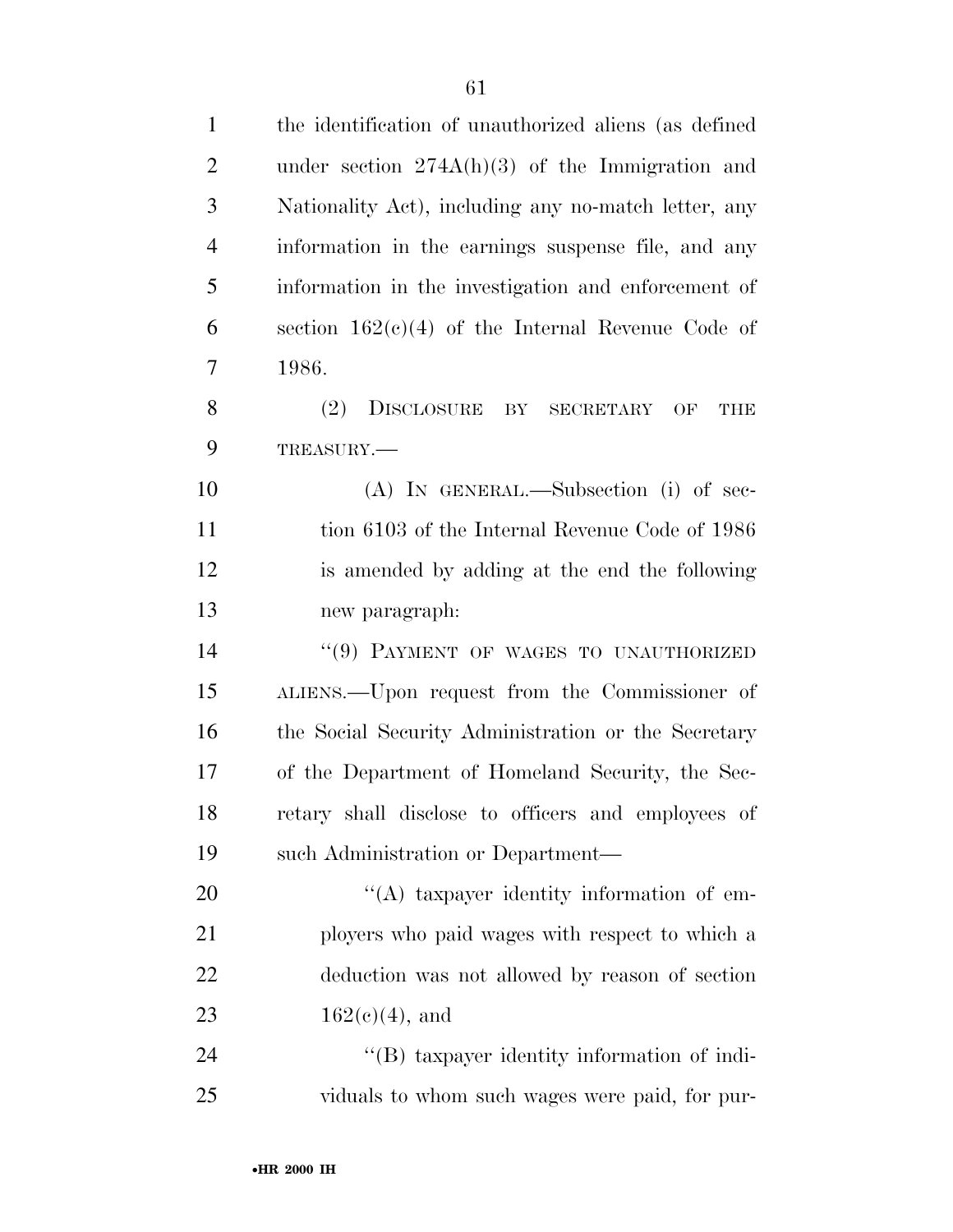| $\mathbf{1}$   | poses of carrying out any enforcement activities          |
|----------------|-----------------------------------------------------------|
| $\overline{2}$ | of such Administration or Department with re-             |
| 3              | spect to such employers or individuals.".                 |
| $\overline{4}$ | (B) Recordkeeping.—Paragraph (4) of sec-                  |
| 5              | tion $6103(p)$ of such Code is amended—                   |
| 6              | (i) by striking " $(5)$ , or $(7)$ " in the               |
| 7              | matter preceding subparagraph (A) and in-                 |
| 8              | serting $(5)$ , (7), or (9)", and                         |
| 9              | (ii) by striking " $(5)$ or $(7)$ " in sub-               |
| 10             | paragraph $(F)(ii)$ and inserting " $(5)$ , $(7)$ ,       |
| 11             | or $(9)$ .                                                |
| 12             | (e) EFFECTIVE DATE.-                                      |
| 13             | $(1)$ Except as provided in paragraph $(2)$ , this        |
| 14             | Act and the amendments made by this Act shall             |
| 15             | take effect on the date of the enactment of this Act.     |
| 16             | (2) The amendments made by subsections (a)                |
| 17             | and (b) shall apply to taxable years beginning after      |
| 18             | December 31, 2011.                                        |
| 19             | TITLE III-ENHANCING AND UTI-                              |
| 20             | LIZING CURRENT INTERIOR                                   |
| 21             | <b>ENFORCEMENT METHODS</b>                                |
| 22             | SEC. 301. INCREASE INVESTIGATIVE EFFORTS.                 |
| 23             | (a) FEDERAL AGENTS.—An increase of personnel              |
| 24             | and resources will be needed to successfully enforce U.S. |
| 25             | immigration laws and punish those who violate them. To    |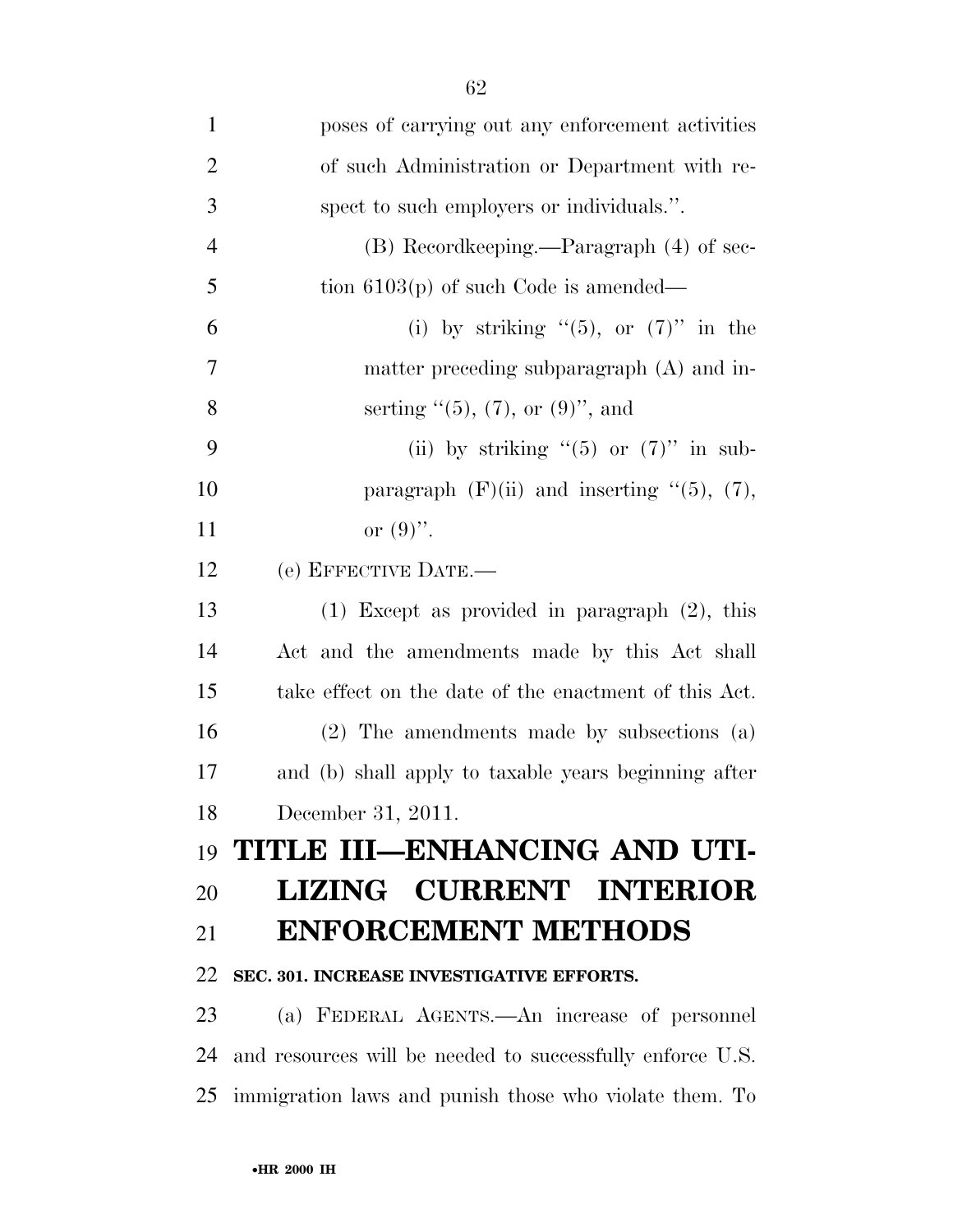this end, sufficient funds are authorized to be appro- priated to employ 1,150 additional Immigration and Cus-toms Enforcement Agents.

 (b) CRIMINAL ALIEN PROGRAM (CAP).—An addi- tional 140 CAP officers are authorized to identify and re- move criminal aliens encountered in Federal, State, and local detention facilities.

 (c) STATE AND LOCAL LAW ENFORCEMENT SUP- PORT.—The Secretary of Homeland Security shall take necessary steps to allow for the training of a minimum of 250 State and local law enforcement officers in Federal immigration law enforcement procedure. This would be an expansion of an already active and successful program.

### **SEC. 302. INCREASED OVERSIGHT OF AGENTS.**

 To ensure the ability of Immigration and Customs Enforcement (ICE) and Customs and Border Patrol (CBP) to enforce integrity and ethical behavior through- out their expanded ranks, the Secretary of Homeland Se- curity shall add no fewer than 8 Special Agents to the Office of Professional Responsibility.

## **SEC. 303. BORDER RELIEF GRANT PROGRAM.**

 (a) IN GENERAL.—From amounts made available under section 304, the Secretary of Homeland Security may make grants to—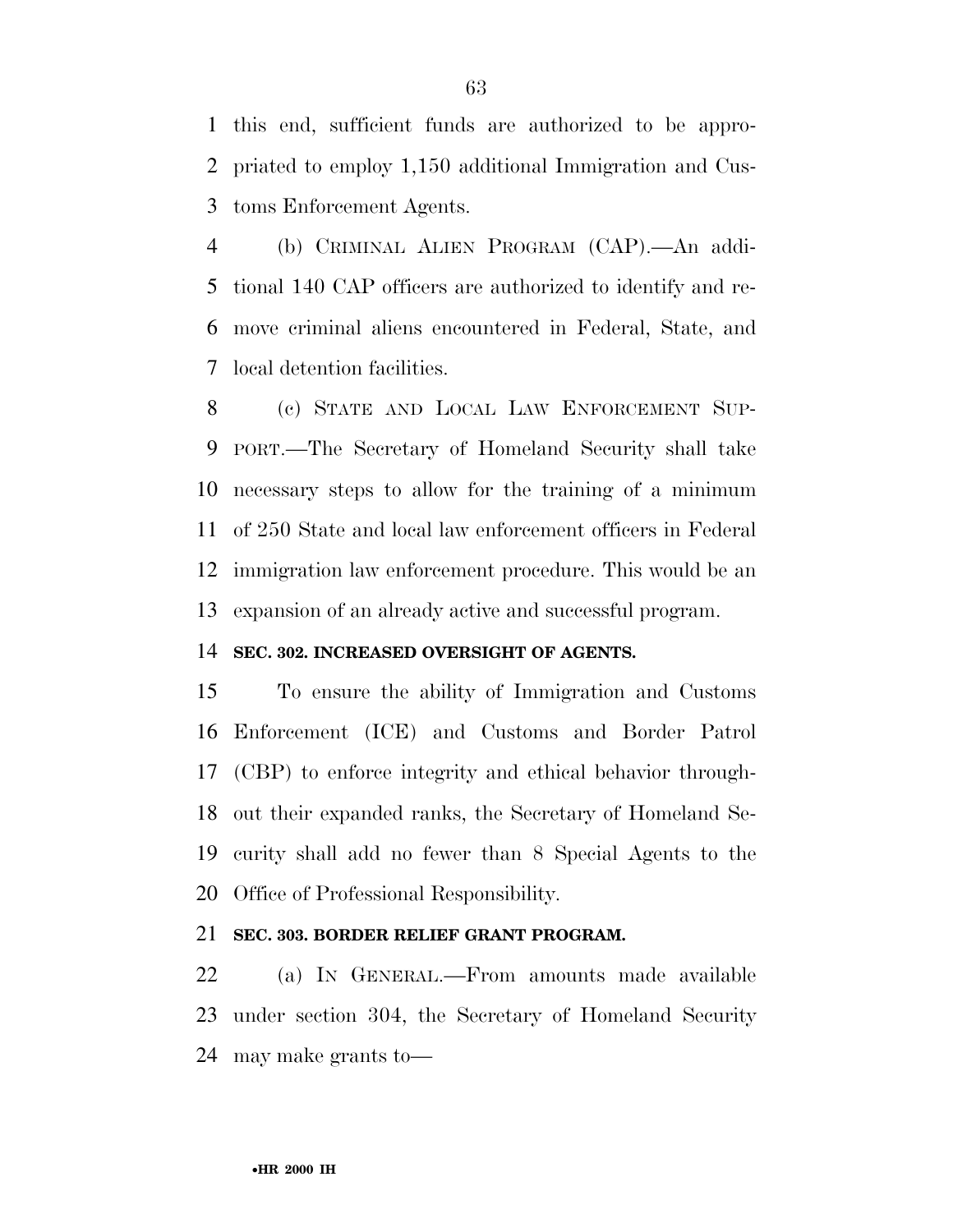| $\mathbf{1}$   | (1) sheriffs' offices of counties any part of       |
|----------------|-----------------------------------------------------|
| $\overline{2}$ | which is within 25 miles of the southern border of  |
| 3              | the United States; and                              |
| $\overline{4}$ | $(2)$ police departments serving a city, town, or   |
| 5              | other political subdivision in a county any part of |
| 6              | which is within 25 miles of the southern border of  |
| 7              | the United States (including tribal police depart-  |
| 8              | ments serving a community any part of which is      |
| 9              | within 25 miles of such border).                    |
| 10             | (b) USE OF FUNDS.—                                  |
| 11             | (1) IN GENERAL.—Grant funds received under          |
| 12             | subsection (a) may be used for the following:       |
| 13             | (A) To conduct law enforcement operations           |
| 14             | in order to enforce criminal laws, prevent and      |
| 15             | punish criminal activity, and protect the lives,    |
| 16             | property, and security of the people within the     |
| 17             | jurisdiction of the grant recipient.                |
| 18             | (B) To transfer aliens detained or in the           |
| 19             | custody of the grant recipient who are not law-     |
| 20             | fully present in the United States to appro-        |
| 21             | priate Federal law enforcement officials.           |
| 22             | (C) To enforce State and Federal laws re-           |
| 23             | lating to controlled substance trafficking and      |
| 24             | enforce other State and Federal criminal laws.      |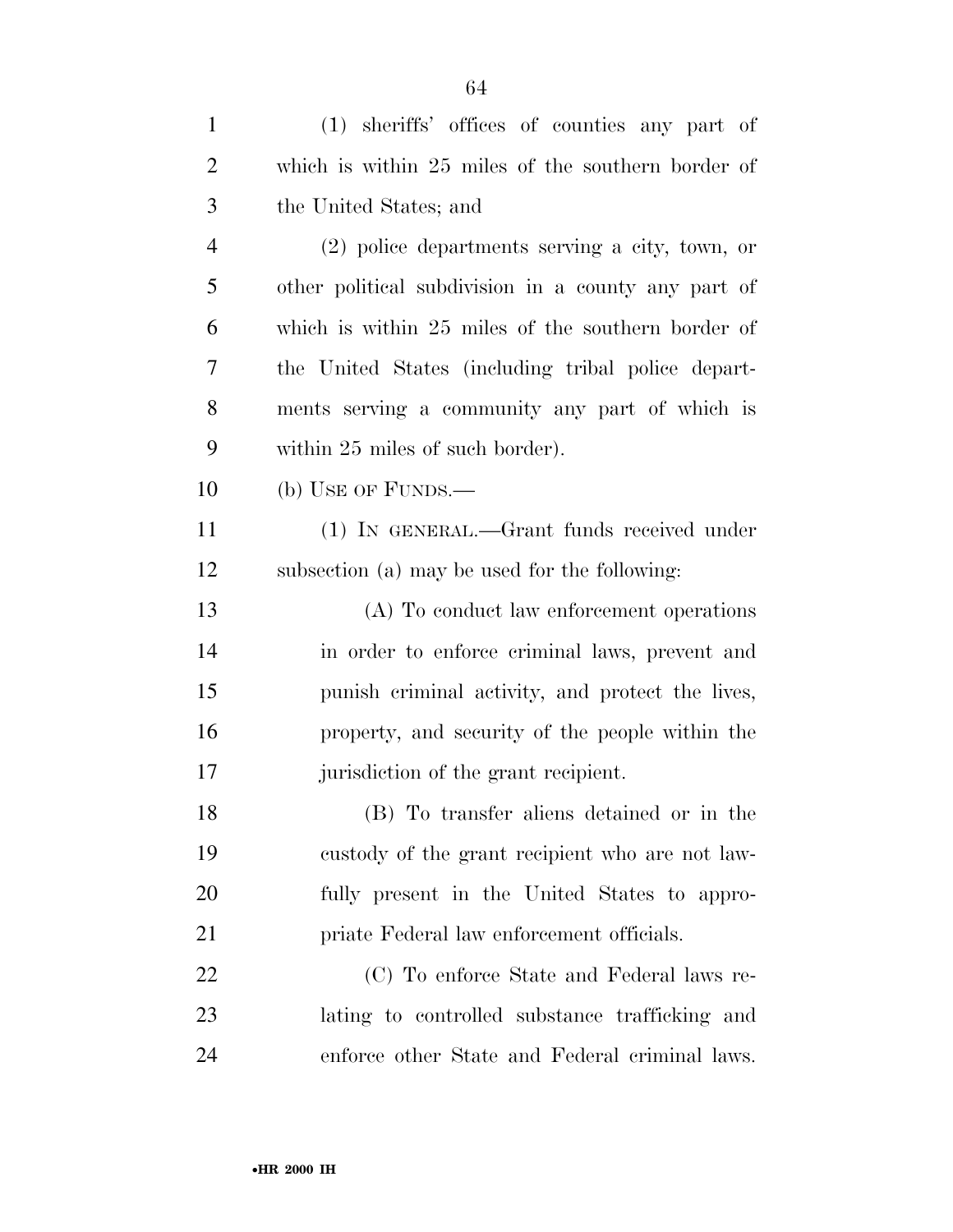| $\mathbf{1}$   | (2) PAYMENT OF COSTS.—Use of funds under              |
|----------------|-------------------------------------------------------|
| $\overline{2}$ | paragraph (1) shall include payment for costs of—     |
| 3              | (A) hiring, equipping, training, and other-           |
| $\overline{4}$ | wise controlling the operations and deployment        |
| 5              | of, law enforcement officials engaged in duties       |
| 6              | described in paragraph $(1)$ , as well as the costs   |
| 7              | of paying overtime to such officials; and             |
| 8              | (B) detaining, housing, and transporting              |
| 9              | aliens who are not lawfully present in the            |
| 10             | United States, and who are taken into custody         |
| 11             | by the grant recipient, until the aliens are          |
| 12             | transferred to appropriate Federal law enforce-       |
| 13             | ment officials.                                       |
| 14             | (3) DETENTION FACILITIES.—In accordance               |
| 15             | with paragraph $(2)(B)$ , grant funds received under  |
| 16             | subsection (a) may be used for the construction,      |
| 17             | maintenance, and operation of detention facilities to |
| 18             | detain aliens who are unlawfully present in the       |
| 19             | United States, except that not more than 20 percent   |
| 20             | of such funds may be used for the construction or     |
| 21             | renovation of detention or similar facilities.        |
|                |                                                       |

22 (c) APPLICATION.—

 (1) IN GENERAL.—Each eligible law enforce- ment agency seeking a grant under this section shall submit an application to the Secretary of Homeland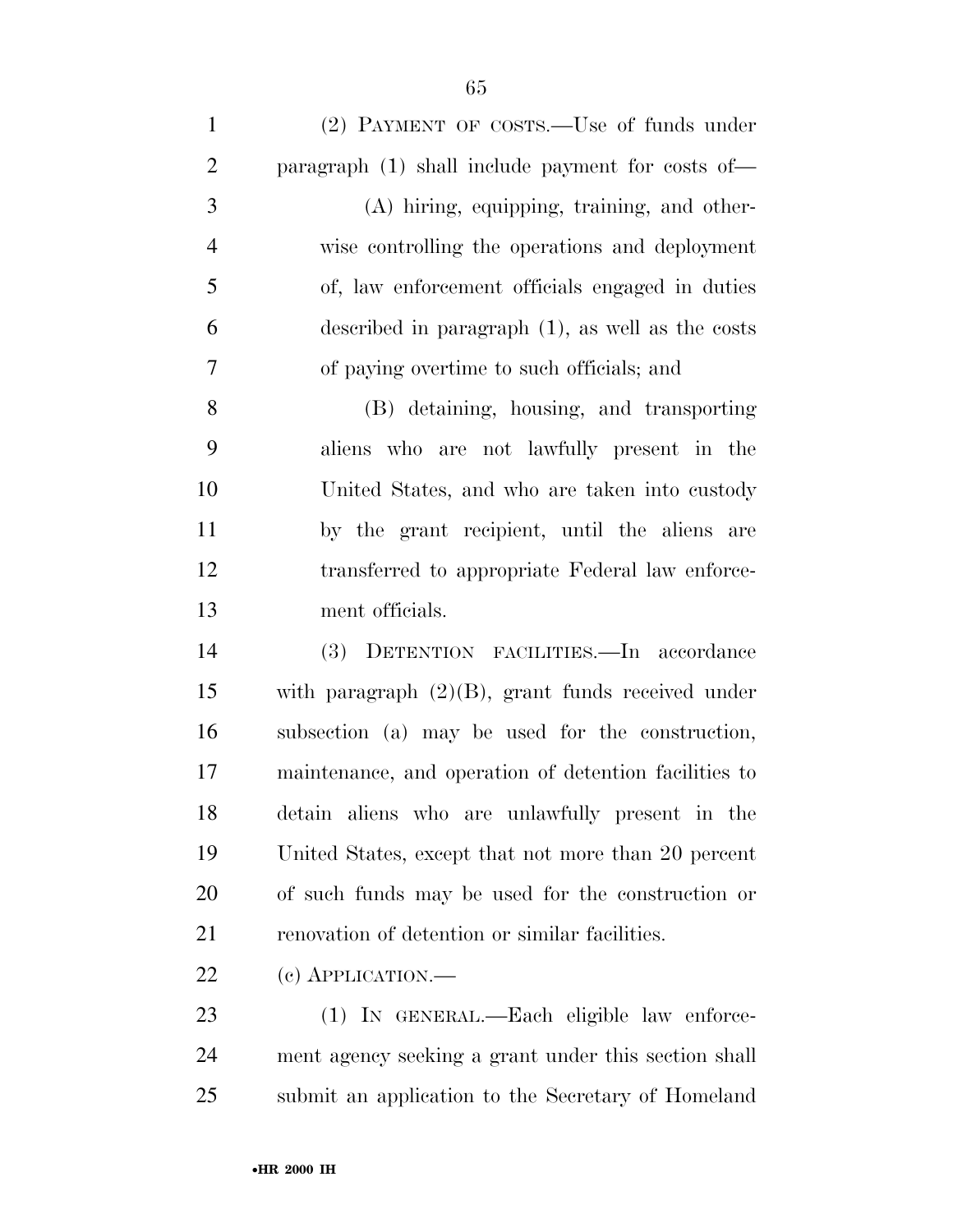| $\mathbf{1}$   | Security at such time, in such manner, and accom- |
|----------------|---------------------------------------------------|
| 2              | panied by such information as the Secretary of    |
| 3              | Homeland Security may reasonably require.         |
| $\overline{4}$ | (2) CONTENTS.—Each application submitted          |
| 5              | pursuant to paragraph (1) shall—                  |
| 6              | (A) describe the activities for which assist-     |
| 7              | ance under this section is sought; and            |
| 8              | (B) provide such additional assurances as         |
| 9              | the Secretary of Homeland Security determines     |
| 10             | to be essential to ensure compliance with the re- |
| 11             | quirements of this section.                       |

#### **SEC. 304. AUTHORIZATION OF APPROPRIATIONS.**

 There are authorized to be appropriated to the Sec- retary of Homeland Security to carry out this section \$200,000,000 for fiscal year 2012 and each succeeding fiscal year.

## **SEC. 305. REGULATIONS.**

 Not later than 90 days after the date of the enact- ment of this Act, the Secretary of Homeland Security shall issue regulations to carry out this Act.

## **SEC. 306. REWARDS PROGRAM.**

(a) REWARDS PROGRAM.—Section 274 (8 U.S.C.

1324) is amended by adding at the end the following:

24 "(e) REWARDS PROGRAM.—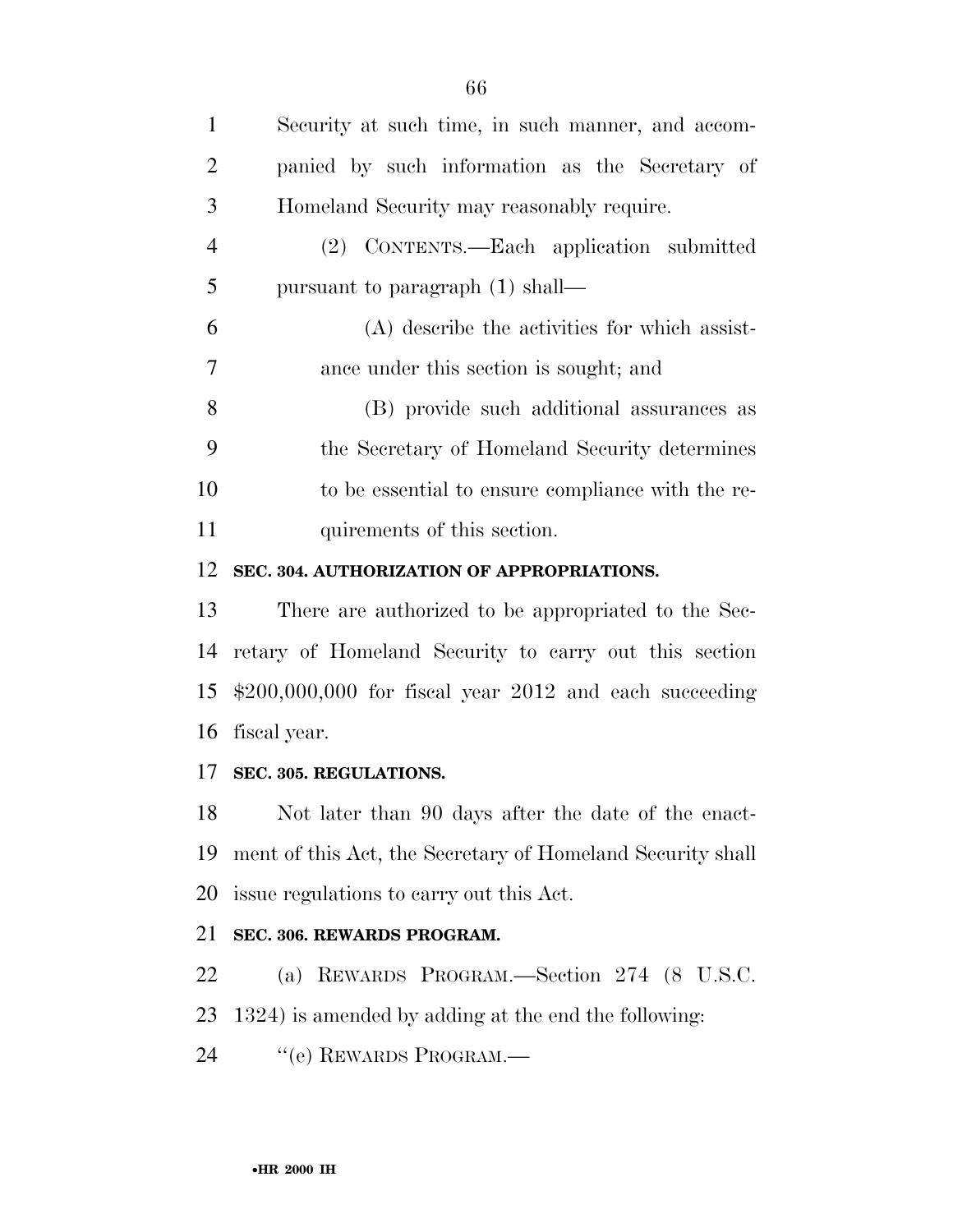1 "(1) IN GENERAL.—There is established in the Department of Homeland Security a program for the payment of rewards to carry out the purposes of this section.

 ''(2) PURPOSE.—The rewards program shall be designed to assist in the elimination of commercial operations to produce or sell fraudulent documents to be used for entering or remaining in the United States unlawfully and to assist in the investigation, prosecution, or disruption of a commercial alien smuggling operation.

12 ''(3) ADMINISTRATION.—The rewards program shall be administered by the Secretary of Homeland Security, in consultation, as appropriate, with the Attorney General and the Secretary of State.

16 "(4) REWARDS AUTHORIZED.—In the sole dis- cretion of the Secretary of Homeland Security, such Secretary, in consultation, as appropriate, with the Attorney General and the Secretary of State, may pay a reward to any individual who furnishes infor-mation or testimony leading to—

 $\langle (A)$  the arrest or conviction of any indi- vidual conspiring or attempting to produce or sell fraudulent documents to be used for enter-ing or remaining in the United States unlaw-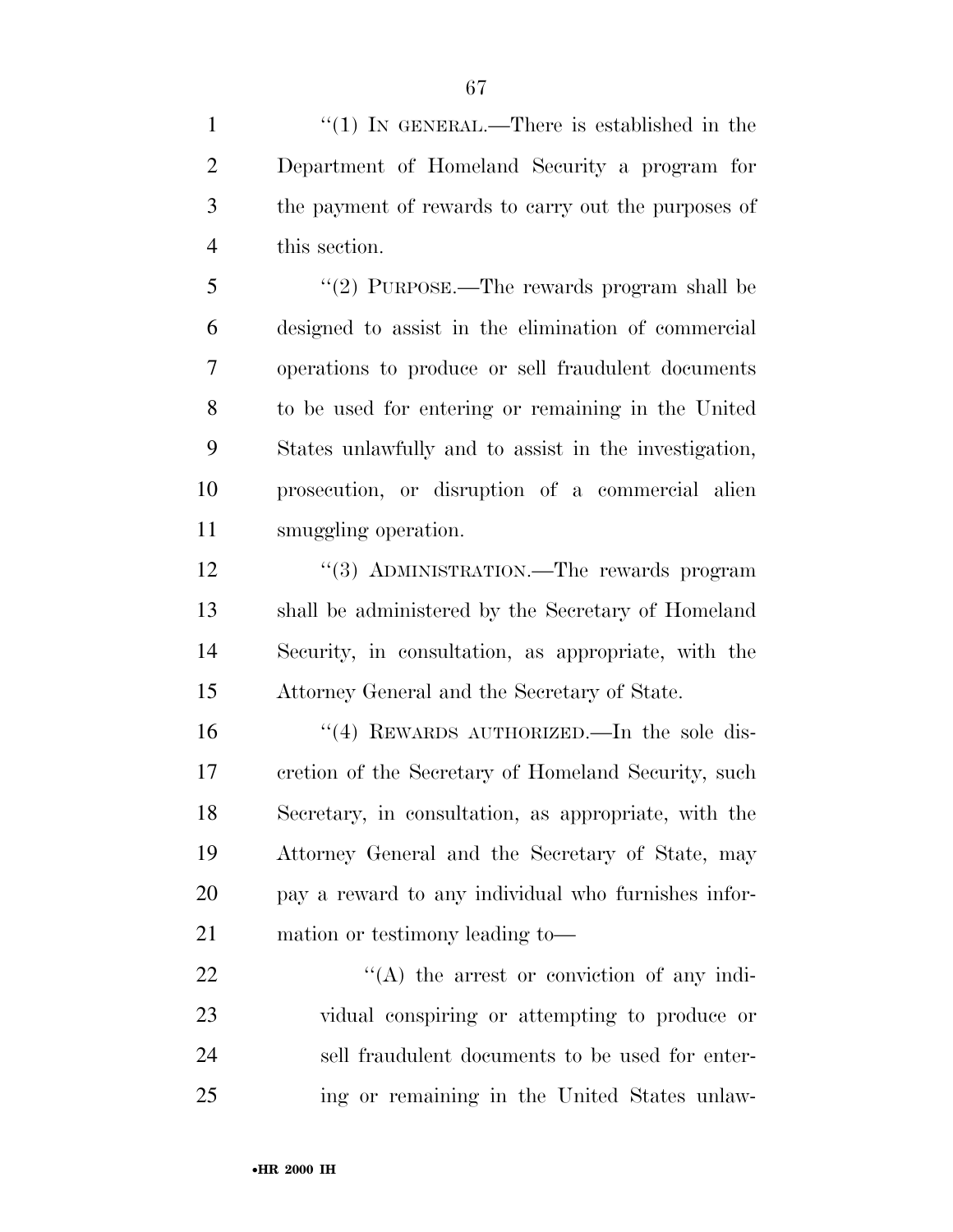| $\mathbf{1}$   | fully or to commit an act of commercial alien        |
|----------------|------------------------------------------------------|
| $\overline{2}$ | smuggling involving the transportation of            |
| 3              | aliens;                                              |
| $\overline{4}$ | $\lq\lq (B)$ the arrest or conviction of any indi-   |
| 5              | vidual committing such an act;                       |
| 6              | $\lq\lq$ (C) the arrest or conviction of any indi-   |
| $\overline{7}$ | vidual aiding or abetting the commission of          |
| 8              | such an act;                                         |
| 9              | $\lq\lq$ the prevention, frustration, or favor-      |
| 10             | able resolution of such an act, including the dis-   |
| 11             | mantling of an operation to produce or sell          |
| 12             | fraudulent documents to be used for entering or      |
| 13             | remaining in the United States, or commercial        |
| 14             | alien smuggling operations, in whole or in sig-      |
| 15             | nificant part; or                                    |
| 16             | $\lq\lq(E)$ the identification or location of an in- |
| 17             | dividual who holds a key leadership position in      |
| 18             | an operation to produce or sell fraudulent docu-     |
| 19             | ments to be used for entering or remaining in        |
| 20             | the United States unlawfully or a commercial         |
| 21             | alien smuggling operation involving the trans-       |
| 22             | portation of aliens.                                 |
| 23             | "(5) AUTHORIZATION OF APPROPRIATIONS.                |
| 24             | There are authorized to be appropriated such sums    |
| 25             | as may be necessary to carry out this subsection.    |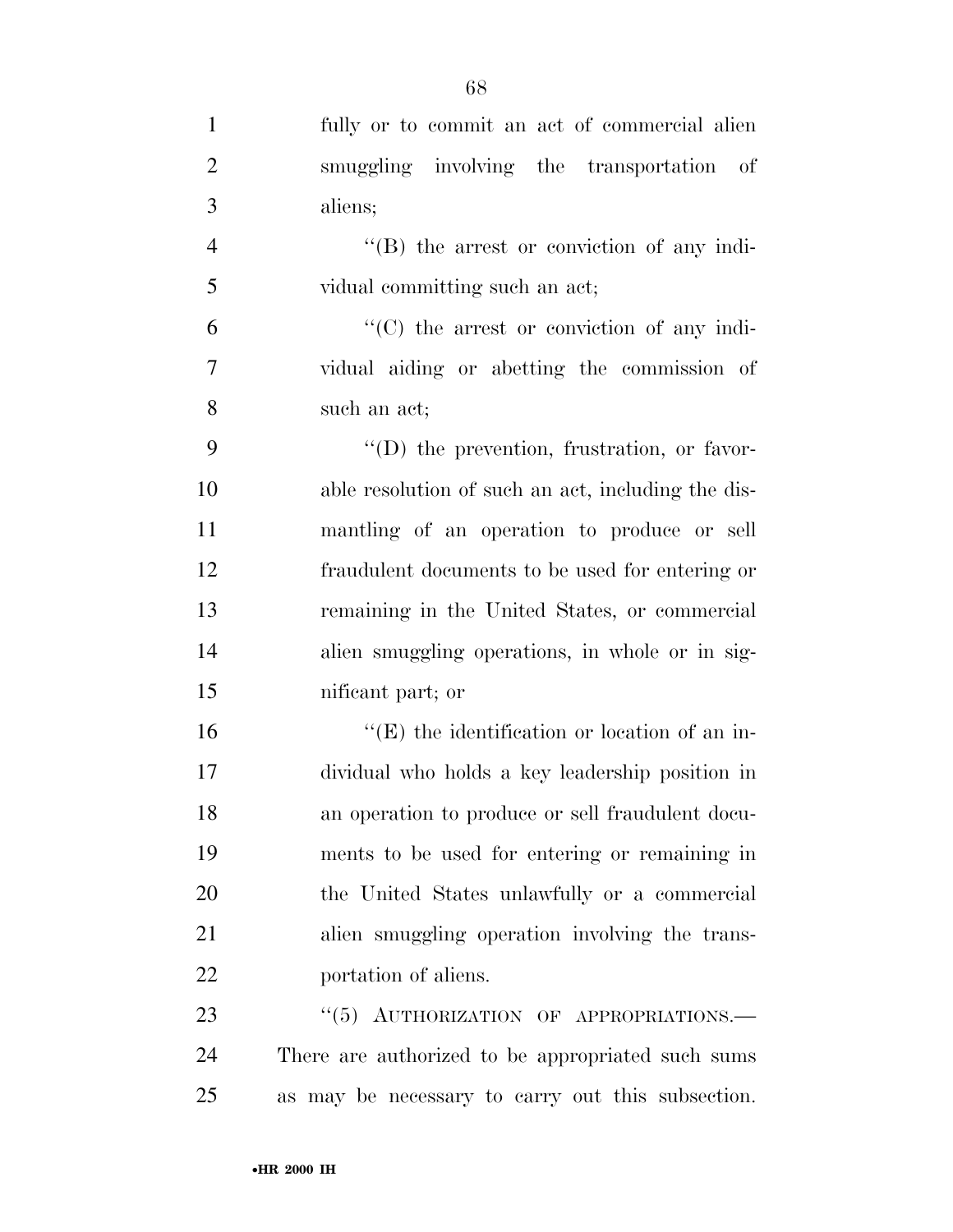Amounts appropriated under this paragraph shall remain available until expended.

 $\frac{4}{6}$  INELIGIBILITY.—An officer or employee of any Federal, State, local, or foreign government who, while in performance of his or her official du- ties, furnishes information described in paragraph (4) shall not be eligible for a reward under this sub-section for such furnishing.

9 "(7) PROTECTION MEASURES.—If the Secretary of Homeland Security, the Secretary of State, or the Attorney General determines that an individual who furnishes information or testimony described in paragraph (4), or any spouse, child, parent, son, or daughter of such an individual, must be protected, such official may take such lawful action as the offi-cial considers necessary to effect such protection.

| 17  |  | $\lq(8)$ LIMITATIONS AND CERTIFICATION.— |  |
|-----|--|------------------------------------------|--|
| -18 |  | "(A) MAXIMUM AMOUNT.—No reward           |  |

19 under this subsection may exceed \$100,000.

20 "(B) APPROVAL.—Any reward under this subsection exceeding \$50,000 shall be person-22 ally approved by the Secretary of Homeland Se-curity.

24 "(C) CERTIFICATION FOR PAYMENT.—Any reward granted under this subsection shall be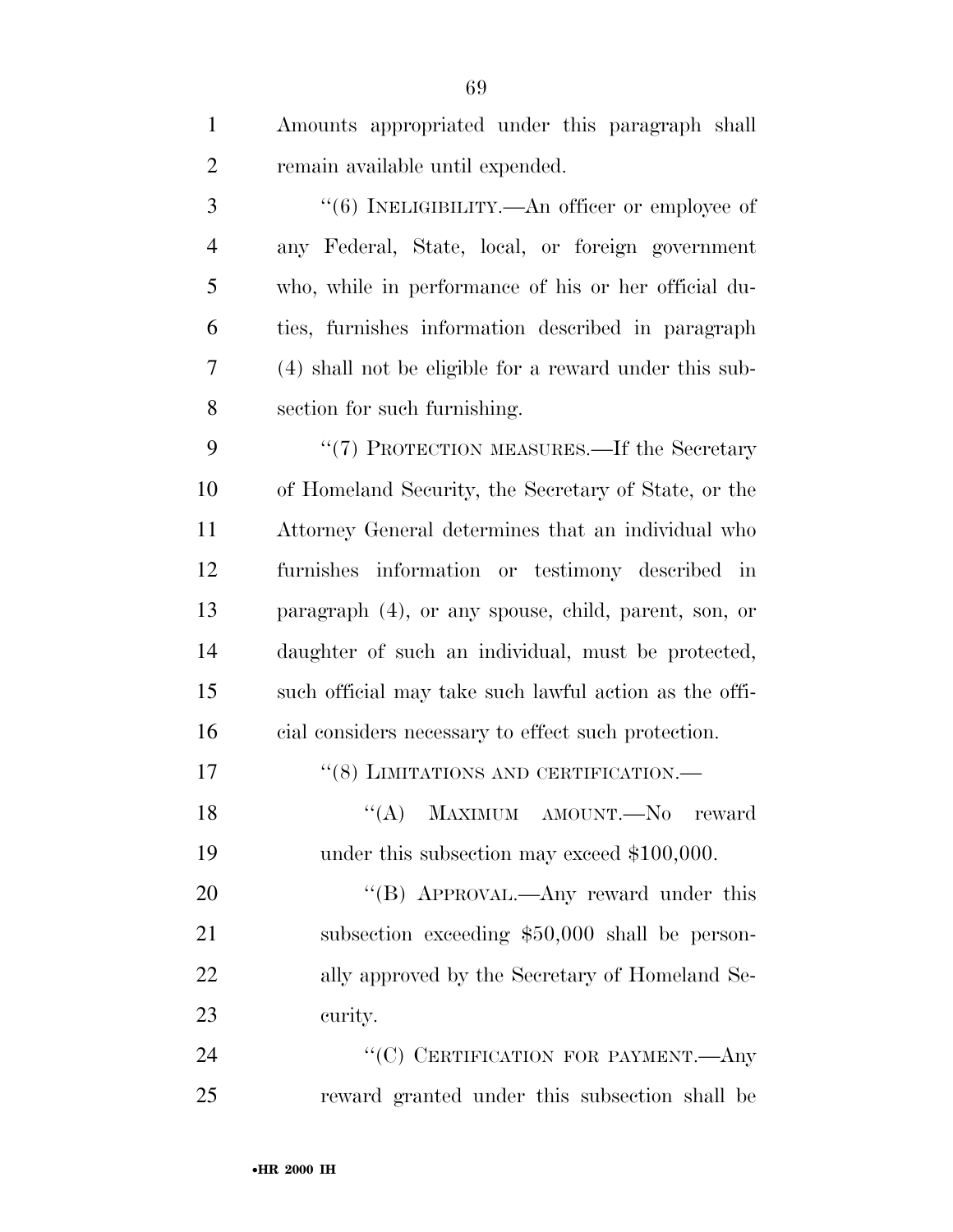| $\mathbf{1}$   | certified for payment by the Secretary of Home-              |
|----------------|--------------------------------------------------------------|
| $\overline{2}$ | land Security.                                               |
| 3              | "(9) PUBLICITY.—The Department of Home-                      |
| $\overline{4}$ | land Security shall be responsible for developing and        |
| 5              | implementing an advertising strategy to make known           |
| 6              | the rewards described within this section in order to        |
| 7              | solicit informants.".                                        |
| 8              | SEC. 307. INCREASED DETENTION FACILITIES FOR ALIENS          |
| 9              | APPREHENDED FOR ILLEGAL ENTRY.                               |
| 10             | (a) IN GENERAL.—The Secretary of Homeland Secu-              |
| 11             | rity shall make arrangements for the availability of 8,000   |
| 12             | additional beds for detaining aliens taken into custody by   |
| 13             | immigration officials.                                       |
| 14             | (b) IMPLEMENTATION.—Efforts shall be made to—                |
| 15             | (1) contract private facilities whenever possible            |
| 16             | to promote efficient use and to limit the Federal            |
| 17             | Government's maintenance of and liability for addi-          |
| 18             | tional infrastructure;                                       |
| 19             | (2) utilize State and local facilities for the pro-          |
| 20             | vision of additional beds; and                               |
| 21             | (3) utilize BRAC facilities or active duty facili-           |
| 22             | ties.                                                        |
| 23             | (c) CONSTRUCTION.—The Department of Homeland                 |
| 24             | Security shall construct facilities as necessary to meet the |
| 25             | remainder of the 8,000 new beds to be provided.              |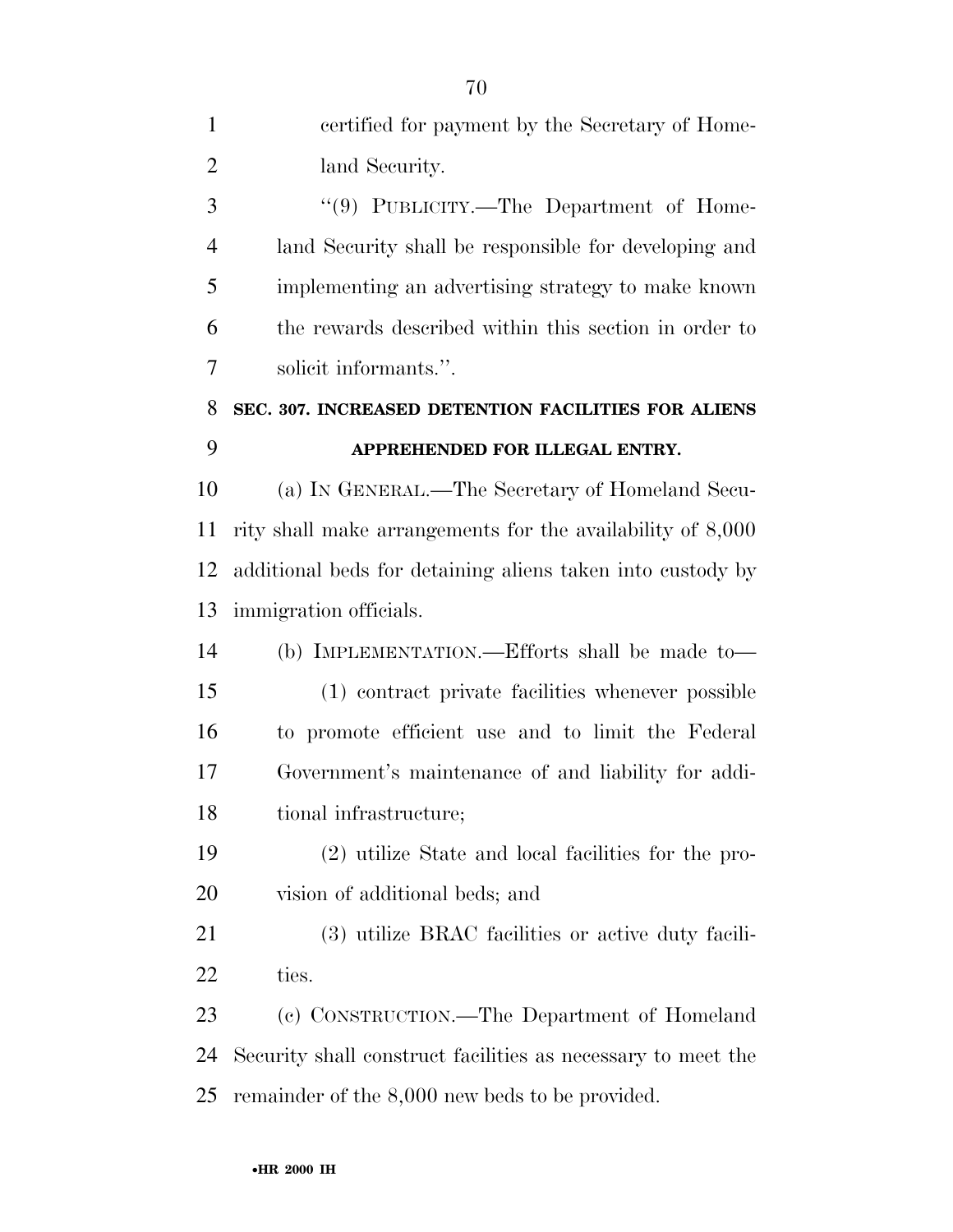(d) RESPONSIBILITIES.—The Secretary of Homeland Security shall be responsible for providing humane condi- tions, health care, nutrition, and psychological services, as well as education for minors.

 (e) AUTHORIZATION.—All funds necessary to accom- plish the directives within this section are authorized to be appropriated.

# **SEC. 308. ADDITIONAL IMMIGRATION JUDGESHIPS AND LAW CLERKS.**

 (a) JUDGESHIPS.—The Attorney General shall create and fill twenty additional Immigration Judgeships within 6 months after the date of enactment of this Act.

 (b) CLERKSHIPS.—The Attorney General shall also ensure that for every two Immigration Judges there shall be no fewer than one law clerk dedicated to assisting Im-migration Judges.

#### **SEC. 309. MEDIA CAMPAIGN.**

 (a) IN GENERAL.—The Secretary of Labor and the Secretary of Homeland Security shall develop strategies to inform the public of changes in immigration policies created by provisions in this legislation.

 (b) NOTIFICATION OF CHANGES TO EMPLOYMENT VERIFICATION PROCESS.—The Secretary of Labor shall employ, at his or her discretion, a combination of multi-lingual print, television, Internet, and radio media to no